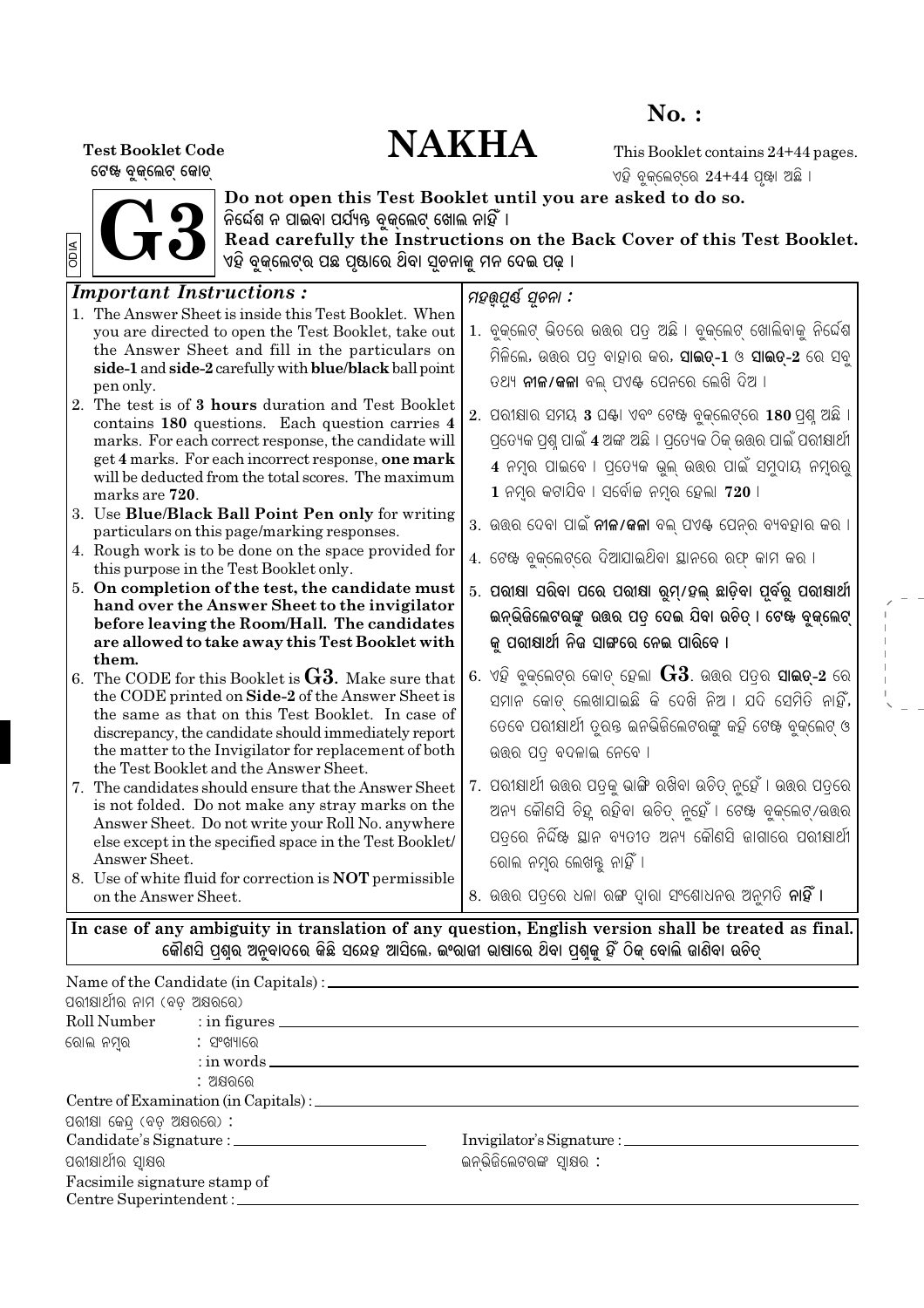$\bf{2}$ 

- $\mathbf{1}$ . ଅମ୍ଳକାନ୍ର ପରିବହନକ୍ ଆଧାର କରି **ଭ୍ଲ** ଉକ୍ତିଟି ଚିହ୍ଟ କର :  $\vert 5.$ 
	- ଅଙ୍ଗାରକାମୁର ଆଂଶିକ ଚାପ, ହିମୋଗ୍ଲୋବିନ୍ ସହିତ  $(1)$ ଅମ୍ଳକାନ ବାନ୍ଧି ହେବାରେ ହସ୍ତକ୍ଷେପ କରିପାରେ ।
	- $(2)$ ଅକ୍ସିହିମୋଘ୍ଲୋବିନ୍ ତିଆରି କରିବା ପାଇଁ, କୋଟରିକାରେ ଥବା  $\rm H^+$  ସାହତା ସମର୍ଥନ କରିଥାଏ ।
	- $(3)$ କୋଟରିକା ମଧ୍ୟରେ ସ୍ୱଳ୍ପ pCO<sub>2</sub> ଅକ୍ସିହିମୋଗ୍ଲୋବିନ୍ ତିଆରି କରିବାରେ ସମର୍ଥନ କରିଥାଏ ।
	- ହିମୋଗ୍ଳୋବିନ୍ ସହିତ ଅମ୍ଳକାନ ବାନ୍ଧି ହେବା, ମୁଖ୍ୟତଃ  $(4)$ ଅମ୍ଳକାନର ଆଂଶିକ ଚାପ ସହିତ ସମ୍ପୃକ୍ତ ।
- ଅଥ୍ରୋପୋକେନିକ୍ କାର୍ଯ୍ୟପ୍ରକ୍ରିୟାରୁ ସ୍ୟି ହେଉଥିବା ପରିବେଶର  $2.$ ପରିବର୍ତ୍ତନ ଯୋଗୁଁ ବିବର୍ତ୍ତିତ ହୋଇଥିବା ଜୀବମାନଙ୍କର ଉଦାହରଣ ନିମରେ ଦିଆଯାଇଥିବା କେଉଁଟିକ୍ ଦର୍ଶାଉଛି ?
	- ଗାଲାପାଗୋସ୍ ଦ୍ୱୀପର ଡାରଉଇନ୍ସ୍ ପିନ୍ଚେସ୍  $(a)$
	- ତ୍ଣନାଶକ ଔଷଧକୁ ପ୍ତିରୋଧ କରିପାରୁଥିବା ବଣ୍ରଆ  $(h)$ ଗ୍ରକ୍
	- ଔଷଧକୁ ପ୍ରତିରୋଧ କରିପାରୁଥିବା ସୁନ୍ୟୟିୟ ପ୍ରାଣୀ  $(c)$
	- ମନ୍ଷ୍ୟ ସଷ୍ଟି କରିଥବା ଶାନ ପରି ଗହପାଳିତ ପଶ୍ଚମାନଙ୍କର  $(d)$ ପ୍ରକାତି
	- $(1)$ (a) ଏବଂ (c)
	- $(2)$  $(b)$ ,  $(c)$   $\sqrt{9}$ ° $(d)$
	- $(3)$ କେବଳ (d)
	- $(4)$ କେବଳ  $(a)$
- ନିମୁଲିଖୁତ ମଧ୍ୟର କେଉଁ ନିରୋଧକାରୀ ଉପାଦାନଟି ମଞ୍ଜିର ପ୍ରସ୍ପିକ୍ 3. ନିୟନ୍ତ କରେ **ନାହିଁ** ?
	- ଆବ୍ସିସିକ୍ ଏସିଡ୍  $(1)$
	- $(2)$ ଫେନୋଲିକ୍ ଏସିଡ଼୍
	- $(3)$ ପାରା-ଆସକରବିକ୍ ଏସିଡ୍
	- $(4)$ ଜିବରଲିକ୍ ଏସିଡ୍

 $a \overline{a}$  T

ନିମ୍ନରେ ଦିଆଯାଇଥିବା ରୋଗ ଗଡ଼ିକ ସେମାନେ ସ୍ଷ୍ଟି ହୋଇଥିବା  $\overline{4}$ . ଜୀବମାନଙ୍କ ସହିତ ମିଳାଅ ଏବଂ **ସଠିକ୍** ଉତ୍ତରଟି ବାଛ :

 $a\alpha$  II

|                           | 2012 - L  |              |                            |       | 3012 - II      |
|---------------------------|-----------|--------------|----------------------------|-------|----------------|
| (a)                       | ଟାଇଫଏଡ଼   |              |                            | (i)   | ଭଚେରେରିଆ       |
| (b)                       |           | ନିଭମୋନିଆ     |                            | (ii)  | ପ୍ଲାକ୍ଟୋଡ଼ିୟମ୍ |
| $\left( \text{c} \right)$ |           | ଫାଇଲାରିଆସିସ୍ |                            | (iii) | ସାଲ୍ମୋନେଲା     |
| (d)                       | ମ୍ୟାଲେରିଆ |              |                            | (iv)  | ହେମୋଫିଲସ୍      |
|                           | (a)       | (b)          | $\left( \mathrm{e}\right)$ | (d)   |                |
| (1)                       | (iii)     | (iv)         | (i)                        | (ii)  |                |
| (2)                       | (ii)      | (i)          | (iii)                      | (iv)  |                |
| (3)                       | (iv)      | (i)          | (ii)                       | (iii) |                |
| (4)                       | (i)       | (iii)        | (ii)                       | (iv)  |                |

- ପଶାସ ସମୟରେ ହେଉଥବା ଘଟଣା ଗଡ଼ିକର **ସଠିକ୍** ଚୟନ କର ।
- ମଧ୍ୟଛଦାର ସଂକୋଚନ  $(a)$
- $(b)$ ବାହ୍ୟ ଇଷ୍ଟରକଷ୍ଟାଲ୍ ପେଶୀର ସଂକୋଚନ
- $\left( \mathrm{c}\right)$ ଫୁସ୍ଫୁସୀୟ ଆୟତନ କମିଯାଏ
- ଫୁସ୍ଫୁସ୍ର ଭିତର ଚାପ ବଢିଯାଏ  $(d)$
- (c) ଏବଂ (d)  $(1)$
- $(2)$  $(a), (b)$   $\sqrt{Q}$ °  $(d)$
- $(3)$ କେବଳ (d)
- $(a)$   $\sqrt{ }$ <sup>o</sup> $(b)$  $(4)$
- ଆଲୋକ ଶ୍ୱଶନରେ  $\mathrm{RuBisCo}\left(\right.$ ରୁବିସ୍କୋ) ବିପାଚକର ଅମ୍ଳକାନ  $6.$ ଯୋଗାଣ କାର୍ଯ୍ୟକାରିତା ନିମୁଲିଖୁତ କେଉଁଟିର ଗଠନକ୍ ପ୍ରଭାବିତ କରେ :
	- $3$ - $C$  ଯୌଗିକର 1ଟି ଅଣ ।  $(1)$
	- 6-C ଯୌଗିକର 1ଟି ଅଣ ।  $(2)$
	- $4-C$  ଯୌଗିକର  $1$ ଟି ଅଣୁ ଏବଂ  $2-C$  ଯୌଗିକର ୧ଟି  $(3)$ ଅଣୁ ।
	- $3-C$  ଯୌଗିକର  $2$ ଟି ଅଣ୍ ।  $(4)$
- 7. ଆଲୋକ ପ୍ରକ୍ରିୟାରେ ପ୍ଲାଷ୍ଟୋକୁଇନନ୍ ଇଲେକ୍ଯନ୍କୁ କେଉଁଠାରୁ କେଉଁଠାକୁ ସ୍ଥାନାନ୍ତର କରିବାକୁ ସହଜ କରେ :
	- $\mathrm{Cytb}_{6}$ f କମ୍ପେକ୍ସରୁ PS-Iକୁ  $(1)$
	- $(2)$  $PS-I \otimes NADP^+ \otimes$
	- $(3)$ PS-I ରୁ ATP ସିଛେକ୍କୁ
	- $PS-II \, \mathbb{Q}$  Cytb $_{6}f$  କମ୍ଳେକକୁ  $(4)$
- କେଲ୍ ଇଲେକ୍ଟ୍ରୋଫୋରେସିସ୍ରେ ପୃଥକ୍ ହୋଇଥିବା DNA ଖଣ୍ଡ 8. ଗୁଡ଼ିକ ନିମୁଲିଖିତ କାହାର ସାହାଯ୍ୟ ଦ୍ୱାରା ଦେଖାଯାଆନ୍ତି :
	- UV ବିକିରଣରେ ଇଥିଡ଼ିୟମ୍ ବୋମାଇଡ଼୍  $(1)$
	- ଏସିଟୋକାରମିନ୍ରେ UV ବିକିରଣ  $(2)$
	- $(3)$ ଇଥିଡ଼ିୟମ୍ ବୋମାଇଡ଼୍ରେ ଅଲ୍ଟା ରେଡ଼୍ ବିକିରଣ
	- ଏସିଟୋକାରାମାଇନ୍ରେ ଉଜ୍ଜଳ ନୀଳ ଆଲୋକରେ  $(4)$
- ଏକ ସାଧାରଣ ଇ.ସି.କି.ରେ କ୍ୟୁ.ଆର୍.ଏସ୍. କମ୍ଳେକ୍ସଟି କ'ଣ ବର୍ଷନା 9. କର :
	- ଅଳିନ୍ଦମାନଙ୍କର ବିଧୁବଣ  $(1)$
	- ନିଳୟମାନଙ୍କର ବିଧ୍ରବଣ  $(2)$
	- $(3)$ ନିଳୟମାନଙ୍କର ପ୍ରନଃଧିବଣ
	- ଅଳିନ୍ଦମାନଙ୍କର ପୁନଃଧୁବଣ  $(4)$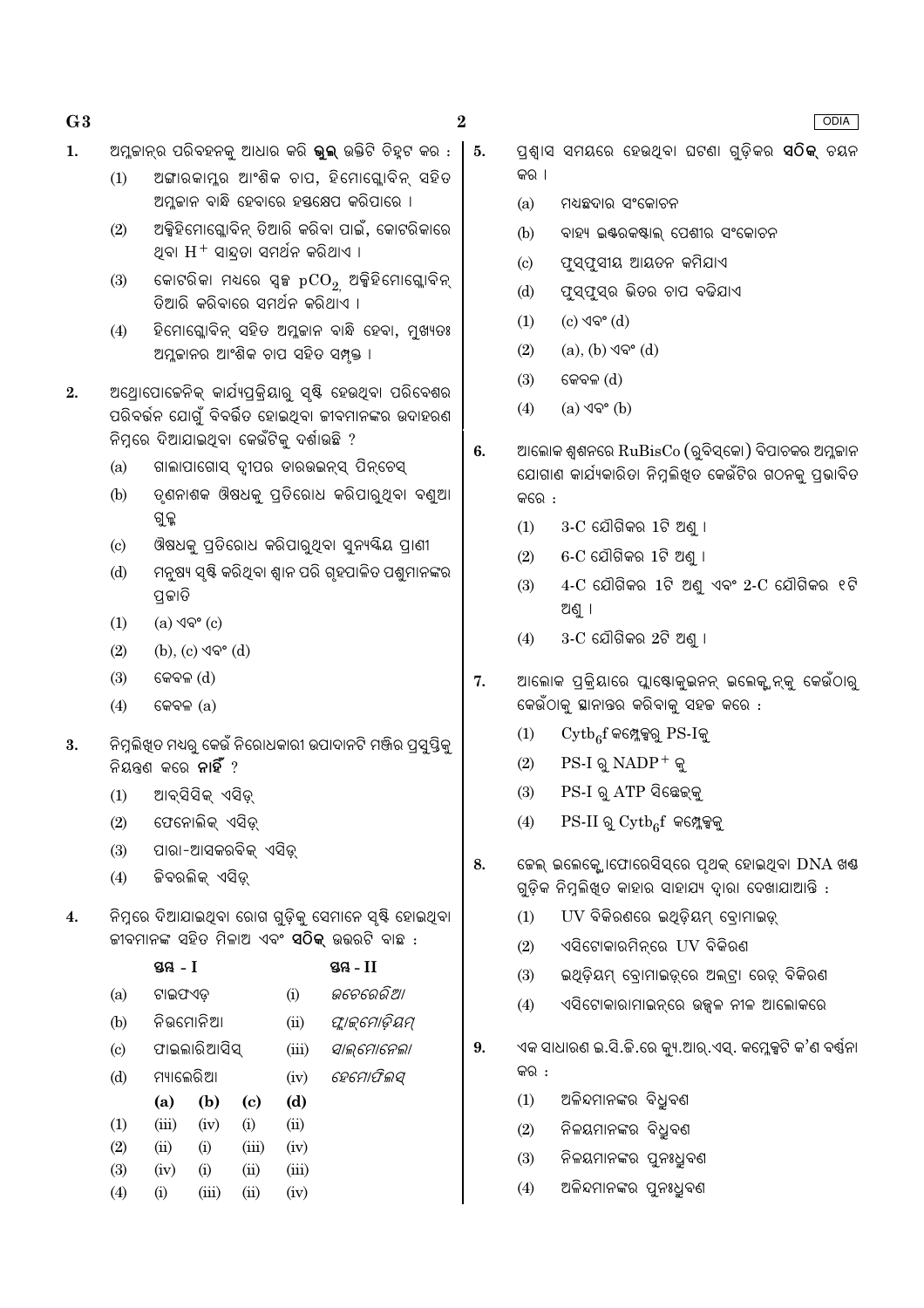$\bf{3}$ 

- ଦ୍ଇଟି ପିଢିକ (ଗୋଟିଏ ଭିତରେ ଅନ୍ୟଟି) ଧରି ରଖ୍ଥବା <mark>| 15.</mark>  $10.$ ଉଭିଦର ଅଂଶଟି :
	- ପରାଗ କୋଷ ଭିତରେ ପରାଗ ରେଣୁ ।  $(a)$
	- ଅଙ୍କରୋଦ୍ଗମିତ ପରାଗ ରେଣୁ ସହିତ ଦୁଇଟି ପ୍ରଂଯୁଗ୍ମକ ।  $(b)$
	- ଫଳ ଭିତରେ ମଞ୍ଜି ।  $(c)$
	- ଡ଼ିୟକ ଭିତରେ ଭୁଣାଶୟ ।  $(d)$
	- $(1)$ (a),  $(b)$  ଏବଂ  $(c)$
	- $(c)$  ଏବଂ  $(d)$  $(2)$
	- $(3)$ (a) ଏବଂ (d)
	- $(4)$  $(a)$  କେବଳ
- 11. ମନୁଷ୍ୟ ଶରୀର ମଧ୍ୟରେ ପ୍ରବେଶ କରୁଥିବା *ପ୍ଲାସ୍ମୋଡ଼ିୟମ୍ର ରୋଗ* ସ୍ଷିକାରୀ ଅବସ୍ଥାଟି ହେଲା :
	- $(1)$ ସୋରୋଜଏଟସ୍
	- $(2)$ ସ୍ତ୍ରୀ-ଯୁଗ୍ମକ ଜନକ
	- $(3)$ ପୁରୁଷ-ଯୁଗ୍ମକ ଜନକ
	- ଟ୍ରଫୋଜଏଟସ୍  $(4)$
- 12. ଭୁଲ୍ ଉକ୍ତିଟିକୁ ବାଛ :
	- ଶୁଷ କାଠ ମ୍ଳରୁ ପତ୍ରକୁ ଚ୍ଚଳ ଏବଂ ଖଣିଚ୍ଚ ଦ୍ର୍ୟ  $(1)$ ପରିବହନରେ ସଂଶ୍ଲିଷ୍ଟ ଥାଏ ।
	- ଶୁଷ କାଠଟି ହାଲୁକା ରଙ୍ଗ ଏବଂ ଅନ୍ତରଭମ ଦୃିତୀୟକ  $(2)$ ଜାଇଲେମ୍ ଅଟେ ।
	- ଟ୍ୟାନିନସ୍, ରେସିନସ୍, ତୈଳ ପ୍ରଭୃତି କମା ହୋଇଥିବା  $(3)$ କାରଣରୁ ମଞ୍ଜକାଠଟି ଗାଢ ରଙ୍ଗ ହୋଇଥାଏ ।
	- ମଞ୍ଜକାଠ କଳ ପରିବହନ କରେନାହିଁ କିନ୍ତୁ ଯାନ୍ତ୍ରିକ ସହାୟତା  $(4)$ ବିଏ ।
- 13. ପେଙ୍ଗୁଇନ୍ ଓ ଡଲ୍ଫିନ୍ର ଡ଼େଣା କାହାର ଉଦାହରଣ :
	- ଅଭିସାରି ବିବର୍ତ୍ତନ  $(1)$
	- ଇଣ୍ଡଷ୍ଟ୍ରିଆଲ୍ ମେଲାନିଜିମ୍  $(2)$
	- ପ୍ରାକୃତିକ ଚୟନ  $(3)$
	- $(4)$ ଅନ୍କଳୀ ବିକିରଣ
- ଏ.ବି.ଓ. ରକ୍ତ ବର୍ଗକୁ ନିୟନ୍ତ୍ରଣ କରୁଥିବା ଜିନ୍ 'I' କୁ ଆଧାର କରି 14. ଭ୍ଲ ଉକ୍ତିଟିକ୍ ଚିହ୍ଟ କର :
	- କଣେ ବ୍ୟକ୍ତି ତିନୋଟି ଯୁଗ୍ମ ବିକଳ୍ପୀ ମଧ୍ୟରୁ କେବଳ ଦୁଇଟି  $(1)$ ଧାରଣ କରିପାରିବ ।
	- ଯେତେବେଳେ  $I^A$  ଏବଂ  $I^B$  ଏକତ୍ୱ ରହିଥାନ୍ତି, ସେମାନେ  $(2)$ ସମାନ ପ୍କାରର ସ୍ୱଗାର ପ୍କାଶ କରିଥାନ୍ତି ।
	- ଯୁଗ୍ମ ବିକଳ୍ପୀ 'i' କୌଣସି ସୁଗାର ପ୍ରସ୍ତୁତ କରି ନଥାଏ ।  $(3)$
	- କିନ୍ (I) ର ତିନୋଟି ଯୁଗ୍ମ ବିକଳ୍ପୀ ଅଛି ।  $(4)$

କର୍ଡ଼ାଟା ପର୍ବ ପାଇଁ ନିମ୍ନଲିଖତ କେଉଁ ଉକ୍ତି ଗଡ଼ିକ **ସତ୍ୟ** ଅଟେ ?

- ଇଉରୋକର୍ଡ଼ାଟା ମାନଙ୍କରେ ପ୍ଷରଜ୍ଜ ମସ୍ତିଷର ଲାଞ୍ଜ ପର୍ଯ୍ୟନ୍ତ  $(a)$ ଲୟିଥାଏ ଏବଂ ଏହା ସେମାନଙ୍କର ଜୀବନ କାଳର ସବ୍ ସମୟରେ ଉପଛିତ ଥାଏ ।
- ଭଟିବ୍ରାଟାମାନଙ୍କରେ କେବଳ ଭୁଣ ଅବସ୍ଥାରେ ପୃଷରଜ୍ଯୁ  $(b)$  $|M|$
- କେନ୍ଦ୍ରୀୟ ସ୍ୱାୟବିକ ସଂସ୍ଥାନ ପୃଷ୍ଠଭାଗରେ ଥାଏ ଏବଂ  $\left( \text{c} \right)$ ପୋଲା ।
- କର୍ଡ଼ାଟାକୁ ତିନୋଟି ଅନୁପର୍ବ: ହେମିକର୍ଡ଼ାଟା, ଟ୍ୟୁନିକାଟା  $(d)$ ଏବଂ ସେଫାଲୋକଡ଼ାଟାରେ ବିଭକ୍ତ କରାଯାଇଛି ।
- $(1)$  $(c)$  ଏବଂ  $(a)$
- $(2)$ (a) ଏବଂ (b)
- $(b)$  ଏବଂ  $(c)$  $(3)$
- $(4)$  $(d)$  ଏବଂ  $(c)$
- ନିମ୍ନଲିଖିତ କେଉଁ ଅବସ୍ଥାର ଉପସ୍ଥିତି ମୃତ୍ରେ ହେଲେ ତାହା 16. ମଧୁମେହକୁ ଦର୍ଶାଏ ?
	- ୟୁରେମିଆ ଏବଂ ବୃକ୍କୀୟ କାଲ୍କୁଲି  $(1)$
	- $(2)$ କିଟୋନୁରିଆ ଏବଂ ଗ୍ଲାଇକୋସୁରିଆ
	- ବୃକ୍କୀୟ କାଲ୍କୁଲି ଏବଂ ହାଇପରଗ୍ଲାଇସେମିଆ  $(3)$
	- ୟୁରେମିଆ ଏବଂ କିଟୋନୁରିଆ  $(4)$
- ୍କସାନାନ୍ତରଣ (ରୂପାନ୍ତରଣ)ର ପ୍ରଥମ ଅବସ୍ଥାଟି ହେଉଛି : 17.
	- DNA ଅଣୁର ଚିହ୍ନ ।  $(1)$
	- tRNAର ଆମିନୋସାଇଲେସନ୍ ।  $(2)$
	- ଗୋଟିଏ ଆର୍କିକୋଡ଼ନ୍ର ଚିହ୍ନ ।  $(3)$
	- ରାଇବୋଜୋମ୍ ଦାରା mRNAକୁ ବାନ୍ଧି ରଖେ ।  $(4)$
- ରେ ଫ୍ଲୋରେଟସ୍ରେ ନିମ୍ନଲିଖିତ କେଉଁଟି ଥାଏ ? 18.
	- ଉଚ୍ଚଭର ଗର୍ଭାଶୟ  $(1)$
	- ହାଇପୋଗାଇନସ୍ (ଫଳିକାଚକ୍ର ନିମ୍ନ ଭାଗରେ)  $(2)$ ଗର୍ଭାଶୟ
	- ଅର୍ଦ୍ଧ ଅପକୃଷ୍ଟ ଗର୍ଭାଶୟ  $(3)$
	- ଅପକୃଷ୍ଟ ଗର୍ଭାଶୟ  $(4)$
- ବୃଦ୍ଧି ପ୍ରକ୍ରିୟା କେଉଁ ସମୟରେ ଅଧିକା ହୁଏ : 19.
	- $(1)$ ଲ୍ୟାଗ୍ ଫେକ୍
	- $(2)$ ବୃଦ୍ଧାବସ୍ଥା
	- ପ୍ରସ୍ତି  $(3)$
	- $(4)$ ଲଗ୍ ଫେକ୍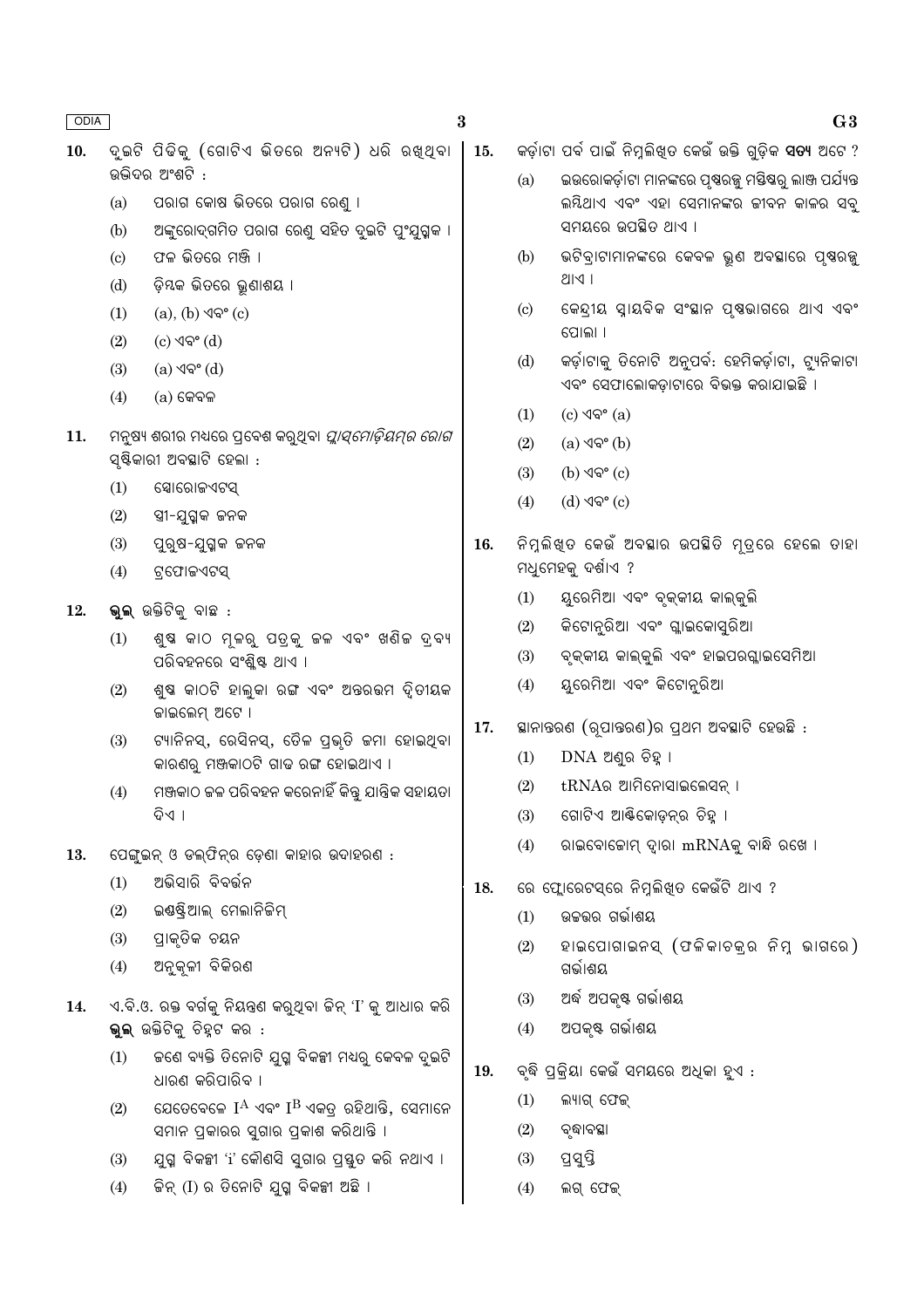| G3  |           |                                                                                                                           | 4   |     | <b>ODIA</b>                                                                                        |
|-----|-----------|---------------------------------------------------------------------------------------------------------------------------|-----|-----|----------------------------------------------------------------------------------------------------|
| 20. | କୁହାଯାଏ ? | କାଶର ନିମୁ ଭାଗରୁ ଉପ୍ନ ହେଉଥ୍ବା ମୂଳଗୁଡ଼ିକୁ କ'ଣ                                                                               | 26. |     | ଏକତ୍ର ଭାବରେ ଥିବା ଅନ୍ତଃବିଷ୍ଟ ଶରୀର ଗୁଡ଼ିକ ସୟନ୍ଧୀୟ ନିମୁଲିଖିତ<br>କେଉଁ ଉକ୍ତିଟି <b>ସଠିକ୍ ନୃହେଁ</b> ?     |
|     | (1)       | ପ୍ରଧାନ ମୂଳ                                                                                                                |     | (1) | ସେଗୁଡ଼ିକ ଖାଦ୍ୟକଣିକା ଗୁଡ଼ିକର ଆହରଣରେ ସଂଶ୍ଳିଷ୍ଟ                                                       |
|     | (2)       | ସ୍ତୟ ମୂଳ                                                                                                                  |     |     | ଥାଆନ୍ତି ।                                                                                          |
|     | (3)       | ପାର୍ଶ୍ୱ ମୂଳ                                                                                                               |     | (2) | ସେମାନେ କୋଷ ଜୀବକରେ ମୁକ୍ତ ଭାବରେ ଥାଆନ୍ତି ।                                                            |
|     | (4)       | ତବୁଜାତୀୟ ମୂଳ                                                                                                              |     | (3) | ସେଗୁଡ଼ିକ କୋଷ ଜୀବକରେ ସଂରକ୍ଷିତ ପଦାର୍ଥ ରୂପେ<br>ନିଦର୍ଶନ ହୁଅନ୍ତି ।                                      |
| 21. |           | ଚ୍ଚଳ ହାୟାସିଛ୍ ଏବଂ ଚ୍ଚଳ କଇଁରେ ପରାଗଣ ନିମୁଲିଖିତ କାହା<br>ମାଧ୍ୟମରେ ହୁଏ :                                                       |     | (4) | ସେମାନେ କୌଣସି ଝିଲ୍ଲୀ ଦ୍ୱାରା ଆବଦ୍ଧ ନଥାନ୍ତି ।                                                         |
|     | (1)       | ଜଳର ସ୍ରୋତ କେବଳ                                                                                                            | 27. |     | ଗୁଣସୂତ୍ରୀୟ ତତ୍ତ୍ୱ ଉତ୍ତରାଧିକରଣର ପରୀକ୍ଷମୂଳକ ସତ୍ୟତା କାହାଦ୍ୱାରା                                        |
|     | (2)       | ପବନ ଏବଂ ଜଳ                                                                                                                |     |     | ନିର୍ଣ୍ଣୟ କରାଯାଇଥିଲା :                                                                              |
|     | (3)       | କୀଟ ଏବଂ ଜଳ                                                                                                                |     | (1) | ସଟନ୍                                                                                               |
|     | (4)       | କୀଟ କିୟା ପବନ                                                                                                              |     | (2) | ବୋଭେରି                                                                                             |
| 22. |           | ନିମୁଲିଖିତ କେଉଁଟି ଅପକୀବୀ ଆବର୍କନାରେ ଦିଆଗଲେ, ପରବର୍ତ୍ତୀ                                                                       |     | (3) | ମରଗାନ୍                                                                                             |
|     |           | ନର୍ଦ୍ଧମା ସଫା ପାଇଁ ଏହା ଜୀର୍ଷ୍ଣକାରକ ?                                                                                       |     | (4) | ମେଷେଲ୍                                                                                             |
|     | (1)       | ଭାସମାନ ଆବର୍ଜନା (ଡେବ୍ରିସ୍)                                                                                                 |     |     |                                                                                                    |
|     | (2)       | ପ୍ରାଥମିକ ସଫେଇ (ଟ୍ରିଟ୍ମେଷ୍)ରୁ ନିର୍ଗତ ଦ୍ରବ୍ୟ                                                                                | 28. |     | ଯୌନକ୍ରିୟା ଦ୍ୱାରା ସଞ୍ଚାରିତ ହେଉଥିବା ସମୟ ରୋଗକୁ ମିଶାଇ                                                  |
|     | (3)       | ସକ୍ରିୟ ଆବର୍ଜନା                                                                                                            |     |     | ସଠିକ୍ ଉତ୍ତରଟି ଚୟନ କର :                                                                             |
|     | (4)       | ପ୍ରାଥମିକ ଆବର୍ଜନା (ସ୍କୁକ୍)                                                                                                 |     | (1) | ପ୍ରମେହ, ମ୍ୟାଲେରିଆ, ଜେନିଟାଲ୍ ହରପିସ୍                                                                 |
| 23. |           | ିଦୃପାର୍ଶ୍ୱ ପ୍ରତିସାମ୍ୟ ଏବଂ ଶରୀର ଗହୃର ନଥିବା ପ୍ରାଣୀର ଉଦାହରଣ                                                                  |     | (2) | ଏ.ଆଇ.ଡ଼ି.ଏସ୍. (ଏଡ଼ସ୍), ମ୍ୟାଲେରିଆ, ଫାଇଲେରିଆ                                                         |
|     | ହେଲା :    |                                                                                                                           |     | (3) | କର୍କଟ ରୋଗ (କ୍ୟାନ୍ସର), ଏଡ଼ସ୍, ସିଫିଲିସ୍                                                              |
|     | (1)       | ପ୍ଲାଟିହେଲମିନ୍ଥେସ୍                                                                                                         |     | (4) | ପ୍ରମେହ, ସିଫିଲିସ୍, ଜେନିଟାଲ୍ ହରପିସ୍                                                                  |
|     | (2)       | ଆକ୍ଟେଲମିନ୍ଥେସ୍                                                                                                            |     |     |                                                                                                    |
|     | (3)       | ଏନିଲିଡ଼ା                                                                                                                  | 29. |     | ନିମ୍ନରେ ଦିଆଯାଇଥିବା କେଉଁ ଉକ୍ତିଟି <b>ଠିକ୍ ନୁହେଁ</b> ?                                                |
|     | (4)       | ଟିନୋଫୋରା                                                                                                                  |     |     | (1) ପ୍ରୋ-ଇନ୍ସୁଲିନ୍ର ଏକ ଅଧିକ ପେପ୍ଟାଇଡ଼୍,<br>ସି-ପେପ୍ଟାଇଡ଼୍ ଅଛି ।                                     |
| 24. |           | ନିମ୍ନରେ ଦିଆଯାଇଥିବା ମାନଙ୍କ ମଧ୍ୟରୁ ମୌଳିକ ଏମିନୋ ଏସିଡ୍ରଟିକୁ<br>ଚିହ୍ନଟ କର :                                                    |     | (2) | କାର୍ଯ୍ୟକ୍ଷମ ଇନ୍ସ୍ତୁଲିନ୍ର ଏ ଏବଂ ବି ଚେନ୍, ହାଇଡ୍ରୋକେନ୍<br>ବଣ୍ଠ ଦ୍ୱାରା ଏକାଠି ସଂଯୁକ୍ତ ହୋଇ ଅଛି ।         |
|     | (1)       | ଗ୍ଳୁଟାମିକ୍ ଏସିଡ଼୍                                                                                                         |     | (3) | ଆନୁବଂଶିକୀ ଅଭିଯାନ୍ତିକୀ କୃତ ଇନ୍ସୁଲିନ୍ <i>ଇ.କୋଲିରେ</i>                                                |
|     | (2)       | ଲାଇସିନ୍                                                                                                                   |     |     | ପ୍ରସ୍ତୁତ ହୋଇଛି ।                                                                                   |
|     | (3)       | ଭାଲିନ୍                                                                                                                    |     | (4) | ମନୁଷ୍ୟମାନଙ୍କରେ ଇନ୍ସୁଲିନ୍, ପ୍ରୋ-ଇନ୍ସୁଲିନ୍ ଭାବେ                                                      |
|     | (4)       | ଟାଇରୋସିନ୍                                                                                                                 |     |     | ସଂଶ୍ଳେଷଣ ହୋଇଥାଏ ।                                                                                  |
| 25. |           | ନିମୃରେ ଦିଆଯାଇଥ୍ବା କେଉଁ କୌଶଳରେ ଗର୍ଭଧାରଣ<br>କରିପାରୁନଥିବା ମହିଳା ମାନଙ୍କୁ ସହାୟତା କରିବା ପାଇଁ ଭୁଣ<br>ମାନଙ୍କୁ ସ୍ଥାନାତ୍ତର କରାଯାଏ ? | 30. |     | ନିମ୍ନଲିଖିତ ମଧ୍ୟରୁ କେଉଁଟି ସୁନ୍ୟଷ୍ଟିୟ କୋଷରେ ଗ୍ଲାଇକୋପ୍ରୋଟିନ୍<br>ଏବଂ ଗ୍ଲାଇକୋଲିପିଡ଼୍ ଉପ୍ଭିର ପ୍ରଧାନ ଛଳ ? |
|     | (1)       | <b>GIFT ଏବଂ ZIFT</b>                                                                                                      |     | (1) | ପେରୋକ୍ସିକୋମସ୍                                                                                      |
|     | (2)       | ICSI ଏବଂ ZIFT                                                                                                             |     | (2) | ଗଲଗି ବଡ଼ିକ୍                                                                                        |
|     | (3)       | GIFT ଏବଂ ICSI                                                                                                             |     | (3) | ପଲିକୋମସ୍                                                                                           |
|     | (4)       | <b>ZIFT ଏବଂ IUT</b>                                                                                                       |     | (4) | ଏଷୋପ୍ଲାକମିକ୍ ରେଟିକୁଲମ୍                                                                             |
|     |           |                                                                                                                           |     |     |                                                                                                    |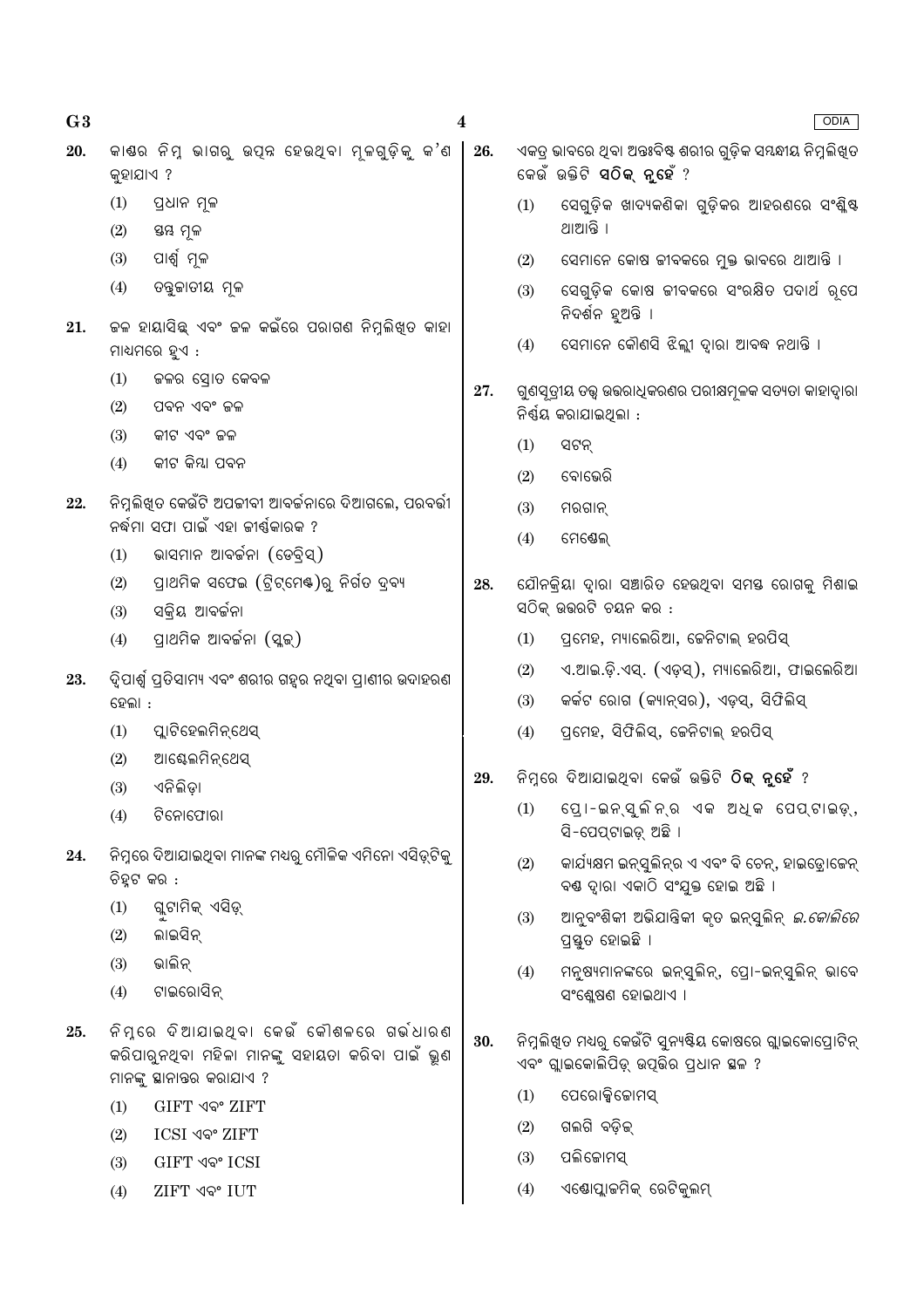| ODIA |                            |                                                       |                         |                             |                                     | $\bf{5}$                                                     |     |     |                                                                                | G3                                 |  |  |  |
|------|----------------------------|-------------------------------------------------------|-------------------------|-----------------------------|-------------------------------------|--------------------------------------------------------------|-----|-----|--------------------------------------------------------------------------------|------------------------------------|--|--|--|
| 31.  | ବାଛ ।                      |                                                       |                         |                             |                                     |                                                              | 35. |     | ମନ୍ଟ୍ରିଲ୍ ପ୍ରୋଟୋକଲ୍ 1987ରେ କାହାକୁ ନିୟନ୍ତ୍ରଣ କରିବା ପାଇଁ<br>ସ୍ୱାକ୍ଷରିତ ହୋଇଥିଲା : |                                    |  |  |  |
|      |                            | ସ୍ତୟ - I                                              |                         |                             |                                     | ସ୍ଥ $-II$                                                    |     | (1) | ଓକୋନ୍ ହ୍ରାସକାରୀ ପଦାର୍ଥଗୁଡ଼ିକର ଉସର୍କନକୁ ।                                       |                                    |  |  |  |
|      | (a)                        |                                                       | କ୍ଲୋଷ୍ଟିଡ଼ିୟମ୍          |                             | (i)                                 | ସାଇକ୍ଲୋସୋରିନ୍-ଏ                                              |     | (2) | ସବୁଚ୍ଚ ଗୃହ ଗ୍ୟାସ୍ର ନିର୍ଗତକୁ ।                                                  |                                    |  |  |  |
|      |                            | ବ୍ୟୁଟିଲିକମ୍                                           |                         |                             |                                     |                                                              |     | (3) | ଇ- ବର୍ଯ୍ୟବସ୍ତୁଗୁଡ଼ିକୁ ଫୋପାଡ଼ି ଦେବା  ।                                          |                                    |  |  |  |
|      | (b)                        | ପଲିସୋରମ୍                                              | ଟ୍ରାଇକୋର୍ଡ଼ମା           |                             | (ii)                                | ବ୍ୟଟିରିକ୍ ଅମ୍ଳ                                               |     | (4) | ଗୋଟିଏ ଦେଶରୁ ଅନ୍ୟ ଦେଶକୁ ବଂଶଗତ ଭାବେ ପରିବର୍ତ୍ତିତ<br>ହୋଇଥିବା ଜୀବମାନଙ୍କର ପରିବହନକୁ । |                                    |  |  |  |
|      | $\left( \mathrm{c}\right)$ |                                                       | ମୋନାସ୍କସ୍<br>ପର୍ଯୁରିଅସ୍ |                             | (iii)                               | ସାଇଟ୍ରିକ୍ ଅମ୍ଳ                                               | 36. |     | ଗୋଟିଏ ସାଇଟ୍ରିକ୍ ଏସିଡ଼୍ ଚକ୍ରର ଘୂର୍ଷନରେ କେତେଗୋଟି ଅଧଃୟର                           |                                    |  |  |  |
|      | (d)                        |                                                       | ଆସ୍ପର୍ଜିଲସ୍             |                             | (iv)                                | ରକ୍ତରେ କ୍ଳୋରେଷ୍ଟେରଲ୍                                         |     |     | ଫସଫରୀକରଣ ହୁଏ :                                                                 |                                    |  |  |  |
|      |                            | ନାଇଜର୍                                                |                         |                             |                                     | କମାଉଥିବା ଦୃତ                                                 |     | (1) | ଏକ                                                                             |                                    |  |  |  |
|      |                            | (a)                                                   | (b)                     | $\left( \mathbf{c} \right)$ | (d)                                 |                                                              |     | (2) | ଦୁଇ                                                                            |                                    |  |  |  |
|      | (1)                        | (ii)                                                  | (i)                     | (iv)                        | (iii)                               |                                                              |     | (3) | ତିନି                                                                           |                                    |  |  |  |
|      | (2)                        | (i)                                                   | (ii)                    | (iv)                        | (iii)                               |                                                              |     | (4) | ଶୂନ୍ୟ                                                                          |                                    |  |  |  |
|      | (3)                        | (iv)                                                  | (iii)                   | (ii)                        | (i)                                 |                                                              | 37. |     | ନିମୁଲିଖ୍ଡ କେଉଁ 'ହର୍ମୋନ୍ ମାତ୍ରା' ଗ୍ରାଫିଆନ୍ ଫଲିକିଲ୍ରୁ                            |                                    |  |  |  |
|      | (4)                        | (iii)                                                 | (iv)                    | (ii)<br>(i)                 |                                     |                                                              |     |     | ଡ଼ିୟାଣୁ ନିର୍ଗତ (ଡ଼ିଯୋଦୟ) କରାଏ ?                                                |                                    |  |  |  |
| 32.  |                            | ବିବର୍ତ୍ତନ ପାଇଁ ଭୁଣର ସୟନ୍ଧୀୟ ସହଯୋଗ କାହାଦ୍ୱାରା ଅଗ୍ରାହ୍ୟ |                         |                             |                                     |                                                              |     | (1) | ପ୍ରୋଜେସ୍ଟେରନ୍ର ଉଚ୍ଚ ସାନ୍ଦ୍ରତା                                                  |                                    |  |  |  |
|      | ହୋଇଥିଲା ?                  |                                                       |                         |                             |                                     |                                                              |     | (2) | ଏଲ୍.ଏଚ୍. ର ସ୍ୱଳ୍ପ ସାନ୍ଦ୍ରତା                                                    |                                    |  |  |  |
|      | (1)                        |                                                       | ଆଲଫ୍ରେଡ଼୍ ଓ୍ୱାଲେସ୍      |                             |                                     |                                                              |     | (3) | ଏଫ୍.ଏସ୍.ଏଚ୍. ର ସ୍ୱଳ୍ପ ସାନ୍ଦ୍ରତା                                                |                                    |  |  |  |
|      | (2)                        |                                                       | ଚାର୍ଲସ୍ ଡ଼ାରଉଇନ୍        |                             |                                     |                                                              |     | (4) | ଇଷ୍ଟ୍ରୋଜେନ୍ର ଉଚ୍ଚ ସାନ୍ଦ୍ରତା                                                    |                                    |  |  |  |
|      | (3)                        | ଓପାରିନ୍                                               |                         |                             |                                     |                                                              |     |     |                                                                                |                                    |  |  |  |
|      | (4)                        |                                                       |                         | କାର୍ଲ ଇୟରନେଷ୍ଟ ଉନ୍ ବିର      |                                     |                                                              | 38. |     | ସଠିକ୍ ମେଳକଟିକୁ ବାଛ <b>ି</b>                                                    |                                    |  |  |  |
| 33.  |                            |                                                       |                         |                             |                                     | ଭେକ୍ସରରେ ଥିବା ଅବିକଳ ସଂଯୋଜିତ DNAର ନକଲକୁ ନିୟନ୍ତ୍ରଣ             |     | (1) | ଫେନାଇଲ୍କିଟୋନୁରିଆ                                                               | - ଅଟୋକୋମାଲ୍<br>ପ୍ରଭାବୀ ଲକ୍ଷଣ       |  |  |  |
|      |                            |                                                       |                         |                             | କରୁଥିବା ପ୍ରକ୍ରିୟାଟିକୁ କ'ଣ କୁହାଯାଏ : |                                                              |     | (2) | ସିକିଲ୍ କୋଷ ରକ୍ତହୀନତା                                                           | - ଅଟୋଜୋମାଲ୍                        |  |  |  |
|      | (1)                        | ଅକ୍ସି ସାଇଟ୍                                           |                         |                             |                                     |                                                              |     |     |                                                                                | ଅପ୍ରଭାବୀ ଲକ୍ଷଣ<br>$(q$ ଣସ୍ତ $-11)$ |  |  |  |
|      | (2)                        |                                                       |                         | ପାଲିନ୍ଡ୍ରୋମିକ୍ ପ୍ରକ୍ରିୟା    |                                     |                                                              |     | (3) | ଥାଲାସେମିଆ                                                                      | - $X$ ଯୁକ୍ତ                        |  |  |  |
|      | (3)                        |                                                       | ରେକଗ୍ନିସନ୍ ସାଇଟ୍        |                             |                                     |                                                              |     | (4) | ହେମୋଫିଲିଆ                                                                      | - Y ଯୁକ୍ତ                          |  |  |  |
|      | (4)                        |                                                       |                         | ସିଲେକ୍ଟେବୁଲ୍ ମାରକର          |                                     |                                                              |     |     |                                                                                |                                    |  |  |  |
| 34.  |                            |                                                       |                         |                             |                                     | ନିମ୍ନଲିଖ୍ତ କେଉଁ ଉକ୍ତିଟି ଭିରିୟଡ଼ସ୍ ସୟଦ୍ଧୀୟ <b>ସଠିକ୍</b> ଅଟେ ? | 39. |     | କେଉଁଠାରେ ମାଇକ୍ରୋଭିଲ୍ଲୀର ବ୍ରସ ବର୍ଡ଼ର ଥିବା ଘନାକାର ଆବରଣ<br>(ଏପିଥେଲିୟମ୍) ଥାଏ ?     |                                    |  |  |  |
|      | (1)                        |                                                       |                         |                             |                                     | ସେମାନଙ୍କର ପୁଷ୍ଟିସାର ଆବରଣବିହୀନ RNA ଥାଏ ।                      |     | (1) | ଲାଳଗ୍ରଛିର ବାହିକାଗୁଡ଼ିକ                                                         |                                    |  |  |  |
|      | (2)                        |                                                       |                         |                             |                                     | ସେମାନଙ୍କର ପୁଷ୍ଟିସାର ଆବରଣଯୁକ୍ତ DNA ଥାଏ ।                      |     | (2) | ନେଫ୍ରନର ପ୍ରକ୍ସିମାଲ କନ୍ଭୋଲ୍ୟୁଟେ ଟ୍ୟୁବୁଲ୍                                        |                                    |  |  |  |
|      | (3)                        |                                                       |                         |                             |                                     | ସେମାନଙ୍କର ପୁଷ୍ଟିସାର ଆବରଣବିହୀନ DNA ଥାଏ ।                      |     | (3) | ଇଉଷ୍ଟାଚିଆନ୍ ଟ୍ୟୁବ୍                                                             |                                    |  |  |  |
|      | (4)                        |                                                       |                         |                             |                                     | ସେମାନଙ୍କର ପୁଷ୍ଟିସାର ଆବରଣଯୁକ୍ତ RNA ଥାଏ ।                      |     | (4) | ଅନ୍ତନଳୀ (ଇଷ୍ଟେସ୍ଟାଇନ୍)ର ଅନ୍ତରାଚ୍ଛାଦନ                                           |                                    |  |  |  |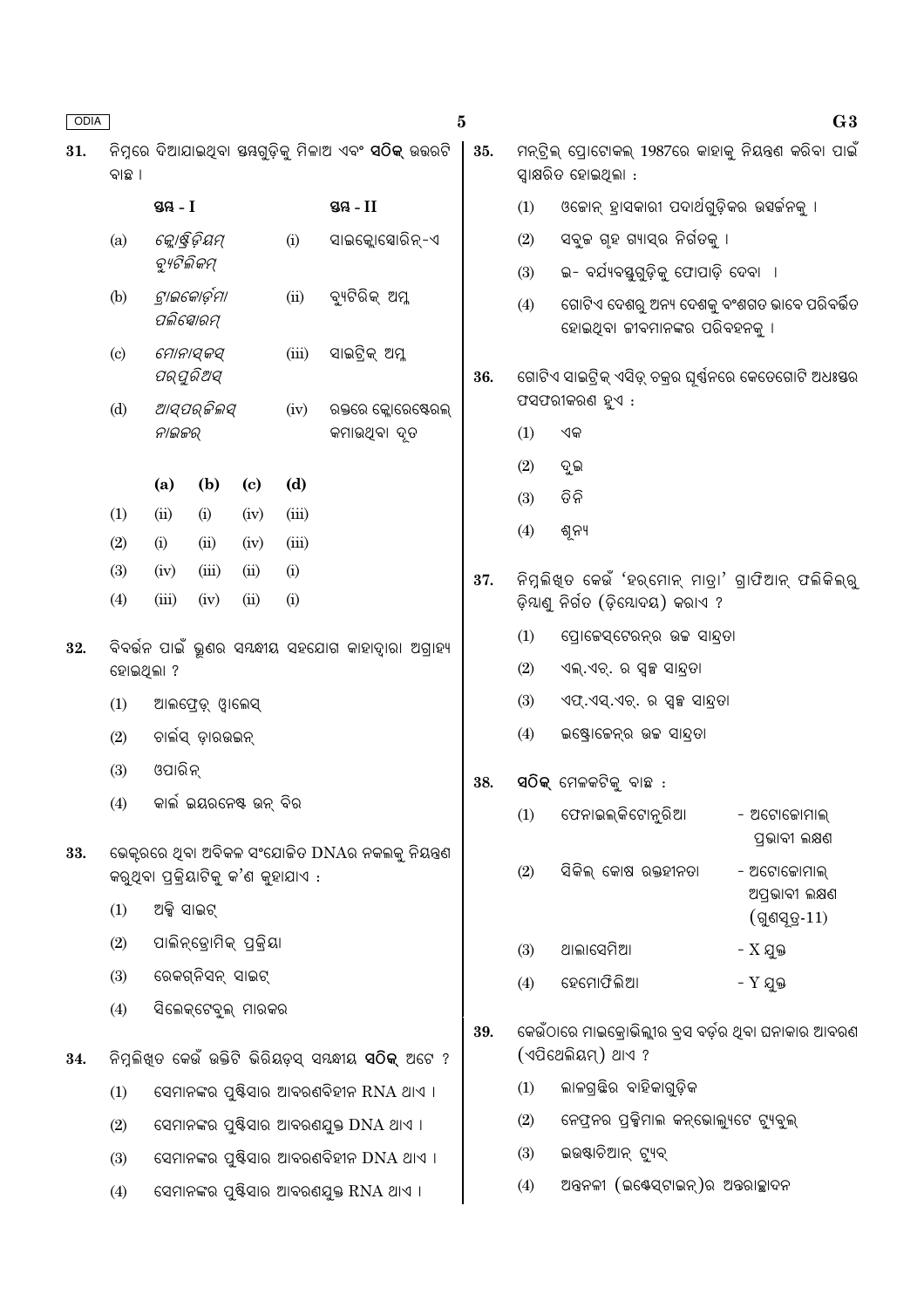$\boldsymbol{6}$ 

- ଅ୍କାର୍ଟିକାରେ ହେଉଥିବା ସ୍ତୋ-ବ୍ଲାଇଷନେସ୍ ରୋଗ କେଉଁ କାରଣର 40. ହୁଏ $:$ 
	- $(1)$ ଅତ୍ୟଧିକ ମାତ୍ରାର UV-B ବିକିରଣ କାରଣରୁ କେରୋନାର ଫୁଲିଯିବା
	- ବରଫରୁ ଆସୁଥିବା ଅତ୍ୟଧିକ ପ୍ରତିଫଳିତ ଆଲୋକ  $(2)$
	- ଅବଲୋହିତ ରଶ୍ମି ଦାରା ରେଟିନା ନଷ୍ଟ ହୋଇଯିବା  $(3)$
	- ନିମ୍ନ ତାପମାତ୍ରା ଦ୍ୱାରା ଆଖ୍ରେ ରସଗୁଡ଼ିକ ଘନିଭୃତ  $(4)$ ହୋଇଯିବା
- ିନିମୁଲିଖୁତ ମଧ୍ୟରୁ କେଉଁ ଯୋଡ଼ାଟି ଏକକୋଷୀୟ ଶୈବାଳ 41. ଅଟନ୍ତି ?
	- *କେଲିଡ଼ିୟମ୍ ଏବଂ ଗ୍ରାସିଲାରିଆ*  $(1)$
	- ଆନାବିନା ଏବଂ ଭଲଭକ୍ସ  $(2)$
	- କ୍ଳୋରେଲୋ ଏବଂ *ସ୍କାଇର୍ ଲିନା*  $(3)$
	- $(4)$ ଲାମିନାରିଆ ଏବଂ *ସାରାଗାସମ୍*
- ଗୋଟିଏ ଗଛର ଅନୁପ୍ରସ୍ଥ ଛେଦନ ଦ୍ୱାରା ନିମୁଲିଖିତ ଶରୀର ଗଠନର 42. ଲକ୍ଷଣଗୁଡ଼ିକ ଦେଖାଯାଏ :
	- ବୟଲ୍ ସିଥ୍ ଦ୍ୱାରା ଆବଦ୍ଧ ହୋଇଥିବା ଅନେକଗୁଡ଼ିଏ  $(a)$ ବିଛୁରିତ ସଂବାହୀ ବିଡ଼ା ।
	- ବୃହତ୍ ସୁସଷ୍ଟ ପ୍ୟାରେନ୍କାଇମାଟସ୍ ଭୂମି ତନ୍ତୁ ।  $(b)$
	- ସଂବାହୀ ବିଡ଼ା ଗୁଡ଼ିକ ସଂଯୁକ୍ତ ଏବଂ ବନ୍ଦ ।  $\left( \mathrm{c}\right)$
	- ଫ୍ଲୋଏମ୍ ପ୍ୟାରେନ୍କାଇମାର ଅନୁପଛିତ ।  $(d)$

ଗଛ ଏବଂ ତା'ର ଅଂଶର ପ୍ରକାରକୁ ଚିହ୍ନଟ କର :

- ଏକବୀକପତ୍ରୀୟ ମୂଳ ।  $(1)$
- $(2)$ ଦ୍ୱିବୀଜପତ୍ରୀୟ କାଣ୍ଠ ।
- $(3)$ ଦ୍ୱିବୀଜପତ୍ରୀୟ ମୂଳ ।
- $(4)$ ଏକବୀଜପତ୍ରୀୟ କାଣ୍ଡ ।
- 43. ମେଷେଲ୍ କେତେ ପ୍ରକାରର ସୁଦ୍ଧ ପ୍ରକନନକ୍ଷମ ମଟର ଗଛ ଯୋଡ଼ା ର୍ପରେ ବାଛିଥିଲେ । ଯେଉଁ ଗଡ଼ିକ କେବଳ ଗୋଟିଏ ଲକ୍ଷଣକ୍ ବାଦ୍ ଦେଇ ଅନ୍ୟ ବିକଳ୍ପୀ ଲକ୍ଷଣ ସହିତ ସମାନ ?
	- $\overline{2}$  $(1)$
	- $(2)$ 14
	- $(3)$ 8
	- $(4)$  $\overline{4}$
- 44. ପ୍ଲୋରିଡ଼ିଆନ୍ ମଣ୍ଡକର ଗଠନ ନିମ୍ନଲିଖିତ କେଉଁଟି ସହିତ ସମାନ :
	- $(1)$ ଆମାଇଲୋପେକ୍ଟିନ୍ ଏବଂ ଗ୍ଲାଇକୋଜେନ୍ ।
	- ମ୍ୟାନିଟଲ୍ ଏବଂ ଆଲଚ୍ଚିନ୍ ।  $(2)$
	- ଲାମିନାରିନ୍ ଏବଂ ସେଲୁଲୋକ୍ ।  $(3)$
	- $(4)$ ମଶ୍ଚଳ ଏବଂ ସେଲୁଲୋକ୍ ।
- 45. ଅନ୍ତରାବସ୍ଥାରେ  $G_1$  ଅବସ୍ଥା ( $Gap 1$ ) କୁ ନେଇ **ସଠିକ୍** ଉକ୍ତିଟି ଚିହ୍ରଟ କର :
	- ସମୟ କୋଷ ଉପାଦାନ ଗୁଡ଼ିକର ପୁନ ସଂଗଠନ  $(1)$ ହୋଇଥାଏ ।
	- କୋଷ ଏହାର ବିକାଶ ପାଇଁ ଆବଶ୍ୟକୀୟ ଶକ୍ତି ପ୍ରଦାନକାରୀ  $(2)$ ରାସାୟନିକ ପକ୍ିୟା କରିବାରେ ସକ୍ିୟ ଥାଏ, ବ୍ଛି ହୁଏ କିନ୍ତୁ ଏହାର ଡ଼ିଏନଏର ପ୍ରତିରୂପନ କରି ନଥାଏ ।
	- ନ୍ୟଷ୍ଟିୟ ବିଭାଜନ ହୋଇଥାଏ ।  $(3)$
	- $(4)$ ଡ଼ିଏନ୍ଏର ସଂଶ୍ଲେଷଣ ବା ପ୍ରତିରୂପନ ହୁଏ ।
- କେଉଁ କୌଶଳ ଦ୍ୱାରା ବିକାନିର ଇଉକ୍ ଏବଂ ମାରିନୋ ରାମିଙ୍କୁ 46. ବ୍ୟବହାର କରାଯାଇ ମେଣ୍ଢାର ଏକ ନ୍ତନ ପ୍ରକାତି 'ହିସାରଡ଼େଲ୍' ସ୍ଷ୍ଟି ହୋଇଛି ?
	- ମ୍ୟୁଟେସ୍ନାଲ୍ ବ୍ରିଡ଼ିଙ୍ଗ୍  $(1)$
	- $(2)$ କ୍ସ ବିଡ଼ିଙ୍ଗ
	- $(3)$ ଅନ୍ତଃ ପ୍ରକନନ
	- ଆଉଟ୍ କ୍ରସିଙ୍ଗ୍  $(4)$
- ରୋଗ ପ୍ରତିରୋଧକ ଶକ୍ତିକୁ ଆଧାର କରି **ଭୁଲ୍** ଉକ୍ତିଟି ଚିହୁଟ 47. କର :
	- $(1)$ ଯେତେବେଳେ ପୁସ୍ତ ହୋଇଥିବା ପ୍ରତିପିଷଗୁଡ଼ିକ ସିଧାସଳଖ ଦିଆଯାଏ, ଏହାକୁ ''ପରୋକ୍ଷ ରୋଗ ପ୍ରତିରୋଧକ ଶକ୍ତି'' ବୋଲି କୁହାଯାଏ ।
	- $(2)$ ସକ୍ିୟ ରୋଗ ପ୍ତିରୋଧକ ଶକ୍ତି ବହୁତ ଶୀଘ୍ କାର୍ଯ୍ୟ କରେ ଏବଂ ପୂର୍ଣ୍ଣ ପ୍ରଭାବ ପକାଏ ।
	- ଭୁଣ ତା'ର ମା' ଠାରୁ କିଛି ପ୍ରତିପିଷ ଗ୍ରହଣ କରେ, ଏହା  $(3)$ ପରୋକ୍ଷ ରୋଗ ପ୍ରତିରୋଧକ ଶକ୍ତର ଉଦାହରଣ ।
	- ପ୍ରତିକନ (କୀବନ୍ତ କିୟା ମୃତ)ର ସମ୍ପର୍କରେ ଆସିଲେ  $(4)$ ପ୍ରତିପିଶ୍ଚଗୁଡ଼ିକ ପୋଷଦାତା ଶରୀରରେ ସୃଷ୍ଟି ହୁଏ । ଏହାକୁ ''ସକ୍ରିୟ ରୋଗ ପ୍ରତିରୋଧକ ଶକ୍ତି'' କୁହାଯାଏ ।
- 48.  $\operatorname{EcoRI}$ ଦ୍ୱାରା ଚିହ୍ନଟ ହୋଇଥିବା ନିର୍ଦ୍ଦିଷ୍ଟ ପାଲିନ୍ତ୍ରୋମିକ୍ ଅନୁକ୍ରମଟି ହେଲା :
	- 5' GGAACC 3'  $(1)$ 
		- $3'$  CCTTGG  $5'$
	- $(2)$ 5' - CTTAAG - 3' 3' - GAATTC - 5'
	- 5' GGATCC 3'  $(3)$
	- 3' CCTAGG 5'
	- $(4)$ 5' - GAATTC - 3'
		- $3'$  CTTAAG  $5'$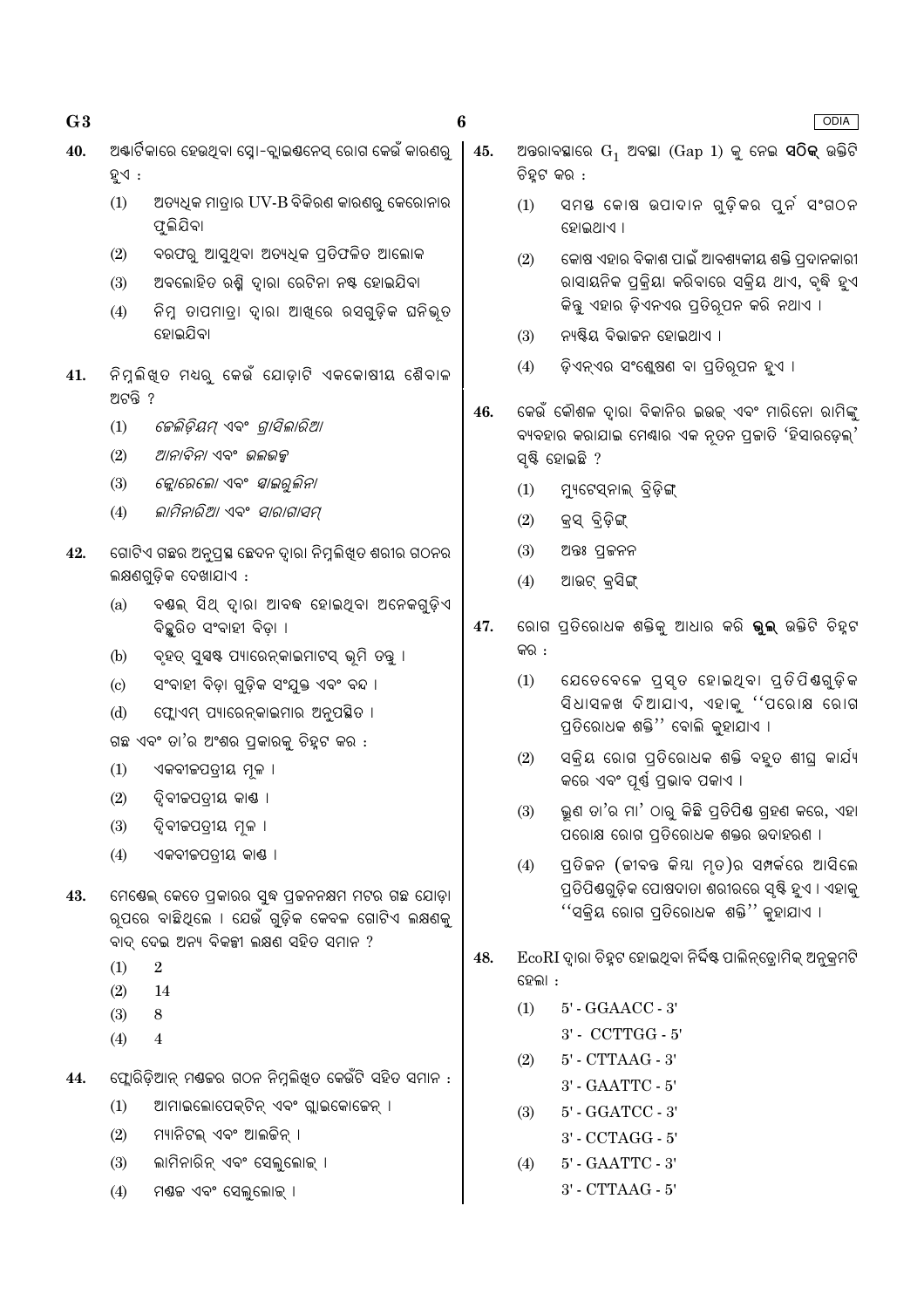- ଯଦି ଦ୍ଇଟି କ୍ମାଗତ ଭାବେ ରହିଥିବା ବେସ୍ ପେୟାର ମଧ୍ୟରେ 49. ଦ୍ରତା 0.34 nm ହୁଏ ଏବଂ ଏକ ପ୍ରକାର ଗତ ଭାବେ ସ୍ତନ୍ୟପାୟୀ କୋଷର ଡ଼ି.ଏନ୍.ଏ. ଡବଲ୍ ହେଲିକୁରେ ସମ୍ବଦାୟ ବେସ୍ ପେୟାରର ସଂଖ୍ୟା  $6.6 \times 10^9$  ବି.ପି. ହୁଏ, ତେବେ ଡିଏନ୍ଏର ଦୈର୍ଘ୍ୟ ପ୍ରାୟତଃ ହେବ :
	- $2.5$  ମିଟରସ  $(1)$
	- $(2)$  $2.2$  ମିଟରସ୍
	- $(3)$  $2.7$  ମିଟରସ୍
	- $(4)$  $2.0$  ମିଟରସ୍
- ଯଦି ଅସରପାର ମୟିଷ୍କ ବାହାର କରିଦିଆଯାଏ, ଏହା କିଛିଦିନ 50. ପାଇଁ ବଞ୍ଚ ରହିପାରିବ, କାରଣ :
	- ଅସରପାର ସ୍ୱାୟବିକ ସଂସ୍ଥାନ ନାହିଁ  $(1)$
	- ସ୍ୱାୟବିକ ସଂସ୍ଥାନର ଏକ କ୍ଷଦ ଅଂଶ ମୟିଷ ଧରି ରଖୁଥିବା  $(2)$ ବେଳେ ଅନ୍ୟ ସମୟ ଅଂଶ ଶରୀରର ଉଦରୀୟ ଭାଗ ସହିତ ରବିଥାଏ
	- ସ୍ୱାୟବିକ ସଂସ୍ଥାନର ଏକ ତୃତୀୟାଂଶ ମୟିଷ ଧରି ରଖୁଥିବା  $(3)$ ବେଳେ ଅନ୍ୟ ସମୟ ଅଂଶ ଶରୀରର ପୃଷ ଭାଗରେ ଥାଏ
	- ଅସରପାର ସ୍ୱତ୍ପ।-ଓସେଫାକିଆଲ୍ ଗାଙ୍ଗଲିଆ ଉଦରର ପେଟ  $(4)$ ପାର୍ଶ୍ୱଭାଗରେ ଅବସ୍ଥିତ
- 51. ଘାସଭୂମି ପରିସଂସ୍ଥାରେ ଥିବା ଖାଦ୍ୟସ୍ତରକୁ ସେମାନଙ୍କର ଜାତିର ଉଦାହରଣ ସହିତ ମିଶାଅ ।
	- ଚତ୍ରର୍ଥ ଖାଦ୍ୟୟର  $(a)$ କୁଆ  $(i)$
	- $(b)$ ଦ୍ୱିତୀୟ ଖାଦ୍ୟସ୍ତର  $(ii)$ ଶାଗୁଣା
	- $(c)$ ପ୍ରଥମ ଖାଦ୍ୟୟର  $(iii)$ ଠେକ୍ଆ
	- $(d)$ ତ୍ତୀୟ ଖାଦ୍ୟସ୍ତର  $(iv)$ ମାସ

ସ $\widehat{O}$ କ୍ ଉତ୍ତରଟି ବାଛ $:$ 

 $\overline{(}$ 

 $\overline{(}$ 

 $\overline{ }$ 

 $\overline{(}$ 

|    | (a)   | (b)   | (c)   | (d)       |
|----|-------|-------|-------|-----------|
| 1) | (iii) | (ii)  | (i)   | (iv)      |
| 2) | (iv)  | (iii) | (ii)  | $\rm(i)$  |
| 3) | (i)   | (ii)  | (iii) | (iv)      |
| 4) | (ii)  | (iii) | (iv)  | $\rm (i)$ |

- ଏକ୍ଟେରୋକାଇନେକ୍ ବିପାଚକଟି କେଉଁ ରୂପାନ୍ତରଣରେ ସାହାଯ୍ୟ 52. ଳରେ **·** 
	- $(1)$ ଟିପ୍ସିନୋଜେନ୍ ଟିପ୍ସିନ୍କୁ
	- $(2)$ କେସିନୋଜେନ୍ କେସିନ୍କୁ
	- ପେପ୍ସିନୋଜେନ୍ ପେପ୍ସିନ୍କୁ  $(3)$
	- ପ୍ରୋଟିନ୍ ପଲିପେପ୍ଟାଇଡ୍କୁ  $(4)$
- ମନ୍ଷ୍ୟର ପାକ ତନ୍ତ୍ରକ୍ ଆଧାର କରି **ସଠିକ୍** ଉକ୍ତିଟି ଚିହ୍ଟ କର । 53.
	- ପାକନଳୀର ସବ୍ଠ ଭିତରେ ଥବା ୟରଟି ହେଉଛି  $(1)$ ସେରୋସା ।
	- ଇଲିୟମ୍ ହେଉଛି ଏକ ଅଧିକ ଗୁଡ଼ାଇ ହୋଇ ରହିଥିବା  $(2)$ ଅଂଶ ।
	- ଭର୍ମିଫର୍ମ ଆପେର୍ଣ୍ଣିକ୍ସ ଗହଣୀର୍ ବାହାରିଥାଏ ।  $(3)$
	- $(4)$ ଇଲିୟମ୍ କ୍ଷୁଦ୍ରାନ୍ତକୁ ଖୋଲିଥାଏ ।
- ଆଖ ଶସ୍ୟରେ କେଉଁ ଉଦ୍ଭିଦ ବ୍ଦି ନିୟନ୍ତକକ୍ ଛିଅନ କରିଲେ 54. ଆଖୁର କାଣ୍ଡର ଲୟ ବୃଦ୍ଧି ପାଏ ଏବଂ ଉତ୍ପାଦନ ମଧ୍ୟ ବୃଦ୍ଧି ପାଏ ?
	- କିବରଲିନ  $(1)$

 $\overline{7}$ 

- $(2)$ ଏଥଲିନ
- ଆବସିସିକ ଏସିଡ  $(3)$
- ସାଇଟୋକାଇନିନ୍  $(4)$
- ରେଷ୍ଟିକ୍ସନ୍ ବିପାଚକ ସୟନ୍ଧରେ **ଭୁଲ୍** ଉକ୍ତିଟି ଚିହୁଟ କର । 55.
	- ସେମାନେ ପାଲିନ୍ଡ୍ରୋମିକ୍ ସ୍ଥାନରେ ଡ଼ି.ଏନ୍.ଏ.ର ଷ୍ଟ୍ରାଷକୁ  $(1)$ କାଟିଥାଆନ୍ତି ।
	- ସେମାନଙ୍କ ଆନ୍ବଂଶିକ ଅଭିଯାନ୍ତିକୀରେ ବ୍ୟବହାର  $(2)$ କରାଯାଏ ।
	- ଡ଼ି.ଏନ୍.ଏ. ଲାଇଗେକ୍ ବ୍ୟବହାର କରି ଅଠାଳିଆ ଶେଷ  $(3)$ ମ୍ୟକ୍ ସଂଯୋଗ କରାଯାଇପାରେ ।
	- ଗୋଟିଏ ଡି.ଏନ୍.ଏ. ଅନ୍କମର ଦୈର୍ଘ୍ୟକ୍ ପରୀକ୍ଷା କରି  $(4)$ ପ୍ରତ୍ୟେକ ରେଷ୍ଟିକ୍ସନ୍ ବିପାଚକ କାର୍ଯ୍ୟ କରନ୍ତି ।
- ନିମୁଲିଖିତ ଉକ୍ତିକୁ ମିଳାଅ : 56.
	- ତ୍ରିତ କାର୍ଯ୍ୟକାରିତାକ  $(a)$  $(i)$ ରାଇସିନ ଅବରୋଧ
	- ପେପ୍ତଟାଇଡ୍ ବନ୍ଧ  $(b)$  $(ii)$ ମେଲୋନେଟ୍ ଗୁଡ଼ିକର ଅଧିକାରୀ
	- କବକରେ ଥିବା କାଇଟିନ୍  $\left( \mathrm{c}\right)$  $(iii)$ କୋଷଭିଭିକ ପଦାର୍ଥ
	- ଦ୍ୱିତୀୟକ ବ୍ରବିକାରକ  $(d)$  $(iv)$ କ୍ୟାଲୋଚ୍ଚେନ୍
	- ନିମୁଲିଖିତ ମଧ୍ୟରୁ **ସଠିକ୍** ଉତ୍ତରଟି ବାଛ :

|                   | (a)   | (b)   | (c)   | (d)      |
|-------------------|-------|-------|-------|----------|
| $\left( 1\right)$ | (iii) | (i)   | (iv)  | (ii)     |
| (2)               | (iii) | (iv)  | (i)   | (ii)     |
| (3)               | (ii)  | (iii) | (i)   | (iv)     |
| $\left( 4\right)$ | (ii)  | (iv)  | (iii) | $\rm(i)$ |

#### $G3$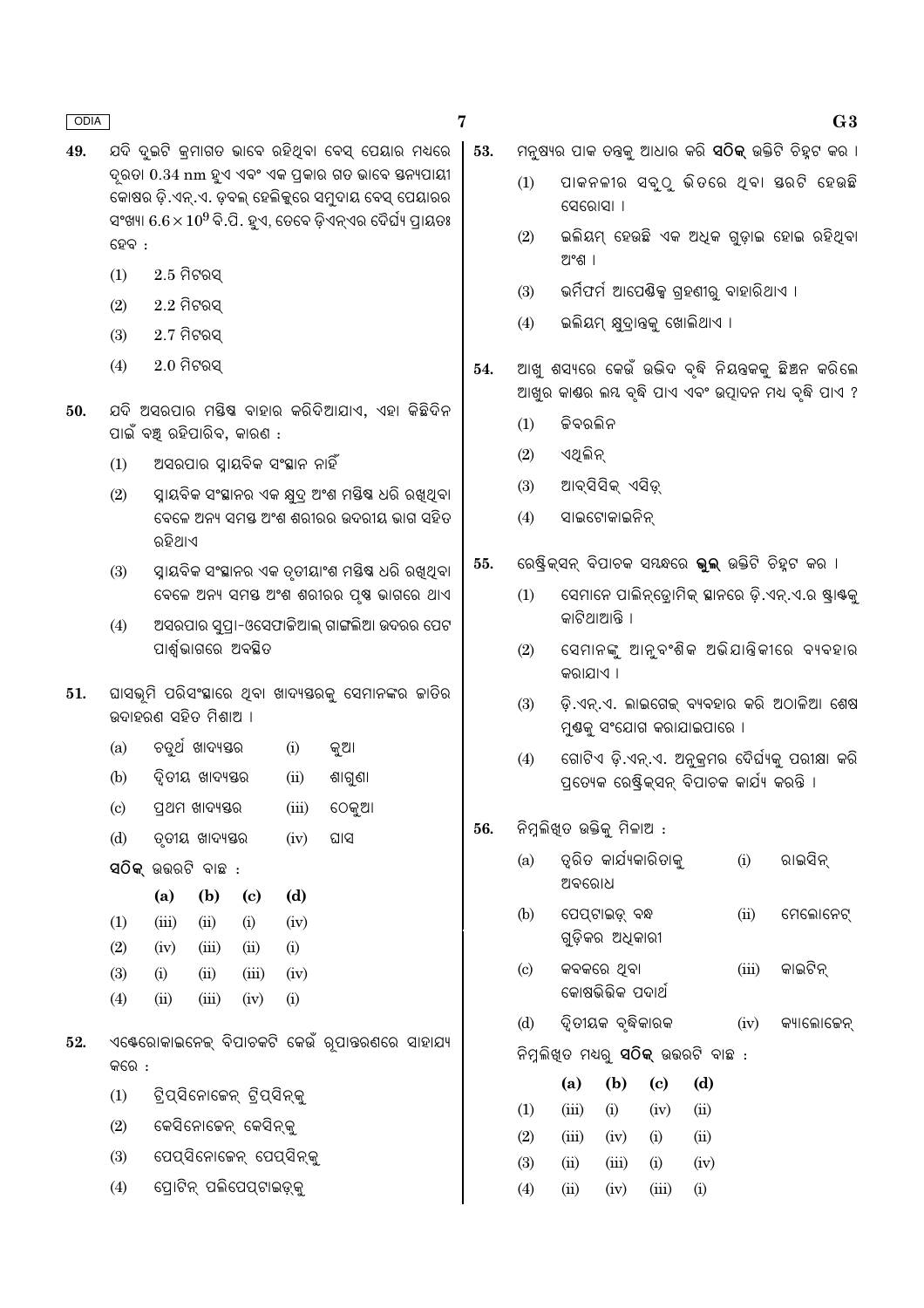| G <sub>3</sub> |                                     |                                                                   |             |                                                      | 8   |                                |                         |                    |                             |       | ODIA                                                                                                                   |  |
|----------------|-------------------------------------|-------------------------------------------------------------------|-------------|------------------------------------------------------|-----|--------------------------------|-------------------------|--------------------|-----------------------------|-------|------------------------------------------------------------------------------------------------------------------------|--|
| 57.            | ହୋଇଛି :                             |                                                                   |             | ପାଳନଳୀର ଗବ୍ଲେଟ୍ କୋଷଗୁଡ଼ିକ କାହାଠାରୁ ପରିବର୍ଭିତ         | 62. |                                |                         | ବିବିଧତା ଦେଖାଯାଏ ?  |                             |       | ନିମ୍ନଲିଖ୍ତ ମଧ୍ୟରୁ କେଉଁ ଅଞ୍ଚଳରେ ଭୂମଷଳର ସର୍ବାଧିକ ଜାତିର                                                                   |  |
|                | (1)                                 | କଲ୍ୟୁମ୍ନାର ଏପିଥେଲିଆଲ୍ କୋଷଗୁଡ଼ିକ                                   |             |                                                      |     | (1)                            |                         | ମାଡ଼ାଗାସ୍କର୍       |                             |       |                                                                                                                        |  |
|                | (2)                                 | କଣ୍ଡ୍ରୋସାଇଟସ୍                                                     |             |                                                      |     | (2)                            | ହିମାଳୟ                  |                    |                             |       |                                                                                                                        |  |
|                | (3)                                 | କମ୍ପାଉଷ ଏପିଥେଲିଆଲ୍ କୋଷଗୁଡ଼ିକ                                      |             |                                                      |     | (3)                            |                         | ଆମାଜନ୍ ଜଙ୍ଗଲ       |                             |       |                                                                                                                        |  |
|                | (4)                                 | ୍ୟ୍ୱାମୋସ୍ ଏପିଥେଲିଆଲ୍ କୋଷଗୁଡ଼ିକ                                    |             |                                                      |     | ଭାରତର ପର୍ଣ୍ଣିମଘାଟ ଅଞ୍ଚଳ<br>(4) |                         |                    |                             |       |                                                                                                                        |  |
| 58.            | ବାଛି ଲେଖ ।                          |                                                                   |             |                                                      | 63. |                                |                         |                    |                             |       | ନିମ୍ବରେ ଦିଆଯାଇଥିବା ୟୟ ଗୁଡ଼ିକୁ ମିଳାଅ ଏବଂ <b>ସଠିକ୍</b> ଉତ୍ତରଟି                                                           |  |
|                |                                     | ସ୍ଥ $-1$                                                          |             | ସ୍ତୟ - II                                            |     | ବାଛ ।                          |                         |                    |                             |       |                                                                                                                        |  |
|                | (a)                                 | $6 - 15$ ଯୋଡ଼ା                                                    | (i)         | ଟ୍ରାଇଗନ୍                                             |     |                                | ସ୍ତନ୍ତ $-I$<br>ସ୍ତୟ - I |                    |                             |       |                                                                                                                        |  |
|                |                                     | ଗିଲ୍ସିଲଟସ୍                                                        |             |                                                      |     | (a)                            | ପୋଷ ଗ୍ରଛି               |                    |                             | (i)   | ଗ୍ରାଭିସ୍ ରୋଗ                                                                                                           |  |
|                | (b)                                 | ହେଟେରୋସରକାଲ୍                                                      | (ii)        | ସାଇକ୍ଲୋଷ୍ଟୋମସ୍                                       |     | (b)                            | ଗଳଗ୍ରଛି                 |                    |                             | (ii)  | ମଧୁମେହ                                                                                                                 |  |
|                |                                     | କଡାଲ୍ ଫିନ୍                                                        |             |                                                      |     | $\left( \mathrm{c}\right)$     |                         | ଅଧିବୃକ୍କ ଗ୍ରଛି     |                             | (iii) | ବହୁମୂତ୍ର                                                                                                               |  |
|                | $\left( \mathrm{c}\right)$          | ବାୟୁଥଳୀ                                                           | (iii)       | କଣ୍ଡି ଚ୍ଥାଇସ୍                                        |     | (d)                            | ଅଗ୍ନ୍ୟାଶୟ               |                    |                             | (iv)  | ଏଡ଼ିସନ୍ସ୍ ରୋଗ                                                                                                          |  |
|                | (d)                                 | ବିଷାକ୍ତ ନାହୁଡ଼                                                    | (iv)<br>(d) | ଅଷ୍ଟେଇଚ୍ଥାଇସ୍                                        |     |                                | (a)                     | (b)                | (c)                         | (d)   |                                                                                                                        |  |
|                | (1)                                 | (b)<br>(a)<br>$\left( \mathbf{c} \right)$<br>(iii)<br>(iv)<br>(i) |             |                                                      | (1) | (iii)                          | (ii)                    | (i)                | (iv)                        |       |                                                                                                                        |  |
|                | (2)                                 | (iv)<br>(ii)<br>(iii)                                             |             |                                                      | (2) | (iii)                          | (i)                     | (iv)               | (ii)                        |       |                                                                                                                        |  |
|                | (3)                                 | (iii)<br>(i)<br>(iv)                                              |             |                                                      | (3) | (ii)                           | (i)                     | (iv)               | (iii)                       |       |                                                                                                                        |  |
|                | (4)<br>(iii)<br>(ii)<br>(i)<br>(iv) |                                                                   |             |                                                      |     | (4)                            | (iv)                    | (iii)              | (i)                         | (ii)  |                                                                                                                        |  |
| 59.            |                                     | ହୋଇଯାଇଥାଏ :                                                       |             | ସିନାପ୍ଟୋନେମାଲ୍ କମ୍ଲେକ୍ସ କେଉଁ ସମୟରେ ଭାଙ୍ଗି ନଷ୍ଟ       | 64. |                                |                         |                    |                             |       | ଶିୟଜାତୀୟ ଉଦ୍ଭିଦଗୁଡ଼ିକର ମୂଳ ଗର୍ଷିରେ ଥିବା ନାଇଟୋଜିନେଜ<br>ଦ୍ୱାରା ପ୍ରତିକ୍ରିୟାର ଉପାଦାନ (ଗୁଡ଼ିକ) କାହା ଦ୍ୱାରା ତ୍ୱରିତ ହୁଅନ୍ତି : |  |
|                | (1)                                 | କାଇଗୋଟିନ୍                                                         |             |                                                      |     | (1)<br>ଏକାକୀ ନାଇଟେଟ୍           |                         |                    |                             |       |                                                                                                                        |  |
|                | (2)                                 | ଡ଼ିସ୍କୋଟିନ୍                                                       |             |                                                      |     | ଆମୋନିଆ ଏବଂ ଅମ୍ଳକାନ୍<br>(2)     |                         |                    |                             |       |                                                                                                                        |  |
|                | (3)                                 | ଲେପ୍ଟୋଟିନ୍                                                        |             |                                                      |     | (3)                            |                         | ଆମୋନିଆ ଏବଂ ଉଦ୍କାନ୍ |                             |       |                                                                                                                        |  |
|                | (4)                                 | ପାକିଟିନ୍                                                          |             |                                                      |     | (4)                            |                         | ଏକାକୀ ଆମୋନିଆ       |                             |       |                                                                                                                        |  |
| 60.            |                                     | ହେଲିକ୍ସ ଖୋଲିବାକୁ ସହଜ କରାଏ ତାହାର ନାମ ଦିଅ-                          |             | ନକଲ (ଟ୍ୱାନ୍ସକ୍ିପ୍ସନ୍) ସମୟରେ ଯେଉଁ ବିପାଚକଟି ଡ଼ି.ଏନ୍.ଏ. | 65. |                                |                         |                    |                             |       | ନିମ୍ନରେ ଦିଆଯାଇଥିବା ଉଦ୍ଭିଦ ସହିତ କଡ଼ିତ ଥିବା ଦରକାରୀ                                                                       |  |
|                | (1)                                 | ଡ଼ି.ଏନ୍.ଏ. ହେଲିକେକ୍                                               |             |                                                      |     |                                |                         |                    |                             |       | ଉପାଦାନ ଏବଂ ସେମାନଙ୍କର କାର୍ଯ୍ୟକ୍ରମକୁ ମିଳାଅ :                                                                             |  |
|                | (2)                                 | ଡ଼ି.ଏନ୍.ଏ. ପଲିମରେକ୍                                               |             |                                                      |     | (a)                            | ଲୌହ                     |                    | (i)                         |       | କଳର ଆଲୋକ ବିଶ୍ଳେଷଣ                                                                                                      |  |
|                | (3)                                 | ଆର.ଏନ୍.ଏ. ପଲିମରେକ୍                                                |             |                                                      |     | (b)                            | ଜିଙ୍କ୍                  |                    | (ii)                        |       | ପରାଗ ଅଙ୍କୁରୋଦଗମ୍                                                                                                       |  |
|                | (4)                                 | ଡ଼ି.ଏନ୍.ଏ. ଲାଇଗେକ୍                                                |             |                                                      |     | $\left( \circ \right)$         | ବୋରନ୍                   |                    | (iii)                       |       | ହରିତ୍ ଲବକର ଜୈବ                                                                                                         |  |
| 61.            |                                     | ିନିମୁଲିଖିତ କେଉଁ ଉକ୍ତିଟି <b>ସଠିକ୍</b> ଅଟେ ?                        |             |                                                      |     |                                |                         |                    |                             |       | ସଂଶ୍ଳେଷଣ ପାଇଁ ଦରକାରୀ                                                                                                   |  |
|                | (1)                                 |                                                                   |             | ଗୋଟିଏ H-ବନ୍ଧ ମଧ୍ୟଦେଇ ଆଡ଼େନାଇନ୍ ସହିତ                  |     | (d)                            | ମାଙ୍ଗାନିକ୍              |                    | (iv)                        |       | $IAA$ ର ଜୈବ ସଂଶ୍ଳେଷଣ                                                                                                   |  |
|                |                                     | ଥାଇଆମିନ୍ର ସଂଯୁକ୍ତ ।                                               |             |                                                      |     |                                |                         | ସଠିକ୍ ଉଭରଟି ବାଛ :  |                             |       |                                                                                                                        |  |
|                | (2)                                 |                                                                   |             | ତିନୋଟି H-ବନ୍ଧ ମଧଦେଇ ଥାଇଆମିନ୍ ସହିତ                    |     |                                | (a)                     | (b)                | $\left( \mathbf{c} \right)$ | (d)   |                                                                                                                        |  |
|                |                                     | ଆଡ଼େନାଇନ୍ର ସଂଯୁକ୍ତ ।                                              |             |                                                      |     | (1)                            | (iv)                    | (iii)              | (ii)                        | (i)   |                                                                                                                        |  |
|                | (3)                                 | ଆଡ଼େନାଇନ୍ ଥାଇଆମିନ୍ ସହିତ ସଂଯୁକ୍ତ ନୁହେଁ ।                           |             |                                                      |     | (2)                            | (iii)                   | (iv)               | (ii)                        | (i)   |                                                                                                                        |  |
|                | (4)                                 | ଆଡ଼େନାଇନ୍ର ସଂଯୁକ୍ତ ।                                              |             | ଦୃଇଟି H-ବନ୍ଧ ମଧଦେଇ ଥାଇଆମିନ୍ ସହିତ                     |     | (3)                            | (iv)                    | (i)                | (ii)                        | (iii) |                                                                                                                        |  |
|                |                                     |                                                                   |             |                                                      |     | (4)                            | (ii)                    | (i)                | (iv)                        | (iii) |                                                                                                                        |  |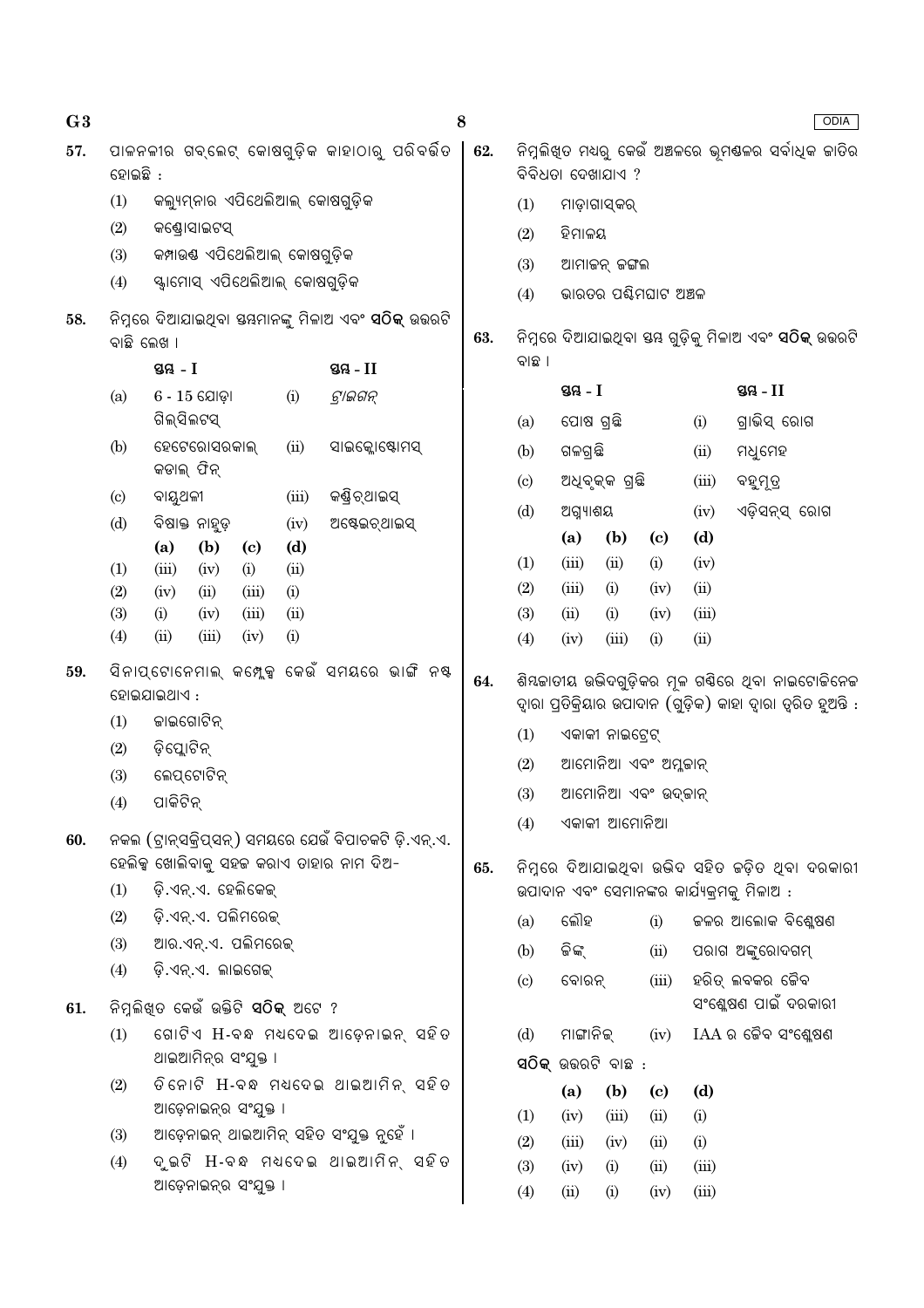| ODIA |                                                            |                                                             |                                                                           |      |                                                       |       |                                                       | $\boldsymbol{9}$             |                              |                   |                                       |                    |       | G3                                                                                                            |
|------|------------------------------------------------------------|-------------------------------------------------------------|---------------------------------------------------------------------------|------|-------------------------------------------------------|-------|-------------------------------------------------------|------------------------------|------------------------------|-------------------|---------------------------------------|--------------------|-------|---------------------------------------------------------------------------------------------------------------|
| 66.  | କରିପାରିବ ?                                                 |                                                             |                                                                           |      |                                                       |       | ନିମ୍ନୋକ କେଉଁଟି ମୂତ୍ର ବର୍ଦ୍ଧନ ନିବାରଣରେ ସାହାଯ୍ୟ         | 69.                          | ବାଛ :                        |                   |                                       |                    |       | ନିମ୍ନରେ ଦିଆଯାଇଥିବା ସୟଗୁଡ଼ିକୁ ମିଳାଅ ଏବଂ <b>ସଠିକ୍</b> ଉତ୍ତରଟି                                                   |
|      | (1)                                                        |                                                             |                                                                           |      |                                                       |       | ଆଲ୍ଡୋଷ୍ଟେରନ୍ ଯୋଗୁଁ ବ୍ଳକୀୟ ନଳିକାରୁ $\mathrm{Na^+}$ ଏବଂ |                              |                              | ସ୍ତୟ - I          |                                       |                    |       | ସ୍ତୟ $-II$                                                                                                    |
|      |                                                            |                                                             | ଜଳର ପୁନଃ ଶୋଷଣ                                                             |      |                                                       |       |                                                       |                              | (a)                          |                   | ଫ୍ଲୋଟିଙ୍ଗ୍ ପଞ୍ଜରାହାଡ଼                 |                    | (i)   | ଦ୍ୱିତୀୟ ଏବଂ ସପ୍ତମ<br>ପଞ୍ଜରାହାଡ଼ ମଧ୍ୟରେ                                                                        |
|      | (2)                                                        | କରାଇଥାଏ                                                     |                                                                           |      |                                                       |       | ଆଟ୍ରିଆଲ ନାଟ୍ରିୟୁରେଟିକ୍ କାରକ ଭାସୋକନ୍ଷ୍ଟିକ୍ସନ୍          |                              |                              |                   |                                       |                    |       | ଅବସ୍ଥିତ                                                                                                       |
|      |                                                            |                                                             |                                                                           |      |                                                       |       |                                                       |                              | (b)                          | ଆକ୍ରୋମିନ୍<br>(ii) |                                       |                    |       | ହ୍ୟମେରସ୍ର ଅଗ୍ରଭାଗ                                                                                             |
|      | (3)                                                        |                                                             |                                                                           |      |                                                       |       | ଜେ.ଜି. କୋଷ ଦ୍ୱାରା ରେନିନ୍ ନିଃସ୍ତ ସ୍ୱଳ୍ପ ହେବା           |                              | (c)                          |                   | ୟାପୁଲା                                |                    |       | କ୍ଲାଭିକିଲ୍                                                                                                    |
|      | (4)                                                        |                                                             | ଜଳର ପୁନଃ ଶୋଷଣ                                                             |      |                                                       |       | ଏଡ଼ିଏଚ୍ ସାଧାରଣଠାରୁ କମ୍ ନିଃସୃତ ହେବା ଯୋଗୁଁ ଅଧିକ         |                              | (d)                          |                   | ଗ୍ଳିନ୍ଏଡ଼୍ କାଭିଟି                     |                    | (iv)  | ଷ୍ଟରନମ୍ ସହିତ<br>ସଂଯୋଗ କରିନଥାଏ                                                                                 |
|      |                                                            |                                                             |                                                                           |      |                                                       |       |                                                       |                              |                              | (a)               | (b)                                   | (c)                | (d)   |                                                                                                               |
| 67.  |                                                            |                                                             |                                                                           |      | ିଦ୍ୱିତୀୟକ ଡ଼ିୟାଣୁ କୋଷର ଅର୍ଦ୍ଧ ବିଭାଜନ ସମ୍ପୂର୍ଣ୍ଣ ହୁଏ : |       |                                                       |                              | (1)                          | (i)               | (iii)                                 | (ii)               | (iv)  |                                                                                                               |
|      |                                                            |                                                             |                                                                           |      |                                                       |       |                                                       |                              | (2)                          | (iii)             | (ii)                                  | (iv)               | (i)   |                                                                                                               |
|      | (1)                                                        |                                                             | ସଙ୍ଗମ କ୍ରିୟା ସମୟରେ                                                        |      |                                                       |       |                                                       |                              | (3)                          | (iv)              | (iii)                                 | (i)                | (ii)  |                                                                                                               |
|      | ଯୁଗ୍ମଳ ସୃଷ୍ଟି ହେବା ପରେ<br>(2)                              |                                                             |                                                                           |      |                                                       |       |                                                       | (4)                          | (ii)                         | (iv)              | (i)                                   | (iii)              |       |                                                                                                               |
|      | ଗୋଟିଏ ଡ଼ିୟାଣୁ ସହିତ ଗୋଟିଏ ଶୁକ୍ରାଣୁର ସମ୍ମିଳନ<br>(3)<br>ସମୟରେ |                                                             |                                                                           |      |                                                       |       |                                                       | 70.                          |                              | ପାଇଁ ଥାଆନ୍ତି :    |                                       |                    |       | ଉଭିଦ ଦ୍ୱାରା ଉପ୍ନ ହେଉଥିବା ଦ୍ୱିତୀୟକ ଶରୀର ବୃଦ୍ଧିକାରକ<br>ଯଥା: ନିକୋଟିନ୍, ଷ୍ଟ୍ରିଚ୍ନାଇନ୍ ଏବଂ କାଫିନ୍ ନିମୁଲିଖିତ କେଉଁଥି |
|      | (4)                                                        | ଡ଼ିଯୋଦୟ ପୂର୍ବରୁ                                             |                                                                           |      |                                                       |       |                                                       |                              | (1)                          |                   | ଅଭିବୃଦ୍ଧି ପ୍ରତିକ୍ରିୟା                 |                    |       |                                                                                                               |
|      |                                                            |                                                             |                                                                           |      |                                                       |       |                                                       |                              | (2)                          |                   | ପ୍ରତିରକ୍ଷା କାର୍ୟ                      |                    |       |                                                                                                               |
| 68.  |                                                            | ନିମ୍ନରେ ଦିଆଯାଇଥିବା ସୟମାନଙ୍କୁ ମିଳାଅ ଏବଂ <b>ସଠିକ୍</b> ଉତ୍ତରଟି |                                                                           |      |                                                       |       |                                                       |                              | (3)                          |                   |                                       | ପ୍ରକନନ ଉପରେ ପ୍ରଭାବ |       |                                                                                                               |
|      | ବାଛ ।                                                      |                                                             |                                                                           |      |                                                       |       |                                                       |                              | (4)                          |                   | ପୁଷ୍ଟିକର ମୂଲ୍ୟ                        |                    |       |                                                                                                               |
|      |                                                            | ସ୍ତୟ - I                                                    |                                                                           |      |                                                       |       | ସ୍ଥ $-II$                                             | 71.                          |                              |                   |                                       |                    |       | ନିମ୍ନଲିଖିତ ସ୍ତୟ ଗୁଡ଼ିକୁ ମିଳାଅ ଏବଂ <b>ସଠିକ୍</b> ଉତ୍ତରଟି ବାଛ ।                                                  |
|      | (a)                                                        |                                                             | ସଂଘପ୍ରିୟ, ପଲିଫାଗସ୍                                                        |      |                                                       | (i)   | ଆଷେରିଆସ୍                                              |                              |                              | ସ୍ତୟ $-I$         |                                       |                    |       | ସ୍ତୟ $-II$                                                                                                    |
|      |                                                            | ପୀଡ଼କ କୀଟ                                                   |                                                                           |      |                                                       |       |                                                       |                              | (a)                          | ବି.ଟି. କପା        |                                       |                    | (i)   | କିନ୍ ଚିକିହା ପଦ୍ଧତି                                                                                            |
|      | (b)                                                        |                                                             | ପରିଣତ ବୟସରେ ଅବୀୟ<br>ପ୍ରତିସାମ୍ୟ ଏବଂ ଲାର୍ଭା<br>ସମୟରେ ଦ୍ୱିପାର୍ଶ୍ୱ ପ୍ରତିସାମ୍ୟ |      |                                                       | (ii)  | ୟରପିଅନ୍                                               |                              | (b)                          |                   | ଆଡ଼େନୋସିନ୍<br>ଡ଼ିଆମିନେକ୍ରେ<br>ସ୍ୱକ୍ତା |                    | (ii)  | କୋଷୀୟ<br>ପ୍ରତିରକ୍ଷା (ସେଲୁଲାର୍<br>ଡ଼ିଫେନ୍ସ୍)                                                                   |
|      | $\left( \mathrm{c}\right)$                                 | ବୁକ୍ଲଙ୍ଗସ୍                                                  |                                                                           |      |                                                       | (iii) | ଟିନୋପ୍ଲାନା                                            |                              | (c)                          | (RNAi)            | ଆର୍.ଏନ୍.ଏ.ଆଇ.                         |                    | (iii) | ଏଚ୍.ଆଇ.ଭି.<br>ସଂକ୍ରମଣକୁ ଖୋଜି                                                                                  |
|      | (d)                                                        | ଜୈବଦୀପ୍ତି                                                   |                                                                           |      |                                                       | (iv)  | ଲୋକୋଷ୍ଟା                                              |                              |                              |                   |                                       |                    |       | ବାହାର କରିବା                                                                                                   |
|      |                                                            | (b)<br>(d)<br>(a)<br>$\left( \mathbf{c} \right)$            |                                                                           |      |                                                       |       |                                                       |                              | (d)                          | ପି.ସି.ଆର୍.        |                                       |                    | (iv)  | ବାସିଲସ୍<br>ଥୁରିନ୍ଜିଏନ୍ସିସ୍                                                                                    |
|      | (1)                                                        | (i)<br>(iv)<br>(ii)<br>(iii)                                |                                                                           |      |                                                       |       |                                                       | (a)                          | (b)                          | (c)               | (d)                                   |                    |       |                                                                                                               |
|      | (2)                                                        | (iii)                                                       | (ii)                                                                      | (i)  | (iv)                                                  |       |                                                       |                              | (1)                          | (iii)             | (ii)                                  | (i)                | (iv)  |                                                                                                               |
|      |                                                            |                                                             |                                                                           |      |                                                       |       | (2)                                                   | (ii)<br>(i)<br>(iii)<br>(iv) |                              |                   |                                       |                    |       |                                                                                                               |
|      | (3)                                                        | (iii)<br>(ii)<br>(i)<br>(iv)                                |                                                                           |      |                                                       |       |                                                       | (3)                          | (i)<br>(ii)<br>(iii)<br>(iv) |                   |                                       |                    |       |                                                                                                               |
|      | (4)                                                        | (i)                                                         | (iii)                                                                     | (ii) | (iv)                                                  |       |                                                       |                              | (4)                          | (iv)              | (i)                                   | (ii)               | (iii) |                                                                                                               |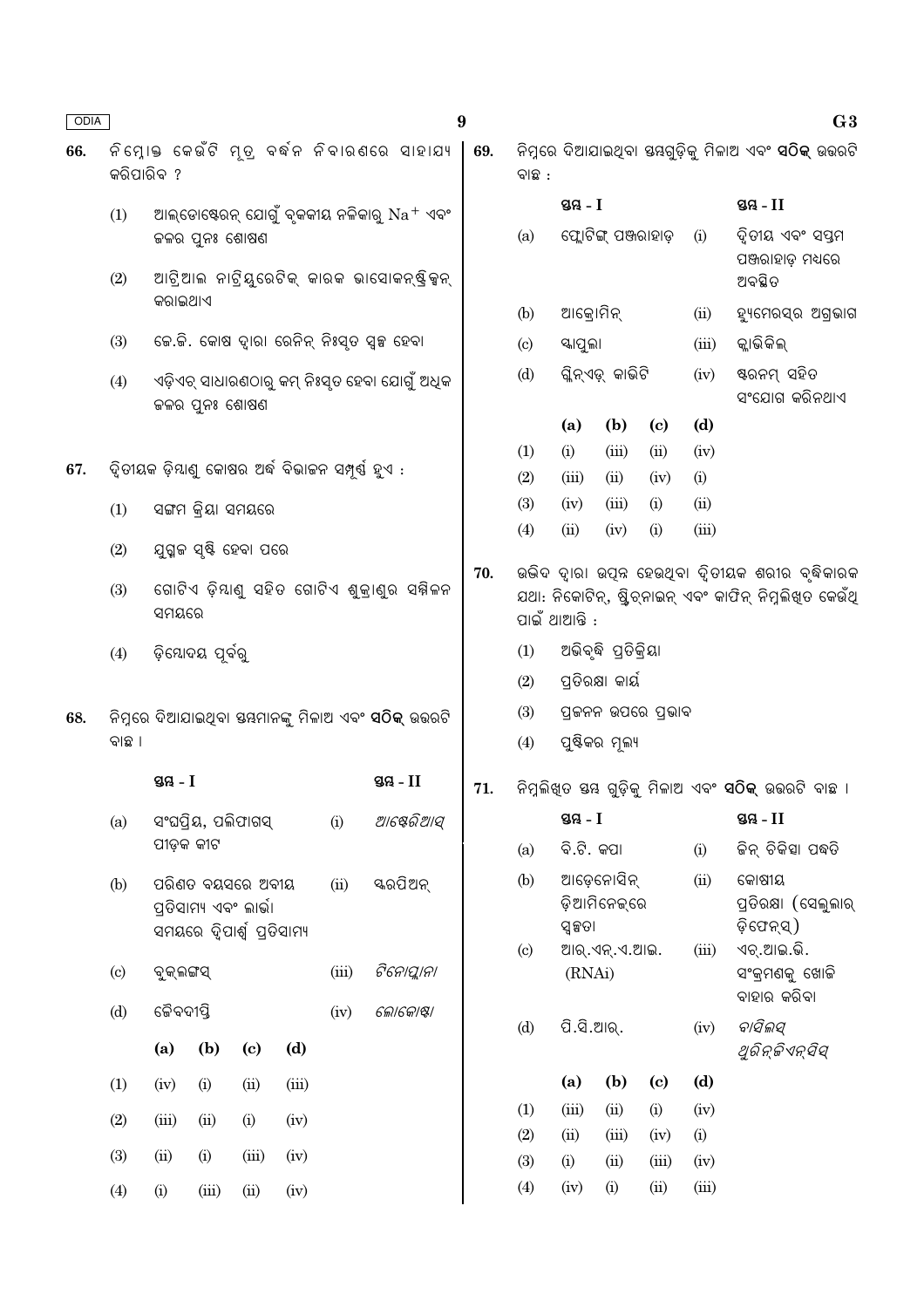| G <sub>3</sub> |                                                                                                                     |                                                              |                 |                                  |      |                                                                                                                 | <b>10</b><br>ODIA |                                                     |           |                                                |                             |       |                                              |  |  |
|----------------|---------------------------------------------------------------------------------------------------------------------|--------------------------------------------------------------|-----------------|----------------------------------|------|-----------------------------------------------------------------------------------------------------------------|-------------------|-----------------------------------------------------|-----------|------------------------------------------------|-----------------------------|-------|----------------------------------------------|--|--|
| 72.            |                                                                                                                     |                                                              |                 |                                  |      | ଏସ୍.ଏଲ୍. ମିଲର ତାଙ୍କ ପରୀକ୍ଷାରେ ନିମ୍ନୋକ୍ତ କେଉଁ ଗୁଡ଼ିକୁ ଗୋଟିଏ                                                      | 75.               |                                                     |           | ନିମ୍ନଲିଖିତ ମଧ୍ୟରୁ <b>ସଠିକ୍</b> ଯୋଡ଼ାଟିକୁ ବାଛ : |                             |       |                                              |  |  |
|                | (1)                                                                                                                 |                                                              |                 |                                  |      | ବନ୍ଦ ଥିବା ଫ୍ଲାଷ୍କରେ ମିଶାଇ ଆମିନୋଏସିଡ଼୍ ଉପୂନ କରିଥିଲେ ?<br>$CH_3$ , $H_2$ , $NH_4$ ଏବଂ ଜଳୀୟ ବାଷ $800^{\circ}$ C ରେ |                   | (1)                                                 |           | ପଲିମେରେଜେସ୍                                    |                             |       | $DNA$ କୁ ଛୋଟ ଛୋଟ<br>ଅଂଶରେ ଭାଙ୍ଗେ             |  |  |
|                |                                                                                                                     | ମିଶାଇ ।                                                      |                 |                                  |      |                                                                                                                 |                   | (2)                                                 |           | ନିୟୁକ୍ଳିଏଜେସ୍                                  |                             |       | ଦୁଇଟି DNA ଷ୍ଟାଣ୍ଡ<br>ପୂଥକ୍ କରେ               |  |  |
|                | (2)                                                                                                                 | ମିଶାଇ ।                                                      |                 |                                  |      | $CH_4$ , $H_2$ , $NH_3$ ଏବଂ ଜଳୀୟ ବାଷ $600^{\circ}$ C ରେ                                                         |                   | (3)                                                 |           | ଏକସୋନିଉକ୍ଳିଏଜେସ୍ -                             |                             |       | $DNA$ ମଧ୍ୟରେ ଗୋଟିଏ<br>ନିର୍ଦ୍ଦିଷ୍ଟ ଅଂଶରେ ଛେଦନ |  |  |
|                | (3)                                                                                                                 | ମିଶାଇ ।                                                      |                 |                                  |      | $CH_3$ , $H_2$ , $NH_3$ ଏବଂ ଜଳୀୟ ବାଷ $600^{\circ}$ C ରେ                                                         |                   | (4)                                                 | ଲାଇଗେକ୍   |                                                |                             |       | କରେ<br>ଦୁଇଟି DNA ଅଣ୍ଡକୁ                      |  |  |
|                | (4)                                                                                                                 | ମିଶାଇ ।                                                      |                 |                                  |      | $CH_4$ , $H_2$ , $NH_3$ ଏବଂ ଜଳୀୟ ବାଷ୍ଟ $800^{\circ}$ C ରେ                                                       |                   | ଯୋଡ଼େ                                               |           |                                                |                             |       |                                              |  |  |
|                |                                                                                                                     |                                                              |                 |                                  |      |                                                                                                                 | 76.               | ଡ଼ିୟକର ଶରୀର ଫନିକିଲ୍ ଭିତରେ କାହା ସହିତ ବନ୍ଧିତ ହୋଇଥାଏ : |           |                                                |                             |       |                                              |  |  |
| 73.            |                                                                                                                     |                                                              |                 |                                  |      | ନିମ୍ନଲିଖିତ ଅଣ୍ଡ ଜୀବକୁ ଜୈବ କୌଶଳରେ ତାଙ୍କର ବ୍ୟବହାରକୁ                                                               |                   | (1)                                                 |           | ମାଇକ୍ରୋପାଇଲ୍                                   |                             |       |                                              |  |  |
|                | ମିଳାଅ ।                                                                                                             |                                                              |                 |                                  |      |                                                                                                                 |                   | (2)                                                 | ନ୍ୟୁସେଲସ୍ |                                                |                             |       |                                              |  |  |
|                | (a)                                                                                                                 | ବ୍ୟାସିଲସ୍<br>କ୍ଲୋନିଂ<br>(i)<br>ଥିରିଙ୍କେନେସିସ୍<br>ଭେକ୍ଟର      |                 |                                  |      |                                                                                                                 |                   | (3)                                                 | ଚାଲାକା    |                                                |                             |       |                                              |  |  |
|                |                                                                                                                     |                                                              |                 |                                  |      |                                                                                                                 | ହିଲମ୍<br>(4)      |                                                     |           |                                                |                             |       |                                              |  |  |
|                | (b)                                                                                                                 | ଥରମସ୍ ଆଳ୍ୱାଟିକସ୍                                             |                 |                                  | (ii) | <b>gag rDNA</b><br>ଅଣୁର                                                                                         | 77.               |                                                     |           |                                                |                             |       | କେଉଁଥିରେ ସ୍କୋବିଲି କିୟା କୋନ୍ ଗୁଡ଼ିକ ଦେଖାଯାଏ : |  |  |
|                |                                                                                                                     |                                                              |                 |                                  |      | ଗଠନରେ                                                                                                           |                   | (1)                                                 | ଟେରିସ୍    |                                                |                             |       |                                              |  |  |
|                | (c)                                                                                                                 | $DNA$ ପଲିମରେକ୍<br>ଆଗ୍ରୋବ୍ୟାକଟେରିଅମ୍<br>(iii)<br>ଟୁମେପାସିଏନସ୍ |                 |                                  |      |                                                                                                                 |                   | (2)                                                 |           | ମାରକାନ୍ସିଆ                                     |                             |       |                                              |  |  |
|                | (d)                                                                                                                 |                                                              | ସାଲ୍ମୋନେଲା      |                                  | (iv) | କ୍ରାଇପ୍ରୋଟିନସ୍                                                                                                  |                   | ଇକ୍ୟୁଜିଟମ୍<br>(3)                                   |           |                                                |                             |       |                                              |  |  |
|                |                                                                                                                     |                                                              | ଟାଇଫିମୁରିଅମ୍    |                                  |      |                                                                                                                 |                   | ସାଲ୍ଭିନିଆ<br>(4)                                    |           |                                                |                             |       |                                              |  |  |
|                |                                                                                                                     |                                                              |                 | ନିମ୍ନରୁ <b>ସଠିକ୍</b> ଉଭରଟି ବାଛ : |      |                                                                                                                 | 78.               | ବାଛ :                                               |           |                                                |                             |       |                                              |  |  |
|                |                                                                                                                     | (a)                                                          | (b)             | $\left( \mathbf{c} \right)$      | (d)  |                                                                                                                 |                   |                                                     | ସ୍ତୟ - I  |                                                |                             |       | ସ୍ତୟ $-II$                                   |  |  |
|                | (1)                                                                                                                 | (iv)                                                         | (iii)           | (i)                              | (ii) |                                                                                                                 |                   | (a)                                                 |           | ଇଓସିନୋଫିଲସ୍                                    |                             | (i)   | ପ୍ତିରକ୍ଷିତ ପ୍ତିକ୍ିୟା                         |  |  |
|                | (2)                                                                                                                 | (iii)                                                        | (ii)            | (iv)                             | (i)  |                                                                                                                 |                   | (b)                                                 |           | ବେସୋଫିଲସ୍                                      |                             | (ii)  | ଫାଗୋସାଇଟସ୍                                   |  |  |
|                | (3)                                                                                                                 | (iii)                                                        | (iv)            | (i)                              | (ii) |                                                                                                                 |                   | (c)                                                 |           | ନିଉଟ୍ରୋଫିଲସ୍                                   |                             | (iii) | ହିଷ୍ଟାମାଇନେକ୍,                               |  |  |
|                | (4)                                                                                                                 | (ii)                                                         | (iv)            | (iii)                            | (i)  |                                                                                                                 |                   |                                                     |           |                                                |                             |       | ଧ୍ୱଂସାତ୍ପକ ବିପାଚକ<br>ନିର୍ଗତ କରେ              |  |  |
| 74.            | <i>ବାସିଲସ୍ ଥ୍ରିନ୍ଚିଏନ୍ସିସ୍</i> (Bt)ର ବିଷଯୁକ୍ତ ଜିନ୍ର ପ୍ବର୍ଭନ ଦାୁରା<br>ବିକଶିତ ହୋଇଥିବା କପା ପ୍ରଜାତିଟି କାହାର ପ୍ରତିରୋଧକ ? |                                                              |                 |                                  |      |                                                                                                                 |                   | (d)                                                 |           | ଲିମ୍ଫୋସାଇଟସ୍                                   |                             | (iv)  | ହିଷ୍ଟାମାଇନ୍ ଥିବା<br>କଣିକା ନିର୍ଗତ କରେ         |  |  |
|                | (1)<br>କବକ ଜାତ ରୋଗ                                                                                                  |                                                              |                 |                                  |      |                                                                                                                 |                   |                                                     | (a)       | (b)                                            | $\left( \mathbf{c} \right)$ | (d)   |                                              |  |  |
|                | (2)                                                                                                                 |                                                              | ଉଭିଦ ନେମାଟୋଡ଼ସ୍ |                                  |      |                                                                                                                 |                   | (1)                                                 | (iv)      | (i)                                            | (ii)                        | (iii) |                                              |  |  |
|                | (3)                                                                                                                 | କୀଟ ପତଙ୍ଗ ଖାଉଥିବା ଜୀବ                                        |                 |                                  |      |                                                                                                                 |                   | (2)                                                 | (i)       | (ii)                                           | (iv)                        | (iii) |                                              |  |  |
|                |                                                                                                                     | କୀଟପତଙ୍ଗ କାତୀୟ ପିଡ଼କ କୀଟ                                     |                 |                                  |      |                                                                                                                 |                   | (3)                                                 | (ii)      | (i)                                            | (iii)                       | (iv)  |                                              |  |  |
|                | (4)                                                                                                                 |                                                              |                 |                                  |      |                                                                                                                 | (4)               | (iii)                                               | (iv)      | (ii)                                           | (i)                         |       |                                              |  |  |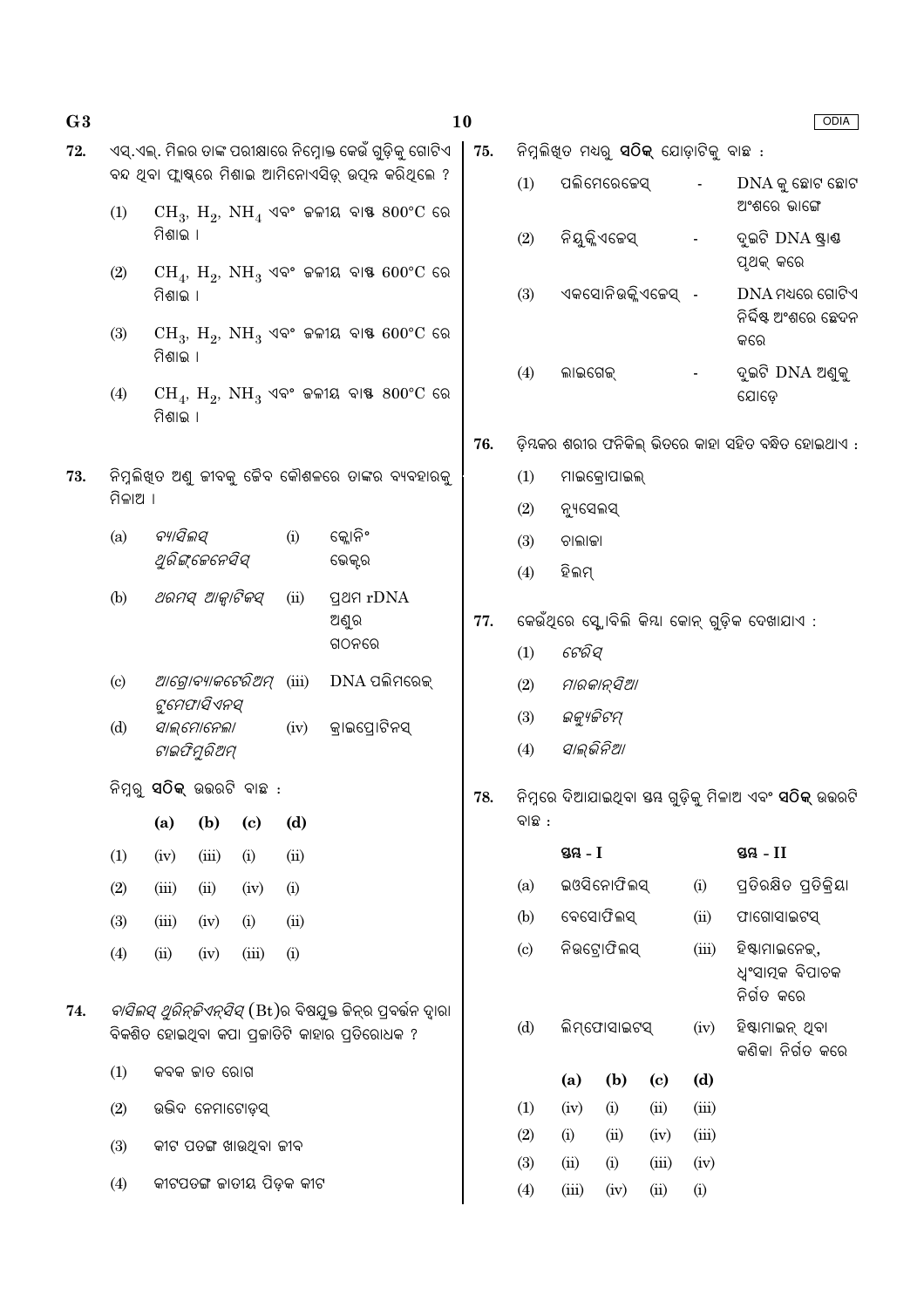| ODIA |                            |                                                                                                                    |                                                |                                              | 11         |                      |                                                         |                             |                                              |                                                    | G3                                                          |
|------|----------------------------|--------------------------------------------------------------------------------------------------------------------|------------------------------------------------|----------------------------------------------|------------|----------------------|---------------------------------------------------------|-----------------------------|----------------------------------------------|----------------------------------------------------|-------------------------------------------------------------|
| 79.  |                            | ନିମ୍ନଲିଖ୍ତ ମଧ୍ୟରୁ କେଉଁ ପଦାର୍ଥରେ ଯଥାକ୍ରମେ ଗ୍ଲାଇକୋସାଇଡ଼ିକ୍<br>ବନ୍ଧ ଏବଂ ପେପ୍ଟାଇଡ୍ ବନ୍ଧ ସେମାନଙ୍କର ଗଠନରେ ଥାଏ ଚିହୁଟ      |                                                |                                              | 83.        | ବାଛ :                |                                                         |                             |                                              |                                                    | ନିମ୍ନରେ ଦିଆଯାଇଥିବା ସୟମାନଙ୍କୁ ମିଳାଅ ଏବଂ <b>ସଠିକ୍</b> ଉତ୍ତରଟି |
|      | କର :                       |                                                                                                                    |                                                |                                              |            |                      | ସ୍ତୟ - I                                                |                             |                                              |                                                    | ସ୍ଥ $-II$                                                   |
|      | (1)                        | ଗୁିସେରଲ୍, ଟ୍ରାଇପିନ୍                                                                                                |                                                |                                              |            | (a)                  |                                                         | ଅରଗାନ୍ ଅଫ କର୍ଟି             |                                              | (i)                                                | ମଧ୍ୟ କାନ ସହିତ                                               |
|      | (2)<br>(3)                 | ସେଲୁଲୋଇ୍, ଲେସିଥିନ୍<br>ଇନୁଲିନ୍, ଇନ୍ସୁଲିନ୍                                                                           |                                                |                                              |            |                      |                                                         |                             |                                              |                                                    | ଗ୍ରସନୀକୁ ସଂଯୋଗ<br>କର।ଏ                                      |
|      | (4)                        | କାଇଟିନ୍, କୋଲେଷ୍ଟରଲ୍                                                                                                |                                                |                                              |            | (b)                  | କକ୍ଲିଆ                                                  |                             |                                              | (ii)                                               | ଲାବ୍ରିନ୍ଥର କୁଣ୍ଠଳୀ<br>ପରି ରହିଥିବା ଅଂଶ                       |
| 80.  |                            | ଏକ ପରିସଂସ୍ଥାର ମୋଟ ପ୍ରାଥମିକ ଉତ୍ପାଦନ ଏବଂ ପକୃତ ପ୍ରାଥମିକ<br>ଉତ୍ପାଦନ ସୟନ୍ଧୀୟ ନିମ୍ନଲିଖିତ କେଉଁ ଉକ୍ତିଟି <b>ସଠିକ୍</b> ଅଟେ ? |                                                |                                              |            | (c)                  |                                                         | ଇଉଷ୍ଟାଚିଆନ୍ ଟ୍ୟୁବ୍          |                                              | (iii)                                              | ଓଭାଲ୍ ଉଇଷୋକୁ<br>ସଂଯୁକ୍ତ ହୋଇଥାଏ                              |
|      | (1)                        | ଉତ୍ପାଦନ ତୁଳନାରେ ଅଧିକ ଥାଏ ।                                                                                         |                                                | ମୋଟ ପ୍ରାଥମିକ ଉତ୍ପାଦନ ସବୁବେଳେ ପକୃତ ପ୍ରାଥମିକ   |            | (d)                  | ଷ୍ଟେପସ୍                                                 |                             |                                              | (iv)                                               | ବାସିଲାର ଝିଲ୍ଲୀ ଉପରେ<br>ଅବସ୍ଥିତ                              |
|      | (2)                        |                                                                                                                    | ମୋଟ ପ୍ରାଥମିକ ଉତ୍ପାଦନ ଏବଂ ପକୃତ ପ୍ରାଥମିକ ଉତ୍ପାଦନ |                                              |            | (a)                  | (b)                                                     | $\left( \mathbf{c} \right)$ | (d)                                          |                                                    |                                                             |
|      |                            | ଗୁଡ଼ିକ ଗୋଟିଏ ଏବଂ ସମାନ ଥାଏ ।                                                                                        |                                                |                                              | (1)<br>(2) | (iii)<br>(iv)        | (i)<br>(ii)                                             | (iv)<br>(i)                 | (ii)<br>(iii)                                |                                                    |                                                             |
|      | (3)                        |                                                                                                                    | ମୋଟ ପ୍ରାଥମିକ ଉତ୍ପାଦନ ଏବଂ ପକୃତ ପ୍ରାଥମିକ ଉତ୍ପାଦନ |                                              | (3)        | (i)                  | (ii)                                                    | (iv)                        | (iii)                                        |                                                    |                                                             |
|      |                            | ମଧ୍ୟରେ କୌଣସି ସମ୍ପର୍କ ନାହିଁ ।                                                                                       |                                                |                                              | (4)        | (ii)                 | (iii)                                                   | (i)                         | (iv)                                         |                                                    |                                                             |
|      | (4)                        | ଉତ୍ପାଦନ ତ୍ରଳନାରେ କମ୍ ଥାଏ ।                                                                                         |                                                | ମୋଟ ପ୍ରାଥମିକ ଉତ୍ପାଦନ ସବୁବେଳେ ପ୍ରକୃତ ପ୍ରାଥମିକ | 84.        | ଅତିମାତ୍ରାରେ ରହିଥାଏ ? | ନିମୁଲିଖିତ ମାନଙ୍କ ମଧ୍ୟରୁ କେଉଁ ପୁଷ୍ଟିସାରଟି ପ୍ରାଣୀମାନଙ୍କରେ |                             |                                              |                                                    |                                                             |
| 81.  |                            |                                                                                                                    |                                                |                                              |            | (1)                  | କୋଲାଜେନ୍                                                |                             |                                              |                                                    |                                                             |
|      | ବାଛ :                      |                                                                                                                    |                                                |                                              | (2)        | ଲେକ୍ଟିନ୍             |                                                         |                             |                                              |                                                    |                                                             |
|      |                            | ସ୍ତୟ - I                                                                                                           |                                                | ସ୍ତୟ $-II$                                   |            | (3)                  | ଇନ୍ସୁଲିନ୍                                               |                             |                                              |                                                    |                                                             |
|      | (a)                        | ଭୁଣ ବନ୍ଧ                                                                                                           | (i)                                            | ଆଣ୍ଡ୍ରୋଜେନସ୍                                 |            | (4)                  | ହିମୋଗ୍ଳୋବିନ୍                                            |                             |                                              |                                                    |                                                             |
|      | (b)                        | ଜୋନା ପେଲୁସିଡ଼ା                                                                                                     | (ii)                                           | ହ୍ୟୁମ୍ୟାନ୍ କୋରିଓନିକ୍<br>ଗୋନାଡ଼ୋଟ୍ରୋପିନ୍      | 85.        |                      |                                                         |                             |                                              |                                                    | ଅର୍ଦ୍ଧ ବିଭାଜନ ଅନୁଯାୟୀ ନିମ୍ନଲିଖିତ ଗୁଡ଼ିକୁ ମିଳାଅ :            |
|      |                            |                                                                                                                    |                                                | (ଏଚ୍.ସି.ଜି.)                                 |            | (a)                  |                                                         | ଜାଇଗୋଟିନ୍                   |                                              | (i)                                                | ଟର୍ମିନାଲାଇଜେସନ୍                                             |
|      | $\left( \mathrm{c}\right)$ | ଭଲ୍ଭୋ ୟୁରେଥ୍ରାଲ୍                                                                                                   | (iii)                                          | ଡ଼ିଯାଣୁର ସର                                  |            | (b)                  | ପାକାଇଟିନ୍                                               |                             |                                              | (ii)                                               | କାଏକମାଟା                                                    |
|      |                            | ଗ୍ରଛି ଗୁଡ଼ିକ                                                                                                       |                                                |                                              |            | (c)                  | ଡ଼ିପ୍ଲୋଟିନ୍                                             |                             |                                              | (iii)                                              | ପାରାନ୍ତରଣ                                                   |
|      | (d)                        | ଲେଡ଼ିଗ୍ କୋଷଗୁଡ଼ିକ                                                                                                  | (iv)                                           | ପୁରୁଷ ଲିଙ୍ଗକୁ ପିଚ୍ଛିଳ                        |            | (d)                  |                                                         | ଡ଼ାଇଆକାଇନେସିସ୍              |                                              | (iv)                                               | ଆପୁଞ୍ଜନ                                                     |
|      |                            |                                                                                                                    |                                                | କରିବା                                        |            |                      |                                                         |                             | ନିମ୍ନଲିଖିତ ମଧ୍ୟରୁ <b>ସଠିକ୍</b> ଉଭରଟିକୁ ବାଛ : |                                                    |                                                             |
|      |                            | (a)<br>(b)<br>$\left( \mathbf{c} \right)$                                                                          | (d)                                            |                                              |            |                      | (a)                                                     | (b)                         | $\left( \mathrm{e}\right)$                   | (d)                                                |                                                             |
|      | (1)                        | (i)<br>(ii)<br>(iv)                                                                                                | (iii)                                          |                                              |            | (1)<br>(2)           | (iv)<br>(i)                                             | (iii)<br>(ii)               | (ii)<br>(iv)                                 | (i)<br>(iii)                                       |                                                             |
|      | (2)                        | (ii)<br>(iii)<br>(iv)                                                                                              | (i)<br>(i)                                     |                                              |            | (3)                  | (ii)                                                    | (iv)                        | (iii)                                        | (i)                                                |                                                             |
|      | (3)<br>(4)                 | (ii)<br>(iii)<br>(iv)<br>(iv)<br>(iii)<br>(i)                                                                      |                                                |                                              | (4)        | (iii)                | (iv)                                                    | (i)                         | (ii)                                         |                                                    |                                                             |
| 82.  |                            | ନିମ୍ନୋକ୍ତ କେଉଁଟି ଚ୍ଚନସଂଖ୍ୟାର ଏକ ବିଶେଷ ଗୁଣ <b>ନୁହେଁ</b> ?                                                           |                                                | 86.                                          | କେତେ ?     |                      |                                                         |                             |                                              | ରବର୍ଟ ମେ'ଙ୍କ ଅନୁସାରେ ଭୂମୟଳୀୟ ଜାତିର ବିଭିଧତାର ପରିମାଣ |                                                             |
|      | (1)                        | ଜନ୍ମହାର                                                                                                            |                                                |                                              | (1)        | $20$ ମିଲିୟନ୍         |                                                         |                             |                                              |                                                    |                                                             |
|      | (2)                        | ମୃତ୍ୟୁହାର                                                                                                          |                                                |                                              |            | $50$ ମିଲିୟନ୍<br>(2)  |                                                         |                             |                                              |                                                    |                                                             |
|      | (3)                        | କାତିମାନଙ୍କର ପାରସ୍କରିକ କ୍ରିୟା                                                                                       |                                                |                                              |            | (3)                  | 7 ମିଲିୟନ୍                                               |                             |                                              |                                                    |                                                             |
|      | (4)                        | ଲିଙ୍ଗୀୟ ଅନୁପାତ                                                                                                     |                                                |                                              |            | (4)                  |                                                         | $1.5$ ମିଲିୟନ୍               |                                              |                                                    |                                                             |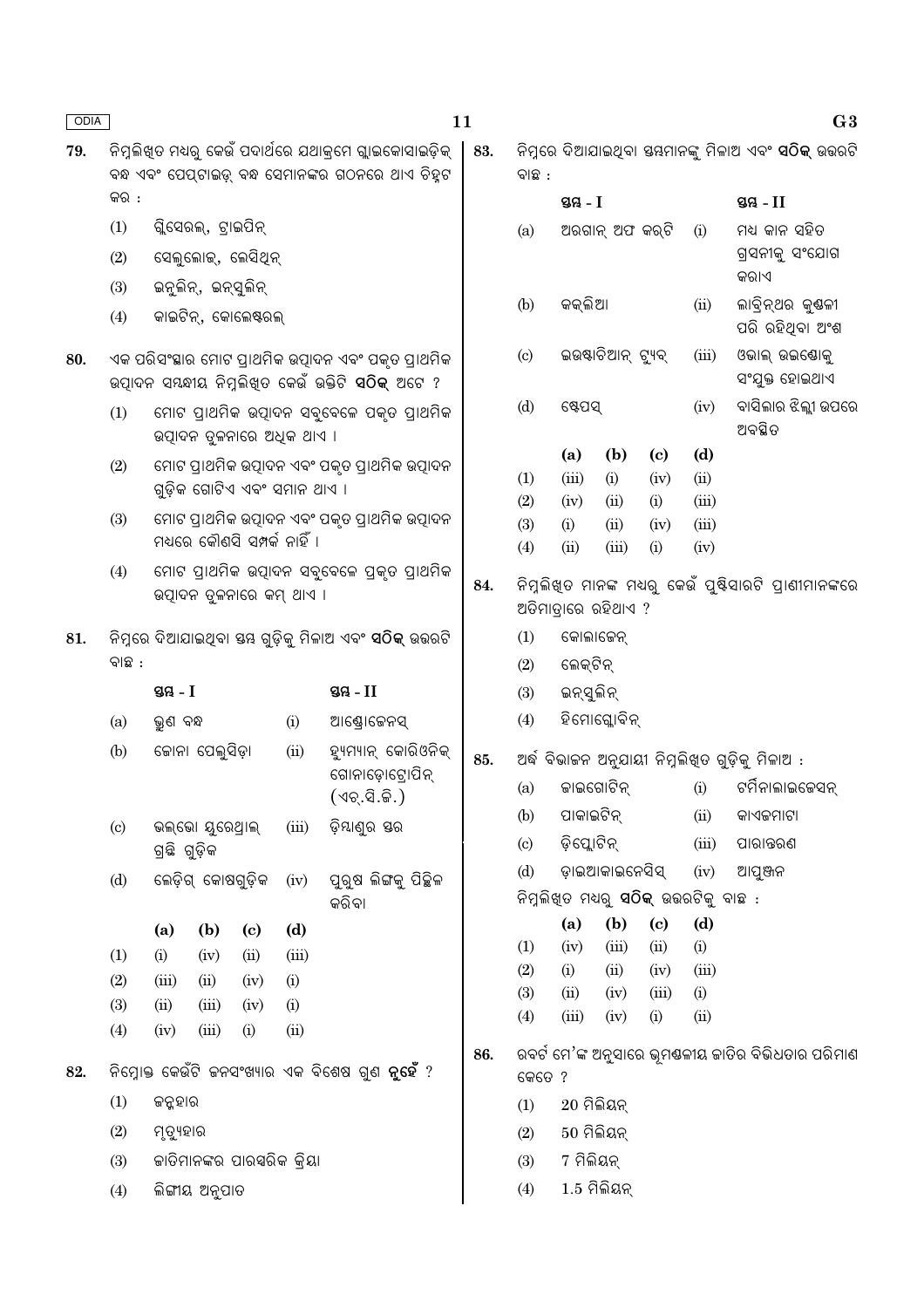$G<sub>3</sub>$ 

- ନିମୁଲିଖତ କେଉଁଟିରେ ଅର୍ଦ୍ଧ ଅପକ୍ଷ୍ଟ ଗର୍ଭାଶୟ ଥାଏ ? 87.
	- ସୋରିଷ  $(1)$
	- $(2)$ ସର୍ଯ୍ୟମଖୀ
	- $(3)$ ପ୍ଲମ୍
	- $(4)$ ବାଇଗଣ
- 88. ସ $\widehat{O}$ କ୍ ଉକ୍ତିଟି ବାଛ $\,$  :
	- ହାଇପୋଗ୍ଲାଇସେମିଆ ସହିତ ଗ୍ଲକାଗନ୍ର ସମ୍ପର୍କ ରହିଛି ।  $(1)$
	- ଇନ୍ସ୍ରଲିନ୍ ଅଗ୍ନ୍ୟାଶୟ କୋଷ ଏବଂ ଆଡ଼ିପୋସାଇଟ୍ ଉପରେ  $(2)$ କାର୍ଯ୍ୟ କରେ ।
	- $(3)$ ହାଇପରଗ୍ଳାଇସେମିଆ ସହିତ ଇନ୍ସୁଲିନ୍ର ସମ୍ବର୍ ରହିଛି ।
	- ଗ୍ଲକୋନିଓଜେନେସିସ୍କୁ ଗୁକୋକରଟିକଏଡ଼ସ୍ ଉତ୍ତେକିତ  $(4)$ କରାଏ ।
- ିନିମୁଲିଖିତ କେଉଁ ପ୍ରକ୍ରିୟା ପାଇଁ କଳ ତରଳୀୟ ଅବସ୍ଥାରେ ଘାସର 89. ପତ୍ରର ଅଗ୍ରଭାଗରୁ ରାତିରେ ଏବଂ ପ୍ରାତଃ ସକାଳେ କ୍ଷରିତ ହୁଏ :
	- $(1)$ ମ୍ନଳକ ଚାପ
	- $(2)$ ଇମ୍ବାଇବେସନ୍
	- $(3)$ ପ୍ଲାକମୋଲିସିସ
	- $(4)$ ଉପ୍ସେଦନ
- କେତେଗ୍ଡିଏ ବିଭାଜିତ କୋଷ, କୋଷ ଚକ୍ର ପ୍ଲୟାନ କରନ୍ତି 90. ଏବଂ ଅଙ୍ଗୀୟ ନିଷ୍କିୟ ଅବସ୍ଥାରେ ପ୍ରବେଶ କରନ୍ତି । ଏହାକ୍ କ୍ଇସେଷ୍ଟ୍ ଅବସ୍ଥା ( $G_0$ ) କୁହାଯାଏ । ଏହି ପୁକ୍ଲିୟାଟି ନିମ୍ନୋକ୍ତ କେଉଁ ଅବସ୍ଥାର ପରିଶେଷରେ ଘଟିଥାଏ :
	- $G_1$  ଫେକ୍  $(1)$
	- $(2)$  $S$  ଫେକ
	- $(3)$  $G_2$  ଫେକ୍
	- $M$  ଫେକ୍ (ଅବସ୍ଥା)  $(4)$
- ଏକ ସରଳ ଆବର୍ତ୍ତୀ ଗତିରେ ଥିବା ଏକ କଣିକାର ବିସ୍ଥାପନ ଓ 91. ତ୍ରଣ ମଧ୍ୟରେ କାଳାନ୍ତର ଅଟେ :
	- $3\pi$  $(1)$ rad  $\overline{2}$
	- $\frac{\pi}{2}$  rad  $(2)$
	- $(3)$ ଶ୍ୱନ୍ୟ
	- $(4)$  $\pi$  rad
- 92.  $50 \text{ cm}$  ଦୈର୍ଘ୍ୟ ଓ  $100$  ଘେରା ଧାରଣ କରିଥିବା ଏକ ଲୟା ସୋଲେନଏଡ଼୍ 2.5 A ର ବିଦ୍ୟୁତ୍ ସ୍ରୋଡ ବହନ କରେ । ସୋଲେନଏଡ୍ର କେନ୍ଦ୍ରରେ ବୃୟକୀୟ କ୍ଷେତ୍ର ଅଟେ :
	- $(\mu_0 = 4\pi \times 10^{-7} \text{ T m A}^{-1})$  $3.14\times10^{-4}\,\mathrm{T}$  $(1)$
	- $(2)$  $6.28 \times 10^{-5}$  T
	- $3.14\times10^{-5}\,\mathrm{T}$  $(3)$
	- $6.28 \times 10^{-4}$  T  $(4)$

93. ଏକ ବୟତ୍ତବିହୀନ ଦଉଡ଼ିର ଦ୍ଲ ପ୍ରାନ୍ତରେ 4 କେଜି ଓ 6 କେଜି ବୟୁତ୍ୱ ବିଶିଷ୍ଟ ଦୁଇଟି ବୟୁ ବନ୍ଧାଗଲା । ଦଉଡ଼ିଟି ଏକ ଘର୍ଷଣ ବିହୀନ ପ୍ଲି ଉପରେ ଅତିକ୍ମ କରେ । ମାଧାକର୍ଷଣଚ୍ଚନିତ ତ୍ୱରଣ (g) ହିସାବରେ ଏହି ପଦ୍ଧତିର ତୃରଣ ଅଟେ : (ଚିତ୍ର ଦେଖ)



 $g/5$ 

- $(3)$  $g/10$  $(4)$ g ଏକ ବିଦ୍ୟୁତ୍ ବୃୟକୀୟ ତରଙ୍ଗର ତୀବ୍ରତାରେ ବୈଦ୍ୟୁତିକ କ୍ଷେତ୍ର
- 94. ଓ ବୃୟକୀୟ କ୍ଷେତ୍ରର ଅବଦାନର ଅନୁପାତ ଅଟେ (c= ବିଦ୍ୟୁତ୍ ଚୁୟକୀୟ ତରଙ୍ଗର ବେଗ)
	- $1:1$  $(1)$

 $(2)$ 

- $(2)$  $1 : c$
- $1: c^2$  $(3)$
- $(4)$  $\ensuremath{\mathbf{c}}$  :  $1$
- 95. ମହାକାଶରେ କୌଣସି ଏକ ସ୍ଥାନରେ  $0.2~{\rm m}^3$  ଆୟତନରେ  $5~{\rm V}$ ର ବୈଦ୍ୟୁତିକ ବିଭବ ସବୁଆଡ଼େ ଦେଖାଗଲା । ଏହି ସ୍ଥାନରେ ବୈଦ୍ୟୁତିକ କ୍ଷେତ୍ର ଅଟେ :
	- $0.5$  N/C (ନିୟୁଟନ/କୁଲମ୍)  $(1)$
	- $1$  N/C (ନିୟଟନ/କୁଲମ୍)  $(2)$
	- $(3)$  $5$  N/C  $($ ନିୟୁଟନ/କୁଲମ୍ $)$
	- $zero$  (କିରୋ)  $(4)$
- ଏକ ଏକକ ପାରମାଣବିକ ଗ୍ୟାସ୍ର ହାରାହାରି ତାପୀୟ ଶକ୍ତି ଅଟେ 96.  $(k_R - \epsilon)$ କାଲଚ୍ଚମ୍ୟାନ୍ ଛିରାଙ୍କ ଓ T=ପରମ ତାପମାତ୍ରା) (ଆବ୍ସଲିୟୁଟ ଟେମ୍ପେରେଚର) :
	- $\frac{3}{2}$  $k_B T$  $(1)$  $\frac{5}{2}$  $k_B T$  $(2)$  $\frac{7}{2} k_B T$  $(3)$

$$
(4) \qquad \frac{1}{2} \; \mathbf{k}_{\mathrm{B}} \mathbf{T}
$$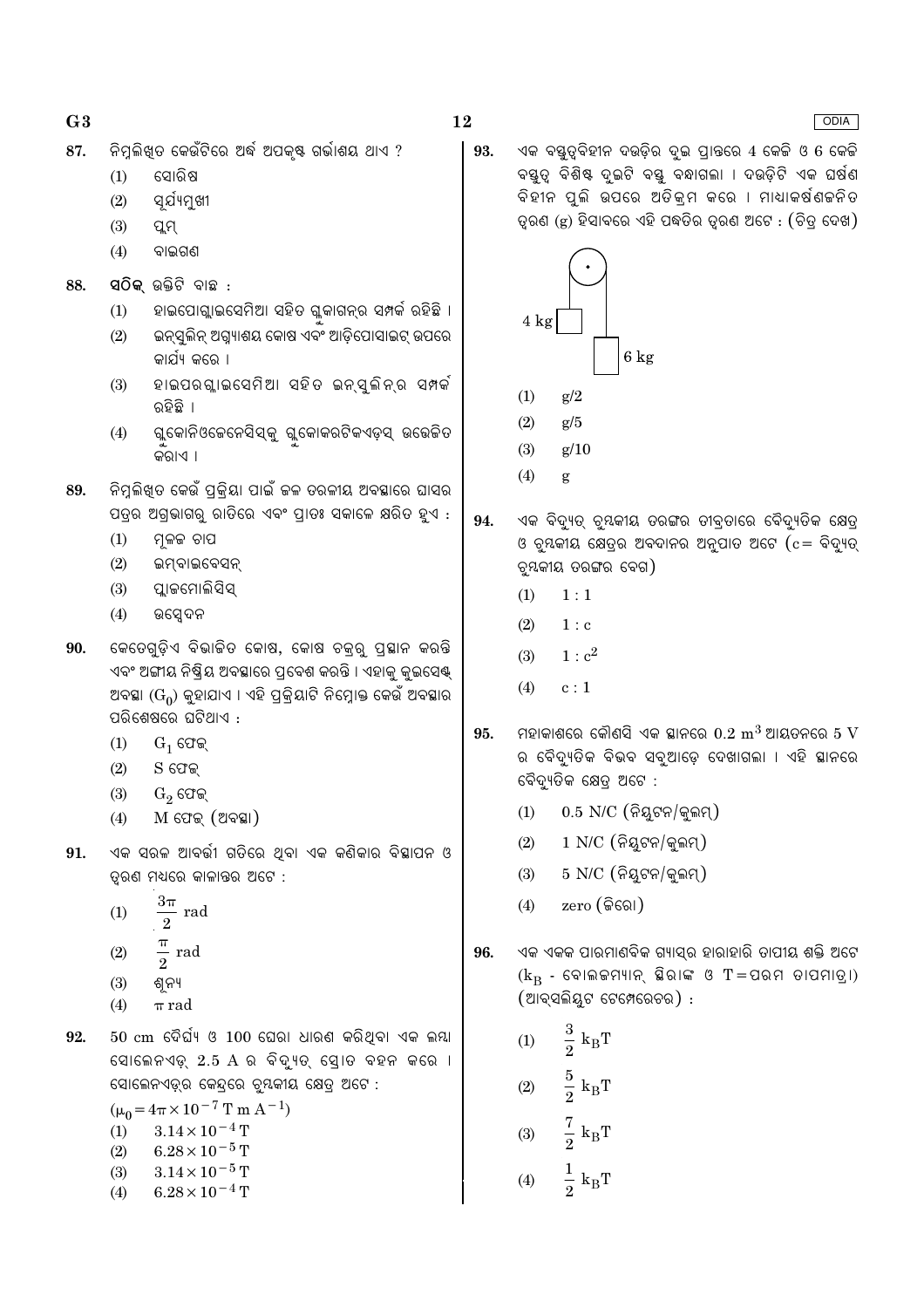| ODIA        |                                                                                                                                                        | 13   | G <sub>3</sub>                                                                                                                             |
|-------------|--------------------------------------------------------------------------------------------------------------------------------------------------------|------|--------------------------------------------------------------------------------------------------------------------------------------------|
| 97.         | ଆଦ୍ୟବିନ୍ଦୁ ଦେଇ $\,3\, \hat{j}\,$ $\! \mathrm{N} \,$ ପରିମାଣର ବଳ, $\,2\, \hat{k}\,$ m ଛିତି ଦିଶାଙ୍କ<br>ଥିବା କଣିକା ଉପରେ ପ୍ରୟୋଗ କରାଗଲେ (ଟର୍କ) ଘୂର୍ଷନ ଶକ୍ତିର | 102. | ଏକ ସମବର୍ତ୍ତୁଳ 249 $kPa$ ଚାପ ଓ $27^{\circ}$ C ତାପମାତ୍ରାର ଉଦ୍ଯାନ<br>ଗ୍ୟାସ୍ ଧାରଣ କରେ ।                                                        |
|             | ମୂଲ୍ୟ ନିର୍ଦ୍ଧାରଣ କର ।                                                                                                                                  |      | ଏହାର ସାନ୍ଦ୍ରତା ଅଟେ : (R = 8.3 J mol $^{-1}$ K $^{-1}$ )                                                                                    |
|             | $6\hat{j}$ N m<br>(1)                                                                                                                                  |      | $0.2 \text{ kg/m}^3$<br>(1)                                                                                                                |
|             | $-6\hat{i}$ N m<br>(2)                                                                                                                                 |      | $0.1 \text{ kg/m}^3$<br>(2)                                                                                                                |
|             | $6k$ N m<br>(3)                                                                                                                                        |      | $0.02 \text{ kg/m}^3$<br>(3)                                                                                                               |
|             |                                                                                                                                                        |      | $0.5 \text{ kg/m}^3$<br>(4)                                                                                                                |
|             | $6i$ N m<br>(4)                                                                                                                                        |      |                                                                                                                                            |
| 98.         | ଏକ ଗ୍ୟାସ୍ର ଆଣବିକ ବ୍ୟାସ 'd' ଓ ସଂଖ୍ୟା ସାନ୍ଦ୍ରତା 'n' ଥିବା<br>ବେଳେ, ଏହାର ମାଧ-ମୁକ୍ତ-ପଥ କେଉଁ ପ୍ରକାରରେ ପ୍ରକାଶ                                                 | 103. | ୟୁରାନିୟମ୍ ଆଇସୋଟୋପ୍ $^{235}_{\ 92}{\rm U}$ ସହ ଏକ ନିୟୁଟ୍ରନ୍ର ସଂଘାତରୁ<br>ଉତ୍ପନ୍ନ ହେଉଥିବା ଉପାଦାନ ହେଲା $^{89}_{36}\rm{Kr}$ , ତିନୋଟି ନିୟୁଟ୍ରନ୍ ଓ |
|             | କରାଯିବ ?                                                                                                                                               |      | $^{91}_{40}\rm{Zr}$<br>(1)                                                                                                                 |
|             | $\frac{1}{\sqrt{2} \pi d^2}$<br>(1)                                                                                                                    |      | $^{101}_{\phantom{1}36}\mathrm{Kr}$<br>(2)                                                                                                 |
|             |                                                                                                                                                        |      | $^{103}_{\phantom{1}36}\rm{Kr}$<br>(3)                                                                                                     |
|             | $\frac{1}{\sqrt{2} n^2 \pi d^2}$<br>(2)                                                                                                                |      |                                                                                                                                            |
|             |                                                                                                                                                        |      | $^{144}_{\ 56}$ Ba<br>(4)                                                                                                                  |
|             | $\frac{1}{\sqrt{2} \pi^2 \pi^2 d^2}$<br>(3)                                                                                                            | 104. | ଏକ ଚାର୍ଜଯୁକ୍ତ କଣିକା, $7.5 \times 10^{-4}$ m s $^{-1}$ ଅପବାହ                                                                                |
|             | $\frac{1}{\sqrt{2} \text{ n} \pi d}$<br>(4)                                                                                                            |      | ପରିବେଗରେ (ଡ୍ରିଫ୍ଟ ଭେଲୋସିଟି) $3 \times 10^{-10}$ $\rm V m^{-1}$ ବିଶିଷ୍ଟ                                                                     |
|             |                                                                                                                                                        |      | ବୈଦ୍ୟୁତିକ କ୍ଷେତ୍ରରେ ଗତି କଲେ, ଏହାର ଗତିଶୀଳତାଟି                                                                                               |
| 99.         | $0.5$ g ପଦାର୍ଥର ଶକ୍ତି ତୁଲ୍ୟାଙ୍କ ଅଟେ :                                                                                                                  |      |                                                                                                                                            |
|             | $4.5 \times 10^{13}$ J<br>(1)<br>$1.5 \times 10^{13}$ J<br>(2)                                                                                         |      | $2.5 \times 10^6$<br>(1)                                                                                                                   |
|             | $0.5 \times 10^{13}$ J<br>(3)                                                                                                                          |      | $2.5 \times 10^{-6}$<br>(2)                                                                                                                |
|             | $4.5 \times 10^{16}$ J<br>(4)                                                                                                                          |      | $2.25 \times 10^{-15}$<br>(3)                                                                                                              |
|             |                                                                                                                                                        |      | $2.25 \times 10^{15}$<br>(4)                                                                                                               |
| <b>100.</b> | ଏକ ୟ୍ରିୟୁଗକ୍ର କ୍ଷୁଦ୍ରତମ ମାପର ପରିମାଣ 0.01 ମି.ମି ଓ ଏହାର<br>ବୃଭାକାର ସ୍କେଲ୍ରେ 50ଟି ବିଭାଗ ରହିଛି ।                                                           |      |                                                                                                                                            |
|             | ୟ୍କିୟଗକ୍ର ପିଚ୍ ଅଟେ :                                                                                                                                   |      | 105. ଅର୍ଥବୋଧକ ସାର୍ଥକ ସଂଖ୍ୟା ଗୁଡ଼ିକୁ ହିସାବକୁ ନିଆଗଲେ,<br>$9.99$ ମି $. -0.0099$ ମି. ର ମୂଲ୍ୟ କେତେ ହେବ ?                                        |
|             | $0.25$ ମି.ମି<br>(1)                                                                                                                                    |      | $9.98$ ମି.                                                                                                                                 |
|             | $0.5$ ମି.ମି<br>(2)                                                                                                                                     |      | (1)                                                                                                                                        |
|             | $1.0$ ମି.ମି<br>(3)                                                                                                                                     |      | $9.980$ ମି.<br>(2)                                                                                                                         |
|             | $0.01$ ମି.ମି<br>(4)                                                                                                                                    |      | $9.9\,\hat{a}$ .<br>(3)                                                                                                                    |
|             |                                                                                                                                                        |      | $9.9801$ ମି.<br>(4)                                                                                                                        |
| 101.        | 'A' ଓ 'B' ଦୁଇଟି ସମବର୍ଜୁଳ ସମାନ ଧାରିତା ଥାଇ ଏକ ଷ୍ଟପ୍କକ୍                                                                                                   |      |                                                                                                                                            |
|             | କରିଆରେ ଉଭୟଙ୍କ ସହ ଯୋଡ଼ିଦେଲେ । ସାଧାରଣ ତାପମାତ୍ରା ଓ<br>ଚାପରେ ' $\mathrm{A}$ ' ସମବର୍ଜୁଳ ଏକ ଆଦର୍ଶ ଗ୍ୟାସ୍ ଧାରଣ କରେ । ' $\mathrm{B}^\star$                     | 106. | $599$ ସୁଗ୍ରାହୀତା ଥିବା ଏକ ଲୌହ ଦଶ୍ଚକୁ $1200 \text{ A m}^{-1}$ ଯୁକ୍ତ<br>ଏକ ଚୁ୍ୟକୀୟ କ୍ଷେତ୍ରରେ ଭର୍ତ୍ତି କରାଗଲା । ଏହି ଲୌହ ଦଣ୍ଡର                   |
|             | ସମବର୍ଜୁଳକୁ ସମ୍ପୂର୍ଣ୍ଣ ଭାବେ ଖାଲି କରାଯାଏ । ଏହି ସମୁଦାୟ                                                                                                    |      | ପାରଗମ୍ୟତା ଅଟେ :                                                                                                                            |
|             | ପଦ୍ଧତିକୁ ତାପୀୟ ଭାବେ କୁପରିବାହୀ କରାଗଲା । ହଠାତ୍ ଷ୍ଟପ୍କକ୍ଟି                                                                                                |      | $(\mu_0 = 4\pi \times 10^{-7} \text{ T m A}^{-1})$                                                                                         |
|             | ଖୋଲିଗଲା । ଏହି ପ୍ରଶାଳୀଟି :                                                                                                                              |      |                                                                                                                                            |
|             | (1)<br>ରୁଦ୍ଧତାପୀୟ                                                                                                                                      |      | $8.0\times10^{-5}\,\mathrm{T}$ m A $^{-1}$<br>(1)                                                                                          |
|             | (2)<br>ସମଆୟତନୀୟ                                                                                                                                        |      | $2.4\pi\times10^{-5}$ T m A <sup>-1</sup><br>(2)                                                                                           |
|             | (3)<br>ସମଚାପୀୟ                                                                                                                                         |      | $2.4\pi \times 10^{-7}$ T m A <sup>-1</sup><br>(3)                                                                                         |
|             | (4)<br>ସମତାପୀୟ                                                                                                                                         |      | $2.4\pi\times10^{-4}$ T m $\mathrm{A}^{-1}$<br>(4)                                                                                         |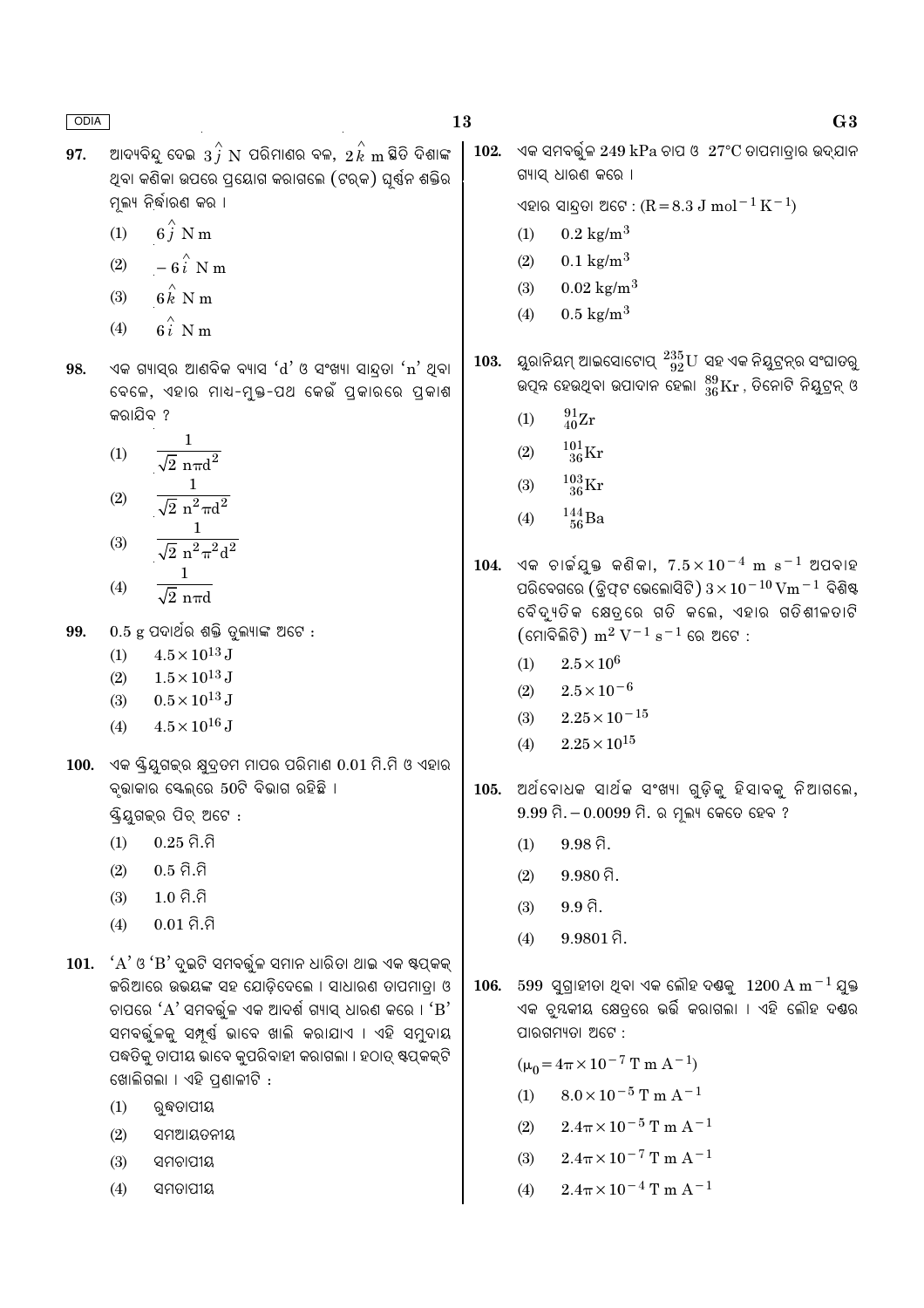$107.$  ଏକ ଗୋଲାକାର ପରିବାହୀର  $10 \text{ cm}$  ବ୍ୟାସାର୍ଦ୍ଧରେ  $3.2 \times 10^{-7}$  Cର ଚାର୍ଜ ସବୁଆଡ଼େ ସମାନ ଭାବେ ବିଷ୍ଣୂତ ହୋଇ ରହିଛନ୍ତି । ଗୋଲକର କେନ୍ଦ୍ବିନ୍ଦର୍ 15 cm ଦ୍ରତାରେ ଏକ ବିନ୍ଦରେ ସ୍ୟି ହେଉଥିବା ବୈଦ୍ୟୁତିକ କ୍ଷେତ୍ରର ପରିମାଣ ଅଟେ :

$$
\left(\frac{1}{4\pi\epsilon_0} = 9 \times 10^9 \text{ N m}^2/\text{C}^2\right)
$$

- $1.28 \times 10^5$  N/C  $(1)$
- $1.28 \times 10^6$  N/C  $(2)$
- $1.28 \times 10^7$  N/C  $(3)$
- $1.28 \times 10^4$  N/C  $(4)$
- $108.$  ଏକ ଏସି ଭୋଲ୍ଟେକ୍ ଉସ ସହିତ ଶ୍ରେଣୀରେ ସଂଯୁକ୍ତ  $LCR$ ପରିପଥଟି ସଂଯୋଗ କରାଗଲା । ପରିପଥରୁ ' $L$ ' (ପ୍ରଣାଦକ)କୁ ବାହାର କରିଦେବାରୁ ବିଦ୍ୟୁତ୍ ସ୍ରୋତ ଓ ଭୋଲ୍ଟେକ୍ ମଧ୍ୟରେ କାଳାନ୍ତର ସୃଷ୍ଟି ହେଲା । ଏହାବ୍ୟତୀତ ' $C'$  (ଧାରିତ୍ର)କୁ ପରିପଥରୁ କାଢି ନିଆଯିବାରୁ ପୁନର୍ବାର ବିଦ୍ୟୁତ୍ ସ୍ରୋତ ଓ ଭୋଲ୍ଟେକ୍ ମଧ୍ୟରେ
	- $\frac{\pi}{3}$ କାଳାନ୍ତର ହେଲା । ଏହି ପରିପଥର କ୍ଷମତା କାରକ ଅଟେ :
	- $(1)$  $0.5$
	- $(2)$  $1.0$
	- $(3)$  $-1.0$
	- କିରୋ  $(4)$
- 109. r ବ୍ୟାସାର୍ଦ୍ଧ ବିଶିଷ୍ଟ ଏକ କୈଶିକ ନଳୀକୁ ପାଣିରେ ବୃଡ଼ାଇବାରୁ, ଏହି ନଳୀରେ ପାଣିର ଉଚ୍ଚତା h ଉଚ୍ଚତାକୁ ଉଠିଯାଏ । ଏହି କୈଶିକ ନଳୀରେ ପାଣିର ବୟୁତ୍ୱ 5 g ଅଟେ ।  $2r'$  ବ୍ୟାସାର୍ଦ୍ଧ ବିଶିଷ୍ଟ ଅନ୍ୟ ଏକ କୈଶିକ ନଳୀ ପାଣିରେ ବୁଡ଼ାଗଲେ, ଏହି ନଳୀରେ କେତେ ବୟତ୍ର ପାଣି ଉପରକ୍ ଉଠିବ ?
	- $(1)$  $5.0 g$
	- $(2)$  $10.0 g$
	- $(3)$  $20.0 g$
	- $(4)$  $2.5 g$
- 110. ୟଙ୍ଗଙ୍କ ଦ୍ୱିରେଖାଚ୍ଛିଦ୍ର ପରୀକ୍ଷଣରେ, ସୁସଂହତ ଉସ ମଧ୍ୟରେ ଦୂରତା ଯଦି ଅଧା କରାଯାଏ ଓ ସୁସଂହତ ଉସ୍କର ପରଦାର ଦ୍ରତାକୁ ଦ୍ୱିଗୁଣ କରାଯାଏ, ତାହାହେଲେ ଫ୍ରିଞ୍ଜପ୍ରସ୍ଥ ହୁଏ :
	- $(1)$ ଅଧା
	- ଚାରି ଗୁଣ  $(2)$
	- ଏକ ଚତୁର୍ଥାଂଶ  $(3)$
	- $(4)$ ଦ୍ୱି ଗୁଣ

111. ଚିତ୍ରରେ ଦର୍ଶାଯାଇଥିବା ଲକିକ୍ ପରିପଥ ପାଇଁ, ସତ୍ୟମାନ ସାରଣୀଟି ଅଟେ :



112. ନିମ୍ନରେ ଏକ ପ୍ରତିରୋଧୀର ବର୍ଷର ସାଙ୍କେତିକ ଚିହ୍ନ ଦର୍ଶାଯାଇଛି :



Yellow Violet Brown Gold

ଏହାର ପ୍ରତିରୋଧୀତା ଓ ସହନଶୀଳତାର ମ୍ଲ୍ୟ ଯଥାକ୍ରମେ :

- $(1)$  $47 k\Omega$ , 10%
- $(2)$  $4.7 \text{ k}\Omega, 5\%$
- $(3)$  $470 \Omega, 5\%$
- $470 \text{ k}\Omega, 5\%$  $(4)$
- 113. ବାୟ ମାଧ୍ୟମ ଥାଇ ଏକ ସମାନ୍ତରାଳ ପ୍ଲେଟ୍ ଧାରିତ୍ରର ଧାରିତା  $6\,\mu\text{F}$  ଅଟେ । ଏଥିରେ ଏକ ପରା ବୈଦ୍ୟୁତିକ ମାଧ୍ୟମ ଭର୍ତ୍ତି କରିବାରୁ ଏହାର ଧାରିତା 30 µF ହୋଇଯାଏ । ଏହି ମାଧ୍ୟମର ପରା ବୈଦ୍ୟତାଙ୍କ ଅଟେ :

 $(\epsilon_0 = 8.85 \times 10^{-12} \text{ C}^2 \text{ N}^{-1} \text{ m}^{-2})$ 

- $1.77 \times 10^{-12}$  C<sup>2</sup> N<sup>-1</sup> m<sup>-2</sup>  $(1)$
- $0.44 \times 10^{-10}$  C<sup>2</sup> N<sup>-1</sup> m<sup>-2</sup>  $(2)$
- $5.00~\mathrm{C}^2$  N  $^{-1}$  m  $^{-2}$  $(3)$
- $0.44 \times 10^{-13}$  C<sup>2</sup> N<sup>-1</sup> m<sup>-2</sup>  $(4)$

#### **ODIA**

 $G<sub>3</sub>$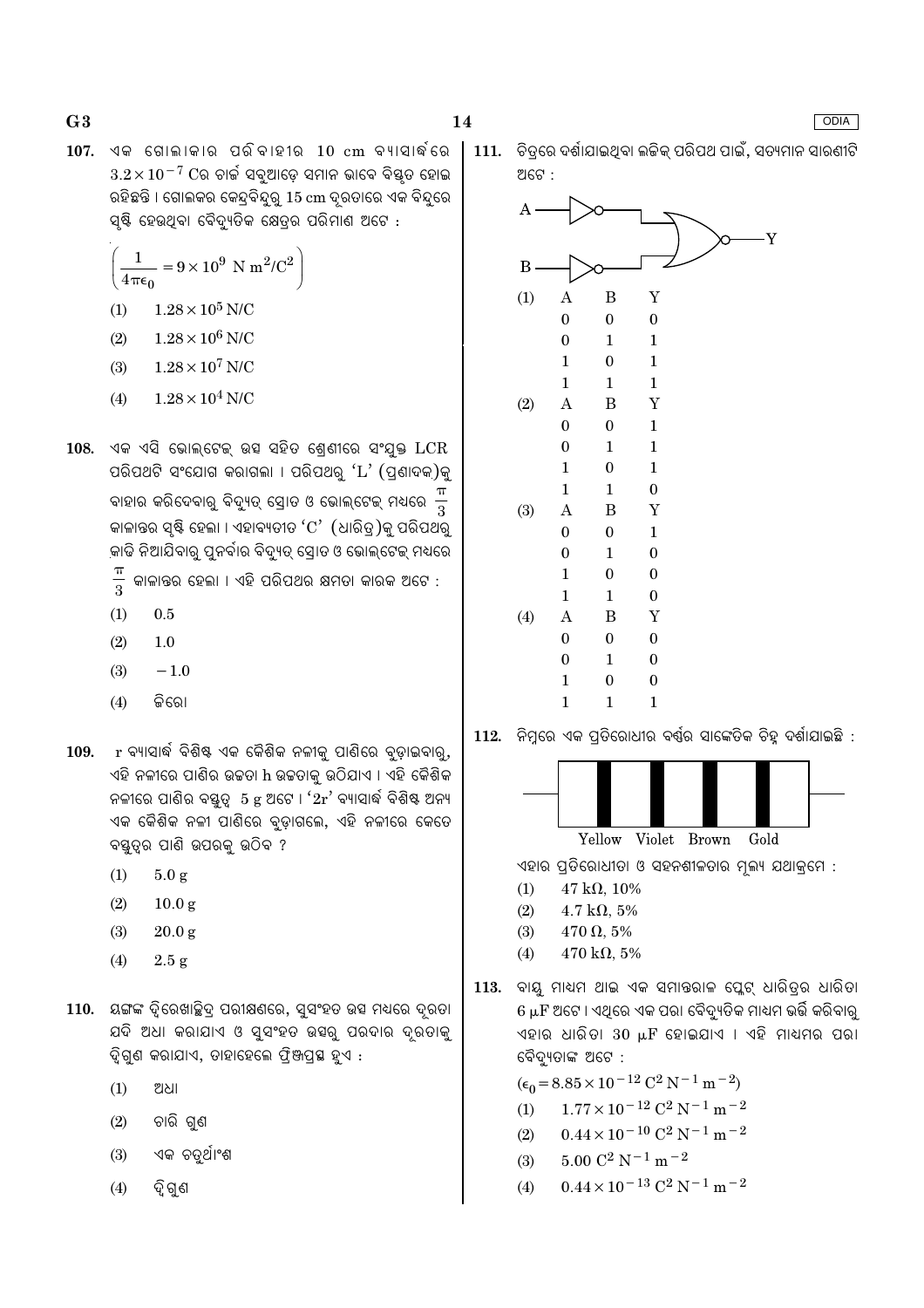- 15
- $114.$  ଏକ ଟାଓ୍ଡାରର ଶୀର୍ଷର ବଲ୍ଟିଏ  $20 \text{ m/s}$  ପରିବେଗରେ ଲୟ ଭାବରେ ତଳକ୍ର ଫୋପଡ଼ା ହେଲା । କିଛି ସମୟ ପରେ ଏହା  $80 \text{ m/s}$  ପରିବେଗରେ ଭ୍ରମିକ୍ ଆଘାତ କଲା । ଟାଓ୍ୱାର୍ଟିର ଉଚ୍ଚତା ଅଟେ ( $g = 10 \text{ m/s}^2$ )
	- 340 m  $(1)$
	- $(2)$  $320<sub>m</sub>$
	- $300 \text{ m}$  $(3)$
	- 360 m  $(4)$
- $115.$  ପୃଥିବୀ ପୃଷ୍ଠରେ ଏକ ପଦାର୍ଥର ଓଚ୍ଚନ  $72 \text{ N}$  ଅଟେ । ପୃଥିବୀର ବ୍ୟାସାର୍ଦ୍ଧର ଅର୍ଦ୍ଧେକ ସହିତ ସମାନ ଉଚ୍ଚତାରେ, ଏହି ପଦାର୍ଥ ଉପରେ, ମାଧ୍ୟାକର୍ଷଣଚ୍ଚନିତ ବଳ କେତେ ହେବ ?
	- 32 N  $(1)$
	- $(2)$ 30 N
	- $(3)$ 24 N
	- 48 N  $(4)$
- 116. ଅତି ସାମାନ୍ୟ ବହୁତ୍ୱ ଓ 1 ମି. ଦୈର୍ଘ୍ୟ ବିଶିଷ୍ଟ ଏକ ଦୃଢ ଦଣ୍ଡର ଦୁଇ ପ୍ରାନ୍ତରେ 5 kg ଓ 10 kg ବସ୍ତୁତ୍ୱ ଥିବା ଦୁଇଟି କଣିକା ସଂଯକ୍ତ କରାଯାଇଛି ।

ଏହି ପଦ୍ଧତିର 5 kg ବୟୁତ୍ୱ ଥିବା କଣିକା ଠାରୁ ବୟୁତ୍ୱ କେନ୍ଦ୍ରର ଦୃରତା ଅଟେ (ପାଖାପାଖୁ)

- $(1)$  $50 \text{ cm}$
- $(2)$ 67 cm
- $(3)$ 80 cm
- $(4)$ 33 cm
- $117.$  ଏକ p-n  $($ ପି.ଏନ୍.) ସନ୍ଧି ଡ଼ାୟୋଡ଼୍ରେ କାହା ଯୋଗୁ ଅବକ୍ଷୟ ଅଞ୍ଚଳର ପ୍ରସ୍ଥ ବୃଦ୍ଧି ହୁଏ ?
	- କେବଳ ପର୍ଣ୍ଣଦିଶିକ ବାୟସ ପାଇଁ  $(1)$
	- ଉଭୟ ଅଗ୍ଦିଶିକ ଓ ପଣ୍ଢିଦିଶିକ ବାୟସ୍ ପାଇଁ  $(2)$
	- $(3)$ ଅଗ୍ରଦିଶିକ ବିଦ୍ୟୁତ୍ ସ୍ରୋତରେ ବୃଦ୍ଧି ହେଲେ
	- କେବଳ ଅଗ୍ବିଶିକ ବାୟସ୍ ପାଇଁ  $(4)$
- $118.$  ପ୍ରଭାବସୀମା ଆବୃଭିର,  $1.5$  ଗୁଣ ଆବୃଭିର ଆଲୋକ ଏକ ଆଲୋକ ସଂବେଦନଶୀଳ ପଦାର୍ଥ ଉପରେ ଆପତନ ହୁଏ । ଯଦି ଆବୃଭିକ୍ ଅଧା ଓ ତୀବ୍ରତାକୁ ଦୃିଗୁଣ କରାଯାଏ, ତାହାହେଲେ ଆଲୋକ ବୈଦ୍ୟୁତିକ ବିଦ୍ୟୁତ୍ ସୋତ ହେବ । କେତେ ହେବ ?
	- $(1)$ ଚାରିଗୁଣ
	- ଏକ ଚତୁର୍ଥାଂଶ  $(2)$
	- $(3)$ ଶୁନ
	- ଦ୍ୱି ଗଣ  $(4)$
- 119. କକ୍କନା କରାଯାଉ 600 nm ତରଙ୍ଗ ଦୈର୍ଘ୍ୟର ଆଲୋକ ଏକ ତାରାର ଆସୁଅଛି । ଏକ ଟେଲିୟୋପ୍ ଯାହାର ଅଭିଦୃଶ୍ୟକ(ଅବ୍କେକ୍ଲିଭ୍)ର ବ୍ୟାସ 2 m ଅଛି । ଏହି ଟେଲିଷ୍କୋପର ବିଭେଦନର(ରିଜୋଲ୍ୟସନ), ସୀମା ଅଟେ:
	- $1.83 \times 10^{-7}$  rad  $(1)$
	- $(2)$  $7.32 \times 10^{-7}$  rad
	- $6.00 \times 10^{-7}$  rad  $(3)$
	- $3.66 \times 10^{-7}$  rad  $(4)$
- ଏକ ମିଟର ବିକ୍ରର ବାମପଟ ଶ୍ୱନ୍ୟସ୍ଥାନରେ ଏକ ପ୍ରତିରୋଧୀ ତାରକୁ 120. ସଂଯୋଗ କରାଯିବାରୁ ଏହା ଦକ୍ଷିଣପଟ ଶ୍ରନ୍ୟସ୍ଥାନରେ ଥିବା  $10$   $\Omega$ ବିଶିଷ୍ଟ ଏକ ପ୍ରତିରୋଧୀକୁ ଏକ ବିନ୍ଦୁରେ ସନ୍ତ୍ରଳନ କରେ, ଯେଉଁ ବିନ୍ଦୁଟି ମିଟର ବିକ୍ର ତାରକୁ  $3:2$  । ଅନୁପାତରେ ଭାଗକରେ । ଯଦି ପ୍ତିରୋଧୀ ତାରର ଦୈର୍ଘ୍ୟ  $\,1.5\text{ m}$  ହୁଏ, ତାହାହେଲେ  $1\,\Omega$ ପ୍ରତିରୋଧୀ ଥିବା ତାରର ଦୈର୍ଘ୍ୟ ଅଟେ :
	- $(1)$  $1.0 \times 10^{-1}$  m
	- $1.5 \times 10^{-1}$  m  $(2)$
	- $1.5 \times 10^{-2}$  m  $(3)$
	- $(4)$  $1.0 \times 10^{-2}$  m
- $20 \,$   $\rm{W/cm^2}$  ର ହାରାହାରି ଅଭିବାହ ଥିବା ଏକ ଆଲୋକ, 121.  $20 \text{ cm}^2$  ପ୍ୟ ତଳରେ ଏକ ଅପ୍ତିଫଳିତ ପ୍ୟ ଉପରେ ଠିକ୍ ଲୟ ଭାବେ ଆପତନ ହୁଏ । ଏକ ମିନିଟର ସମୟ ବ୍ୟବଧାନ ମଧ୍ୟରେ ଏହି ପୃଷ୍ଣ ଉପରେ କେତେ ପରିମାଣର ଶକ୍ତି ଗୃହଣ କରିବ :
	- $12 \times 10^3$  J  $(1)$
	- $24 \times 10^3$  J  $(2)$
	- $48 \times 10^3$  J  $(3)$
	- $10 \times 10^3$  J  $(4)$
- $122.$  ଏକ ରଶ୍ମି ଆପତନ କୋଣ  $'i$  ରେ ଏକ କ୍ଷୁଦ୍କୋଣୀ ପିଚ୍ଚିମ୍ $($ ପିଚ୍ଚିମ୍ କୋଣ 'A' ଥାଇ )ର ଏକ ପୃଷ୍ଠରେ ଆପତନ ହୋଇ ଏହାର ବିପରୀତ ପ୍ରଷ୍ଠ ଲୟ ଭାବେ ବାହାରି ଯାଏ । ଯଦି ପ୍ରଜିମର ପ୍ରତିସରଣାଙ୍କ 'μ' ହୁଏ, ତାହା ହେଲେ ଆପତନ କୋଣ ପାଖାପାଖ୍ ସମାନ ହେବ :
	- $2A$  $(1)$  $(2)$
	- μA  $(3)$  $\sqrt{2}$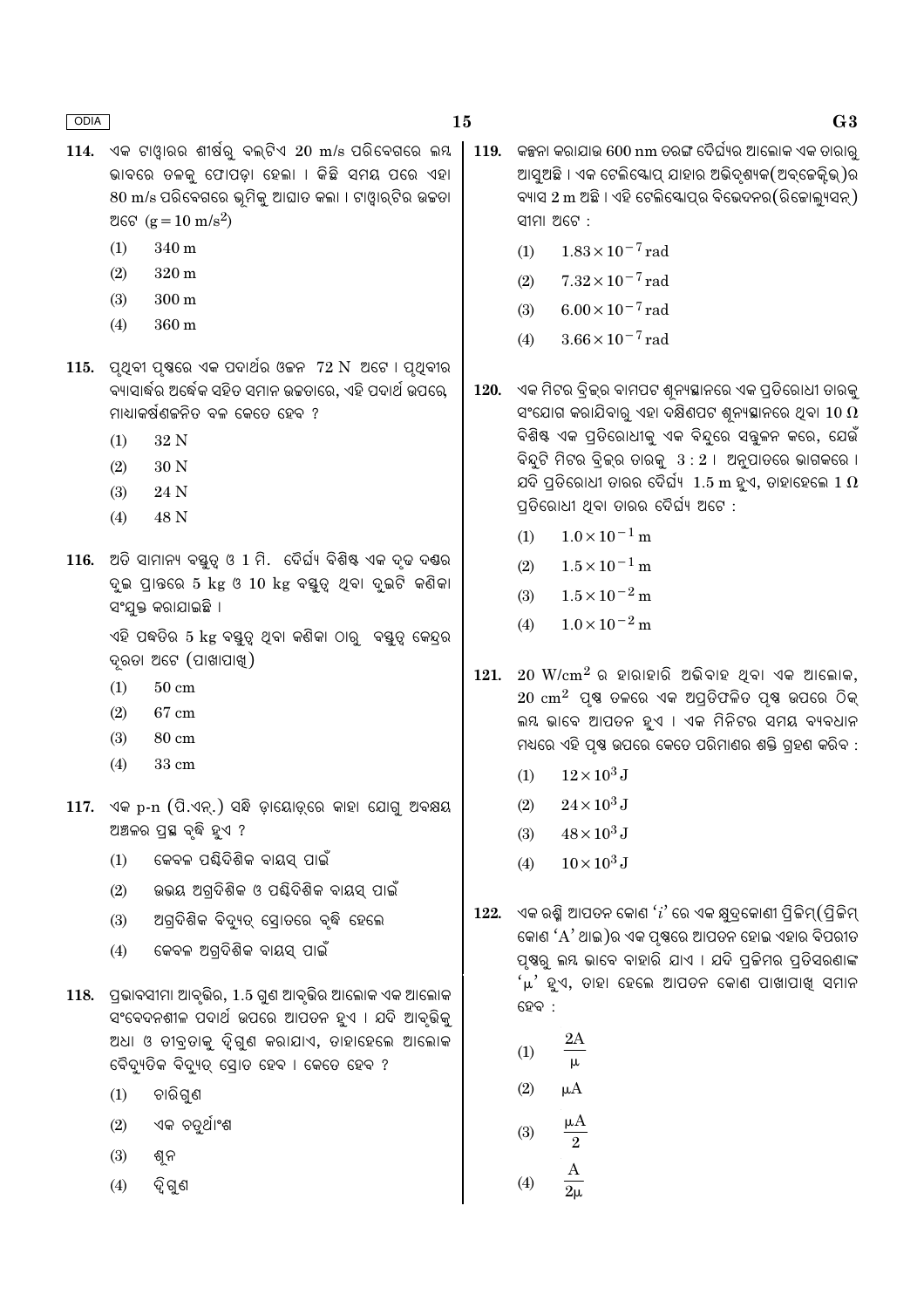$123.$  40  $\mu$ F ର ଏକ ଧାରିତ୍କ 200 V ଓ 50 Hz ବିଶିଷ୍ଟ ଏ.ସି. ଯୋଗାଣ ସରବରାହ ସହ ସଂଯୁକ୍ତ କରାଗଲା । ଏହି ପରିପଥରେ ବିଦ୍ୟୁତ୍ ସୋଡର ମଳ-ମାଧ-ବର୍ଗ (ଆର.ଏମ୍.ଏସ୍.)ର ପାଖାପାଖ ମ୍ନଲ୍ୟ ଅଟେ :

- $(1)$  $2.05A$
- $(2)$  $2.5A$
- $(3)$ 25.1 A
- $(4)$  $1.7A$

 $124.$  ପ୍ତିବଳର ବିମିତି ଅଟେ :

- $[ML^2T^{-2}]$  $(1)$
- $[ML^{0}T^{-2}]$  $(2)$
- $[ML^{-1}T^{-2}]$  $(3)$
- $(4)$  $[MLT^{-2}]$
- 125. ଏକ ଅନ୍ତରାପୃଷ(ଇଣ୍ଡରଫେସ୍) ପାଇଁ, ବ୍ରିୟୁଷ୍ଚ୍କ କୋଣ  $i_h$  ହେବା ଉଚିତ :
	- $(1)$  $30^{\circ} < i_b < 45^{\circ}$
	- $(2)$  $45^{\circ} < i_b < 90^{\circ}$
	- $(3)$  $i_h = 90^{\circ}$
	- $0^{\circ} < i_b < 30^{\circ}$  $(4)$
- $126.$  ଏକ ଦୃଢ ଭାର ବହନ କରୁଥିବା ବୟୁରୁ $($ ରିଚ୍ଚିଡ଼୍ ସପୋର୍ଟ $)('L'$ ଦୈର୍ଘ୍ୟ ଓ 'A' ପ୍ରସ୍ଥଚ୍ଛେଦ କ୍ଷେତ୍ରଫଳ ଥିବା ତାରଟିଏ ଝୁଲାଗଲା । ଏହାର ମୁକ୍ତ ପ୍ରାନ୍ତରୁ 'M' ବସ୍ତୁତ୍ୱ ଝୁଲାଇବାରୁ ତାରର ଦୈର୍ଘ୍ୟ  $L_1$  କୁ ପରିବର୍ତ୍ତନ ହୁଏ । ୟଙ୍ଗ'ଙ୍କ ମଡୁ୍ୟଲସ୍ ପାଇଁ ବ୍ୟଞ୍ଜକଟି ଅଟେ :
	- $Mg(L_1 L)$  $(1)$  $\overline{AL}$ MgL
	- $(2)$  $AL_1$ MgL  $(3)$  $A(L_1 - L)$
	- $MgL_1$  $(4)$  $AI<sub>1</sub>$

127. ଏକ କ୍ଷୁଦ, ବୈଦ୍ୟତିକ ଦୃଧୁବର ଦୃଧୁବ ଆଘ୍ଷ୍  $16 \times 10^{-9}$  C m ଅଟେ । ଦ୍ୱିଧ୍ରବର ଅକ୍ଷ ସହିତ 60° କୋଣରେ ସ୍ୟି ହେଉଥିବା ଏକ ରେଖା ଉପରେ, ଦ୍ୱିଧୁବର କେନ୍ଦ୍ରବିନ୍ଦୁ ଠାରୁ 0.6 m ଦ୍ରତାରେ ଥିବା ଏକ ବିନ୍ଦୁ ଉପରେ ଦ୍ୱିଧିବ ଯୋଗୁଁ ସ୍<del>ଷ୍ଟି</del> ହେଉଥିବା ବୈଦ୍ୟୁତିକ ବିଭବ ଅଟେ :

$$
\left(\frac{1}{4\pi\epsilon_0} = 9 \times 10^9 \text{ N m}^2/\text{C}^2\right)
$$
  
(1) 200 V  
(2) 400 V

- $(2)$ 400 V
- $(3)$ ଶ୍ୱନ୍
- $(4)$ 50<sub>V</sub>

ଏକ ଗିଟାର୍ରେ,  $A$  ଓ  $B$  ଦ୍ରଚି ତାର ସମାନ ପଦାର୍ଥରେ ତିଆରି 128. ହୋଇ, ସେମାନଙ୍କର ତାନର୍ ସାମାନ୍ୟ ବିବ୍ୟୁତ ହୋଇ 6 Hz ଆବ୍ତିର ବିୟନ୍ଦ ସ୍ଷ୍ଟି କରନ୍ତି । ଯେତେବେଳେ 'B'ର ତାନ ସାମାନ୍ୟ କମାଗଲା, ସେତେବେଳେ ବିସ୍ୱନ୍ଦ ଆବୃତ୍ତି 7 Hz କୁ ବୃଦ୍ଧି ହେଲା । ଯଦି 'A' ର ଆବୃତ୍ତି 530 Hz ହୁଏ, ତାହାହେଲେ 'B'ର ମଳ ଆବର୍ତ୍ତି ହେବ :

- $(1)$  $524\,\mathrm{Hz}$
- $(2)$ 536 Hz
- $(3)$ 537 Hz
- $(4)$ 523 Hz
- $129.$  ଏକ ଇଲେକ୍ ନ୍କ ' $\rm V$ ' ଭୋଲ୍ଟ୍ର ବିଭବ ପାର୍ଥକ୍ୟରେ ବିଶ୍ୱାମର୍ ତ୍ରାନ୍ତି କରାଯାଏ । ଯଦି ଇଲେକ୍ ନ୍ର ଡିବୋଗ୍ଲିଙ୍କ ତରଙ୍ଗ ଦୈର୍ଘ୍ୟ  $1.227 \times 10^{-2}$  nm ହୁଏ, ତାହାହେଲେ ବିଭବ ପାର୍ଥକ୍ୟ ଅଟେ :
	- $10^2$  V  $(1)$
	- $10^3$  V  $(2)$
	- $10^4$  V  $(3)$
	- $(4)$  $10\,\mathrm{V}$
- 130. କେଉଁ ପ୍ରକାର କଠିନ ପଦାର୍ଥରେ ପ୍ରତିରୋଧୀର ବିଯୁକ୍ତାତ୍ମକ ତାପମାତା ତଳ୍ୟାଙ୍କ ଅଛି ?
	- କ୍ପରିବାହୀ କେବଳ  $(1)$
	- ଅର୍ଦ୍ଧ ପରିବାହୀ କେବଳ  $(2)$
	- କ୍ପରିବାହୀ ଓ ଅର୍ଦ୍ଧ ପରିବାହୀ  $(3)$
	- $(4)$ ଧାତବ
- $131.$  ଡ଼ି.ଏନ୍.ଏ.ରେ ଏକ ବନ୍ଧନୀକୁ ଭାଙ୍ଗିବା ପାଇଁ  $10^{-20}$   $J$  ର ଶକ୍ତି ଦରକାର । ଇଲେକ୍ଟ୍ରନ୍ ଭୋଲଟ୍ରେ ଏହାର ପାଖାପାଖି ମୂଲ୍ୟ ଅଟେ:
	- $0.6$  $(1)$
	- $(2)$  $0.06\,$
	- $(3)$  $0.006$
	- $(4)$ 6

 $132.$  ଦ୍ଲଟି କ ଠି ନ ତ ୟା ଗୋଲ କର ବ୍ୟାସାର୍ଦ୍ଧ  $r_1$  ଓ  $r_2$   $(r_1 = 1.5 r_2)$  କୁ, 1  $K$  ମଧ୍ୟରେ ତାପମାତ୍ରା ବୃଦ୍ଧି କରିବା ପାଇଁ କେଉଁ ଅନୁପାତରେ ଉଭାପର ମାତ୍ରା ଦରକାର ?

- $\boldsymbol{9}$  $(1)$  $\overline{4}$  $\frac{3}{2}$   $\frac{5}{3}$   $\frac{27}{8}$  $(2)$
- $(3)$
- $(4)$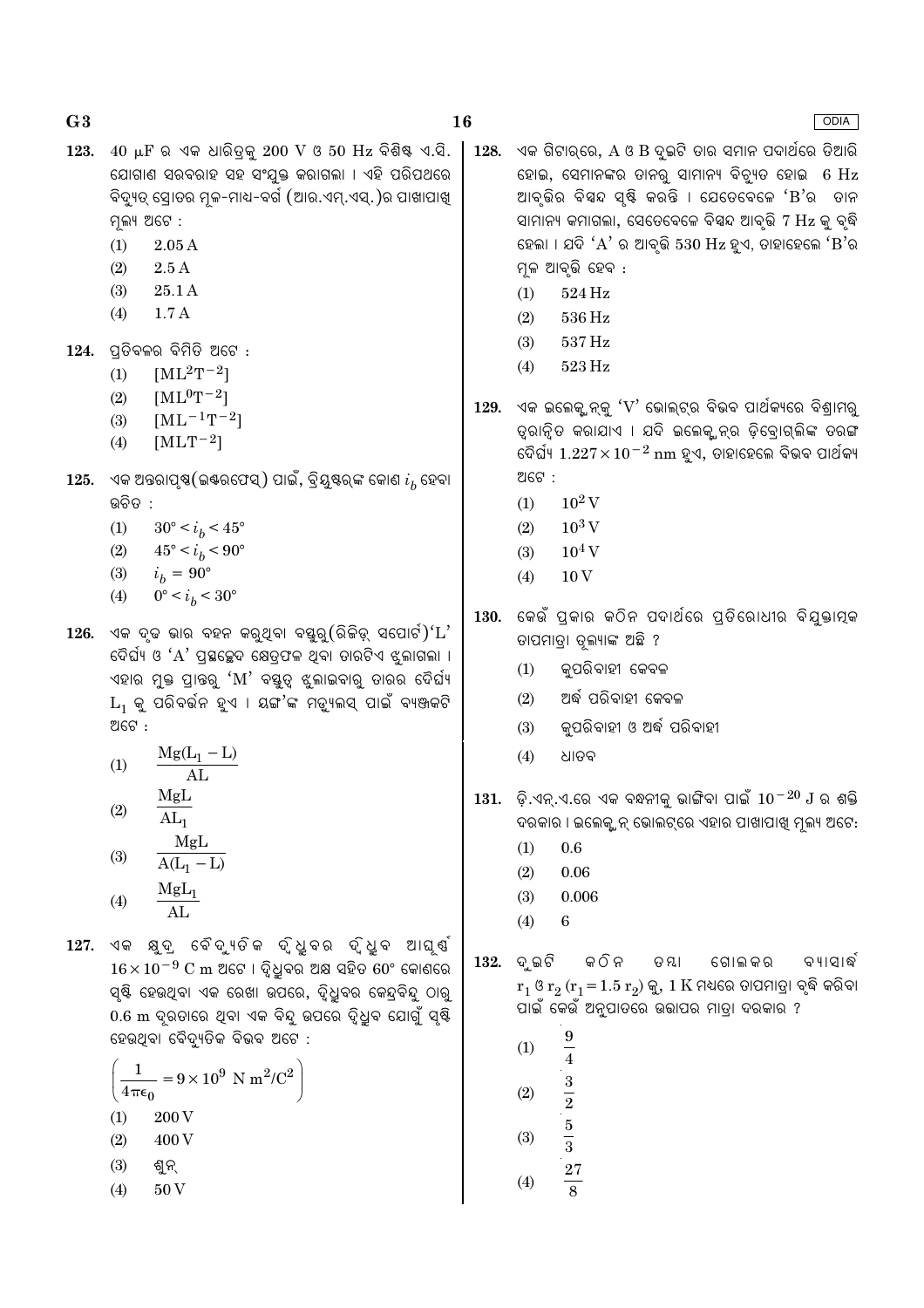ନିମରେ ପଦଭ କେଉଁ ଗାଫଟି ତ୍ୟାର ପତିରୋଧକତା (ρ) ସହିତ 133. ତାପମାତାର (T) ପରିବର୍ତ୍ତନକୁ ଦର୍ଶାଏ ?



 $G<sub>3</sub>$ 

ଅକ୍ସିକେନ୍ ଗ୍ୟାସ୍  $(1)$ 

ହେଉଛି :

- $(2)$ ହାଇଡ଼ୋଜେନ୍ ସଲ୍ଫାଇଡ଼୍ ଗ୍ୟାସ୍
- $(3)$ ସଲ୍ଫର ଡ଼ାଇଅକ୍ସାଇଡ୍ ଗ୍ୟାସ୍
- $(4)$ ହାଇଡ଼ୋଜେନ୍ ଗ୍ୟାସ୍
- ଏକ ପ୍ତିକ୍ିୟାରେ ପ୍ତିକାରକ ଗୁଡ଼ିକର ସାନ୍ଦା ବୃଦ୍ଧି ଯୋଗୁଁ 138. ହେଉଥବା ପରିବର୍ତ୍ତନ :

 $137.$  ଲଘ ସଲ୍ଫ୍ୟରିକ୍ ଅମ୍ଳକ୍ ପ୍ଲାଟିନମ୍ (Pt) ଇଲେକ୍ଲୋଡ୍ ବ୍ୟବହାର

- ହିଟ୍ ଅଫ୍ ରିଏକ୍ସନ୍  $(1)$
- ପଭାବସୀମା ଶକ୍ତି  $(2)$
- $(3)$ ସଂଘାତ ଆବୃତ୍ତି
- ସକିୟଣ ଶକ୍ତି  $(4)$
- $139.$  ବେନ୍କାଲଡ଼ିହାଇଡ଼୍ ଏବଂ ଏସିଟୋଫିନୋନ୍ର ଲଘୁ  $NaOH$ ଉପଛିତିରେ ହେଉଥିବା କଣାଶୁଣା ପ୍ରତିକ୍ରିୟାଟି :
	- କାନିକାରୋ'ସ୍ ପ୍ତିକ୍ୟା  $(1)$
	- $(2)$ କ୍ସ କାନିକାରୋ'ସ୍ ପ୍ତିକ୍ିୟା
	- $(3)$ କ୍ସ ଆଲ୍ଡୋଲ୍ ସଂଘନନ
	- ଆଲଡୋଲ ସଂଘନନ  $(4)$
- ିଉର୍କ୍ ପ୍ତିକ୍ିୟା ଦାୂରା କେଉଁ ଆଲ୍କେନ୍ଟି ଭଲ ପରିମାଣରେ 140. ତିଆରି କରି ହଏନି ?
	- $2,3$ -ଡାଇମିଥାୟିଲ୍ ବ୍ୟଟେନ୍  $(1)$
	- $(2)$ ଏନ୍-ହେପ୍ଲେନ୍
	- $(3)$ ଏନ୍-ବ୍ୟୁଟେନ୍
	- $(4)$ ଏନ୍-ହେକ୍ସେନ୍
- ନିମ୍ନ ମଧ୍ୟରୁ କେଉଁଟି ଏକ ପ୍ରାକୃତିକ ବହୁଳକ ? 141.
	- $(1)$ ପଲି (ବ୍ୟୁଟାଡ଼ାଇନ୍-ଷ୍ଟାଇରିନ୍)
	- $(2)$ ପଲି ବ୍ୟଟାଡାଇନ୍
	- ପଲି (ବ୍ୟୁଟାଡ଼ାଇନ୍-ଏକ୍ରିଲୋନାଇଟ୍ରାଇଲ୍)  $(3)$
	- *ସିସ୍-*1,4-ପଲିଆଇସୋପ୍ରିନ୍  $(4)$
- $142.$  ଏକ ସିଲିଶ୍ଚର  $N_2$  ଏବଂ  $Ar$  ଗ୍ୟାସ୍ର ମିଶ୍ରଣରେ 7  $g \ N_2$  ଏବଂ 8 g Ar ଅଛି । ଯଦି ସିଲିଶ୍ଚରରେ ଥିବା ଗ୍ୟାସ୍ ମିଶ୍ରଶର ସମଗ୍ର ଚାପ 27 ବାର ହୁଏ,  $N_{2}$ ର ଆଂଶିକ ଚାପ ହେଉଛି : [ବ୍ୟବହାର କର : ପରମାଣବିକ ବସ୍ତ୍ରୃତ୍ (in g mol $^{-1}$ ) :  $N = 14$ ,  $Ar = 40$  $12<sub>bar</sub>$  $(1)$ 
	- $15<sub>bar</sub>$
	- $(2)$  $(3)$ 18 bar
	- 9 bar
	- $(4)$
- 134. ଟାଞ୍ଜିଷ୍ରର କିୟାଶୀଳତା ପାଇଁ ନିମ ଲିଖତ କେଉଁ ଉକ୍ତିଟି **ିକ** ?
	- ବେସ୍, ଉହର୍ଚ୍ଚକ ଓ ସଂଗ୍ରହକ ଅଞ୍ଚଳଗୁଡ଼ିକର ସମାନ ଆକାର  $(1)$ ହେବା ଭରିତ ।
	- ଉଭୟ ଉହର୍ଚକ ସନ୍ଧି ଏବଂ ସଂଗ୍ହକ ସନ୍ଧି ଅଗ୍ଦିଶିକ  $(2)$ ବାୟସଡ ।
	- ବେସ୍ ଅଞ୍ଚଳ ଅତି ପତଳା ଓ ହାଲ୍କା ଅବଲେପନ ହେବା  $(3)$ ଉଚିତ ।
	- ବେସ୍, ଉହର୍କକ ଓ ସଂଗ୍ରହକ ଅଞ୍ଚଳଗୁଡ଼ିକ ସମାନ  $(4)$ ଅବଲେପନ ସାନ୍ଦ୍ରତା ବିଶିଷ୍ଟ ହେବା ଉଚିତ ।
- 135. ନିମ୍ରେ ପ୍ଦଭ କେଉଁଟି ପାଇଁ ବୋହରଙ୍କ ମଡେଲ୍ **ବୈଧ** ନ୍ତହଁ ?
	- ଏକକ ଆୟନୀକୃତ ହିଲିୟମ୍ ପରମାଣୁ  $(\mathrm{He}^+)$  $(1)$
	- ଡ଼ିୟଟେରନ ପରମାଣ୍ଡ  $(2)$
	- ଏକକ ଆୟନୀକୃତ ନିୟନ୍ ପରମାଣୁ  $(Ne^+)$  $(3)$
	- ଉଦ୍ଯାନ ପରମାଣ  $(4)$
- 136. ନିମ୍ନଲିଖ୍ଡ ପ୍ରତିକ୍ରିୟାଟିରେ କାର୍ବନ୍ର କାରଣ ଅବସ୍ଥାର ପରିବର୍ତ୍ତନଟି କ'ଣ ?
	- $CH<sub>4</sub>(g) + 4Cl<sub>2</sub>(g) \rightarrow CCl<sub>4</sub>(l) + 4HCl(g)$
	- $(1)$  $0$  to  $+4$
	- $(2)$  $-4$  to  $+4$
	- $(3)$  $0 \text{ to } -4$
	- $(4)$  $+4$  to  $+4$

17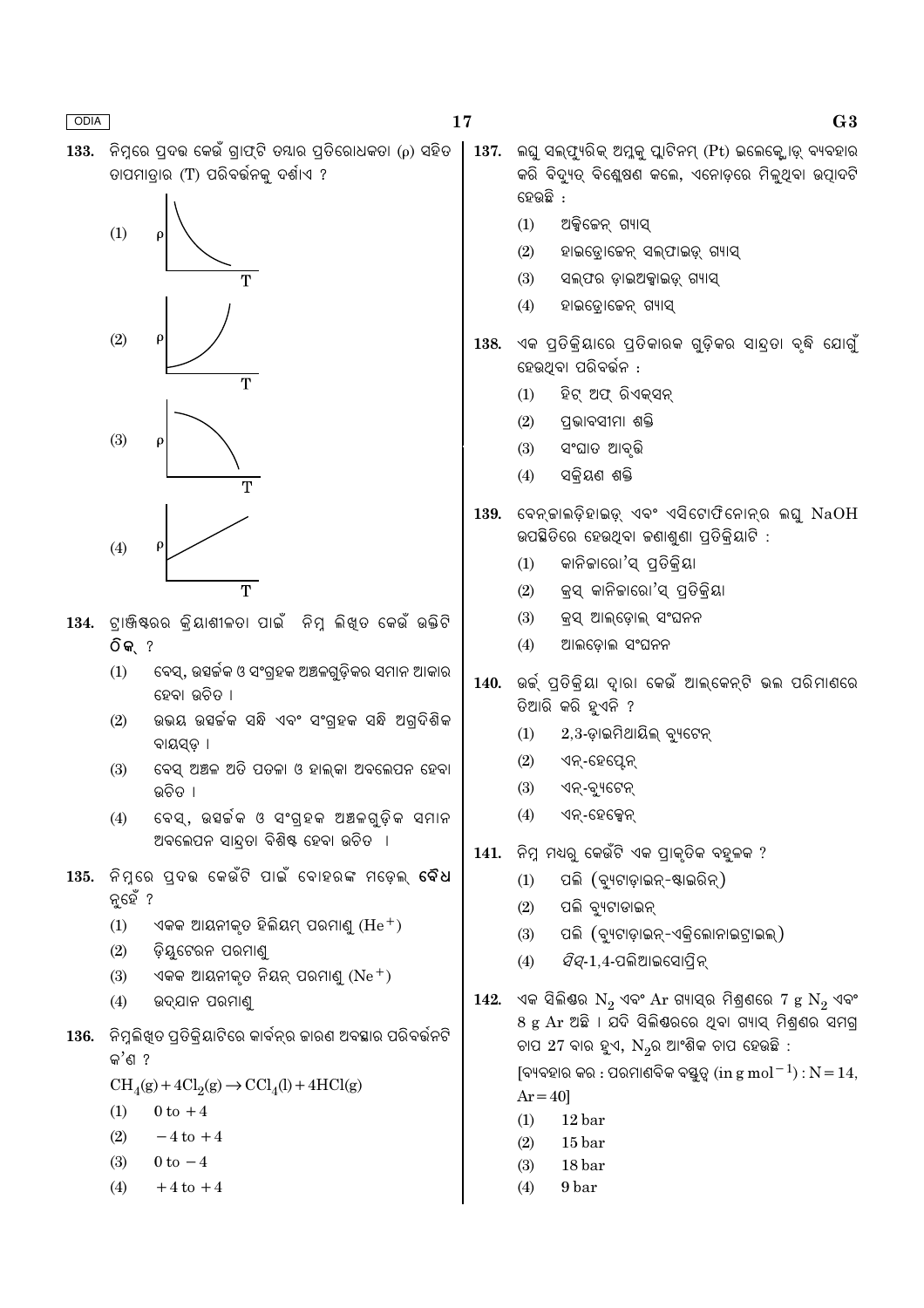$G<sub>3</sub>$ 

| 143. |                             | ନିମ୍ନ ଲିଖ୍ଡକୁ ମିଳାଅ ଏବଂ <b>ସଠିକ୍</b> ବିକକ୍ସକୁ ଚିହ୍ନାଅ |                 |                            |       |        |                                    |                 |
|------|-----------------------------|-------------------------------------------------------|-----------------|----------------------------|-------|--------|------------------------------------|-----------------|
|      | (a)                         |                                                       | $CO(g) + H2(g)$ |                            | (i)   |        |                                    | $Mg(HCO_3)_2 +$ |
|      |                             |                                                       |                 |                            |       |        | Ca(HCO <sub>3</sub> ) <sub>2</sub> |                 |
|      | (b)                         |                                                       | କଳର ଅଛାୟୀ ଖରତ୍ନ |                            | (ii)  |        | ଏକ ଇଲେକ୍ସନ୍                        |                 |
|      |                             |                                                       |                 |                            |       |        | ଅଭାବଯୁକ୍ତ                          |                 |
|      |                             |                                                       |                 |                            |       |        | ହାଇଡ଼ାଇଡ଼୍                         |                 |
|      | $\left( \mathrm{c} \right)$ | $B_2H_6$                                              |                 |                            | (iii) |        |                                    | ସଂଶ୍କେଷଣ ଗ୍ୟାସ୍ |
|      | (d)                         | $H_2O_2$                                              |                 |                            | (iv)  |        | ନନ୍ ପ୍ଲାନାର                        |                 |
|      |                             |                                                       |                 |                            |       | ସଂରଚନା |                                    |                 |
|      |                             | (a)                                                   | (b)             | $\left( \mathrm{e}\right)$ | (d)   |        |                                    |                 |
|      | (1)                         | (iii)                                                 | (ii)            | (i)                        | (iv)  |        |                                    |                 |
|      | (2)                         | (iii)                                                 | (iv)            | (ii)                       | (i)   |        |                                    |                 |
|      | (3)                         | (i)                                                   | (iii)           | (ii)                       | (iv)  |        |                                    |                 |
|      | (4)                         | (iii)                                                 | (i)             | (ii)                       | (iv)  |        |                                    |                 |
|      |                             |                                                       |                 |                            |       |        |                                    |                 |

- $144.$   $2Cl(g) \rightarrow Cl_2(g)$  ପ୍ରତିକ୍ରିୟାଟିର ସ $\widehat{O}$ କ୍ ବିକଳ୍ପଟି ହେଉଛି :
	- $(1)$  $\Delta_r H > 0$  and  $\Delta_r S < 0$
	- $(2)$  $\Delta_r H < 0$  and  $\Delta_r S > 0$
	- $\Delta_r H < 0$  and  $\Delta_r S < 0$  $(3)$
	- $\Delta_r H > 0$  and  $\Delta_r S > 0$  $(4)$
- 145. ବଡ଼ି ସେଷ୍ଡ଼ି କ୍ୟୁବିକ୍ (bcc) ସଂରଚନା ଥିବା ଏକ ମୌଳିକର କୋଷଧାର 288 pm ହେଲେ, ଏହାର ପରମାଣବିକ ବ୍ୟାସାର୍ଦ୍ଧ ଚ୍ଚେଲ୍ଲବି :

(1) 
$$
\frac{\sqrt{2}}{4} \times 288 \text{ pm}
$$
  
(2) 
$$
\frac{4}{\sqrt{3}} \times 288 \text{ pm}
$$
  
(3) 
$$
\frac{4}{\sqrt{2}} \times 288 \text{ pm}
$$
  
(4) 
$$
\frac{\sqrt{3}}{4} \times 288 \text{ pm}
$$

- $146.$  ୟୁରିଆ କଳ ସହିତ ପ୍ରକ୍ରିୟା କରି  $A$  ଗଠନ କରେ ଯାହାକି ବିଘଟନ ହୋଇ  $\bf{B}$  ଦିଏ ।  $\bf{B}$  କ୍  $\rm Cu^{2+}$  (ଚ୍ଚଳୀୟ) ଭିତର ଦେଇ ପ୍ରବାହିତ କଲେ ଗାଢ ନୀଳ ରଙ୍ଗର ଦ୍ବଶ  $\mathbf C$  ପ୍ରସ୍ତ ହଏ ।  $\mathbf C$ ର ସଙ୍କେତଟି ନିମ୍ନର୍ କେଉଁଟି ?
	- $[Cu(NH_3)_4]^{2+}$  $(1)$
	- $(2)$  $Cu(OH)<sub>2</sub>$
	- $(3)$  $CuCO<sub>3</sub>·Cu(OH)<sub>2</sub>$
	- $(4)$  $CuSO<sub>4</sub>$
- 147. ଏସିଟୋନ୍ ଏବଂ ମିଥାଇଲ୍ ମ୍ୟାଗ୍ନେସିୟମ୍ କ୍ଲୋରାଇଡ୍ର ପ୍ତିକିୟା ପରେ ଚ୍ଚଳ ଅପଘଟନ କଲେ ଦିଏ :
	- ସେକେଣ୍ଡାରି ବ୍ୟୁଟାୟିଲ୍ ଆଲ୍କୋହଲ୍  $(1)$
	- $(2)$ ଟରସିୟାରି ବ୍ୟୁଟାୟିଲ୍ ଆଲକୋହଲ୍
	- $(3)$ ଆଇସୋବ୍ୟୁଟାୟିଲ୍ ଆଲ୍କୋହଲ
	- ଆଇସୋପ୍ରୋପାୟିଲ୍ ଆଲ୍କୋହଲ  $(4)$

148. ନିମ୍ନ ଲିଖତ ଧାତ୍ର ଆୟନ ଗଡ଼ାଏ ଏନ୍ଜାଇମ୍କ୍ ସକ୍ିୟ କରାଏ, ଗ୍ଳକୋଚ୍ଚର ଜାରଣରେ ଭାଗ ନେଇ ATP ପ୍ରସ୍ତୁତ କରେ ଏବଂ ସୋଡ଼ିୟମ୍ ସହିତ ସ୍ୱାୟ ସିଗ୍ନାଲ୍ ପେରଣ ପାଇଁ ଦାୟୀ ।  $(1)$ କପର୍

- $(2)$ କ୍ୟାଲ୍ସିୟମ୍
- $(3)$ ପଟାସିୟମ
- $(4)$ ଆଇରନ
- $\frac{175}{71}$ Lu ରେ ଥିବା ପ୍ରୋଟୋନ୍, ନିଉଟ୍ରନ୍ ଏବଂ ଇଲେକ୍ଟ୍ରନ୍ର ସଂଖ୍ୟା 149. ଯଥାକ୍ୱମେ :
	- $104, 71$  ଏବଂ  $71$  $(1)$
	- $(2)$  $71, 71$  ଏବଂ  $104$
	- $(3)$  $175, 104$  ଏବଂ  $71$
	- $(4)$  $71, 104$  ଏବଂ  $71$
- 150. ନିମ୍ନଲିଖ୍ତ ଅଣୁଗୁଡ଼ିକର ଗୁଚ୍ଛରୁ କାହାର ଦୃିମେରୁ ଆଘୁର୍ଷ ଶୂନ୍ୟ ଅଟେ ?
	- $(1)$ ବୋରୋନ୍ ଟ୍ରାଇଫ୍ଲୋରାଇଡ଼୍, ହାଇଡ୍ରୋଜେନ୍ ଫ୍ଲୋରାଇଡ଼୍, କାରବନ୍ ଡ଼ାଇଅକ୍ସାଇଡ୍, 1,3-ଡ଼ାଇକ୍କୋରୋବେନ୍ଟିନ୍
	- ନାଇଟୋକେନ୍, ଟାଇଫ୍ଲୋରାଇଡ଼୍, ବେରିଲିୟମ୍  $(2)$ ଡ଼ାଇଫ୍ଲୋରାଇଡ୍, କଳ, 1,3-ଡ଼ାଇକ୍ଲୋରୋବେନ୍ଟିକ୍
	- ବୋରୋନ୍ ଟାଇଫ୍ଲୋରାଇଡ଼୍, ବେରି ଲିୟମ  $(3)$ ଡାଇଫ୍ଲୋରାଇଡ୍, କାରବନ ଡାଇଅକାଇଡ, 1,4-ଡାଇକ୍ଲୋରୋବେନ୍ କିନ୍
	- $(4)$ ଏମୋନିଆ, ବେରିଲିୟମ ଡାଇ ଫୋରାଇଡ, କଳ, 1,4-ଡାଇକ୍ଲୋରୋବେନ୍ ଜିନ୍
- $151.$  କେଉଁ ଅଣୁଟିର ଅଛିତ୍ୱ ନାହିଁ, ଚିହ୍ନାଅ :
	- $(1)$  $Li<sub>2</sub>$
	- $(2)$  $C<sub>2</sub>$
	- $(3)$  $O<sub>2</sub>$
	- $He<sub>2</sub>$  $(4)$

 $(b)$ 

 $\left( \mathrm{c}\right)$ 

152. ଭୁଲ୍ ମେଳକଟି ଚିହ୍ୱାଅ :

ନାମ

### ଆୟୁପିଏସି ଅଫିସିଏଲ ନାମ ମେଷେଲିଭିୟମ୍

ଡର୍ମଷ୍ଟାଡ଼ସିୟମ୍

ଉନ୍ନିଲ୍ ୟୁନିୟମ୍  $(i)$  $(a)$ 

ଉନ୍ନିଲ୍ ଟ୍ରିୟମ୍

- ଲରେନ୍ସିୟମ୍  $(ii)$
- ଉନ୍ନିଲ୍ ହେକ୍କିୟମ୍ ସିବୋରକିୟମ  $(iii)$
- $(d)$ ଉନ୍କୁନ୍ୟୁନିୟମ୍  $(iv)$
- $(1)$  $(b)$ ,  $(ii)$
- $(2)$  $(c)$ ,  $(iii)$
- $(3)$  $(d)$ ,  $(iv)$
- $(4)$  $(a), (i)$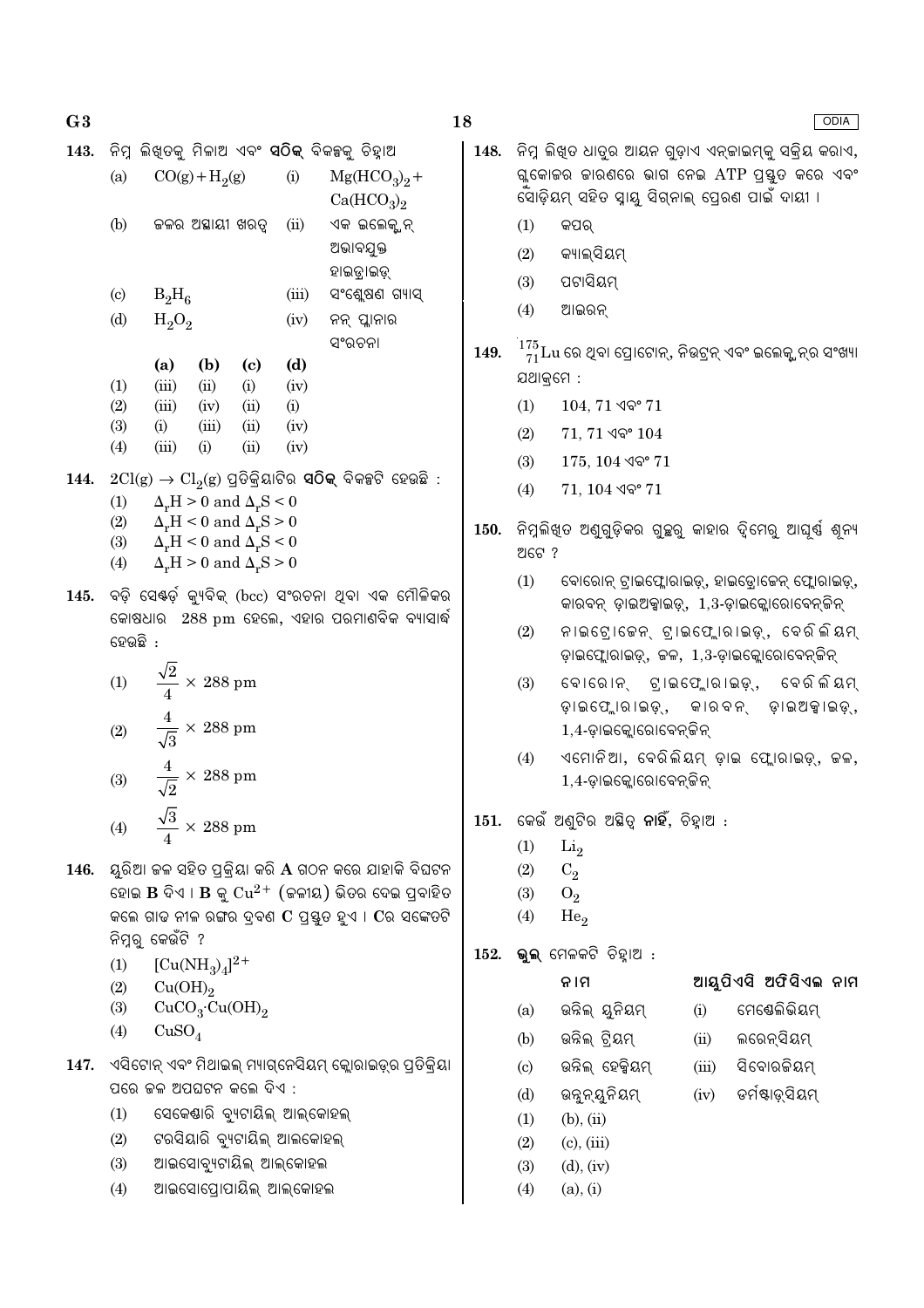- ଏକ ପଥମ କମ ପତିକିୟାର ହାର ସ୍ଥିରାଙ୍କ  $4.606\times10^{-3}$   ${\rm s}^{-1}$ । 153.  $2.0$  g ପ୍ରିକାରକକୁ  $0.2$  g କୁ ହାସ କରିବା ପାଇଁ ଦରକାରୀ ସମୟ ହେଉଛି :
	- $(1)$  $200 s$
	- $(2)$  $500 s$
	- $(3)$  $1000 s$
	- $(4)$  $100 s$
- 154. ନିମୁରୁ ସଠିକ୍ ଉକ୍ତିଟିକୁ ଚିହ୍ୱାଅ ।
	- ିକ୍କୁଷ୍ଟର କପରରୁ କାର୍ବନ୍ ଡ଼ାଇଅକ୍ସାଇଡ୍ ନିର୍ଗତ ହେବା ଯୋଗୁଁ  $(1)$ ବାହ୍ୟ ର୍ପଟି ଫୋଟକା ପରି ।
	- ଭାନ୍ ଅର୍କେଲ୍ ପଦ୍ଧତିରେ ନିକେଲ୍ର ବାଷ୍ଣ ପ୍ରାବସ୍ଥା (ଭେପର  $(2)$ ଫେକ୍) ପରିୟରଣ କରାଯାଏ ।
	- ପିଗ୍ ଆଇରନ୍କ୍ର ବିଭିନ୍ନ ପ୍ରକାର ଛାଞ୍ଚର ଆକାର ଦେଇ  $(3)$ ହୁଏ ।
	- $(4)$ ରଟ୍ ଆଇରନ୍ 4% କାର୍ବନ୍ ଥିବା ଏକ ଅଶ୍ୱଦ୍ଧ ଆଇରନ୍ ।
- 155. କଲୟଡ଼ାଲ୍ ଦ୍ବଣର କେଉଁ ଗୁଣ ନିର୍ପଣ ପାଇଁ ଚେଟା ପୋଟେନ୍ସିଏଲ ମାପିବା ଦରକାର ?
	- $(1)$ ଦ୍ରବଣୀୟତା
	- କଲୟପଲ୍ କଣିକାଗଡିକର ସ୍ଥିରତା  $(2)$
	- କଲୟଡ଼୍ କଣିକା ଗୁଡ଼ିକର ଆକାର  $(3)$
	- $(4)$ ଶ୍ୟାନତା
- <u>156. ନିମରେ ଦିଆଯାଇଥିବା ସଲଫରର ଅକ୍ସୋଏସିଡ୍ ମଧ୍ୟର କେଉଁଥରେ</u>  $-0-0-$  ସଂଯୋଗ ଥାଏ ?
	- $H_2SO_4$ , ସଲ୍ଫ୍ୟରିକ୍ ଅମୁ  $(1)$
	- $H_2S_2O_8$ , ପେରୋକ୍ସୋଡ଼ାଇସଲ୍ଫ୍ୟୁରିକ୍ ଅମ୍ଳ  $(2)$
	- $H_2S_2O_7$ , ପାଇରୋ ସଲ୍ଫ୍ୟରିକ୍ ଅମୁ  $(3)$
	- $(4)$  $H_2SO_3$ , ସଲ୍ଫରସ୍ ଅମୁ
- 157. 2-ବୋମୋପେକ୍ଟେନ୍ର ଏଲିମିନେସନ୍ ପ୍ରିକିୟାର ପେକ୍-2-ଇନ୍ ପ୍ରସ୍ତୁତ ହୁଏ । ଏହା :
	- ବିଟା-ଏଲିମିନେସନ୍ ପ୍ତିକିୟା  $(a)$
	- ଜେଟ୍ସେଭ୍ ନିୟମ ଅନ୍ୱକରଣ କରେ  $(b)$
	- ଡ଼ିହାଇଡ୍ରୋହାଲୋକିନେସନ୍ ପ୍ରତିକ୍ରିୟା  $\left( \mathrm{c}\right)$
	- ନିର୍ଜଳୀକରଣ ପତିକିୟା  $(d)$
	- $(a), (c), (d)$  $(1)$
	- $(2)$  $(b), (c), (d)$
	- $(3)$  $(a), (b), (d)$
	- $(a), (b), (c)$  $(4)$
- $158.$  ସଠିକ୍ ଉକ୍ତିକ୍ ନିମ୍ବର୍ ବାଛ :
	- $\mathrm{CO}_2(\mathrm{g})$  ଆଇସ୍କିମ୍ ଏବଂ ସଂରକ୍ଷିତ ଖାଦ୍ୟ ପାଇଁ ଏକ  $(a)$ ପ୍ରଶୀତକ (ରେଫ୍ଲିକିରାଷ୍ଟ) ଭାବେ ବ୍ୟବହତ ହଏ ।
	- $C_{60}$  ର ସଂରଚନାରେ ବାରଟି ଛ-ଟିକିଆ କାର୍ବନ୍ ବୃଭ  $(b)$ ଏବଂ କୋଡିଏଟି ପାଞ୍ଚ-ଟିକିଆ କାରବନ୍ ବ୍ଭ ଅଛି ।
	- ZSM-5 ଏକ ପ୍ରକାର ଜିଓଲାଇଟ୍ ଯାହା ଆଲକୋହଲ୍କୁ  $\left( \text{c} \right)$ ଗ୍ୟାସୋଲିନରେ ପରିଶତ କରାଏ ।
	- କାର୍ବନ୍ ମନୋକ୍ସାଇଡ୍ ଏକ ରଙ୍ଗହୀନ, ଗନ୍ଧହୀନ ଗ୍ୟାସ୍ ।  $(d)$
	- $(a)$  ଏବଂ  $(c)$  କେବଳ  $(1)$
	- $(2)$  $(b)$  ଏବଂ  $(c)$  କେବଳ
	- $(c)$  ଏବଂ  $(d)$  କେବଳ  $(3)$
	- $(a)$ ,  $(b)$  ଏବଂ  $(c)$  କେବଳ  $(4)$
- ଏକ ଆଲ୍କିନ୍ର ଓଚୋନୋଲିସିସ୍ରେ ମିଥାନାଲ୍ ଏକ ଉତ୍ପାଦ ଭାବେ 159. ଦିଏ । ଏହାର ସଂରଚନାଟି :



 $(2)$ 



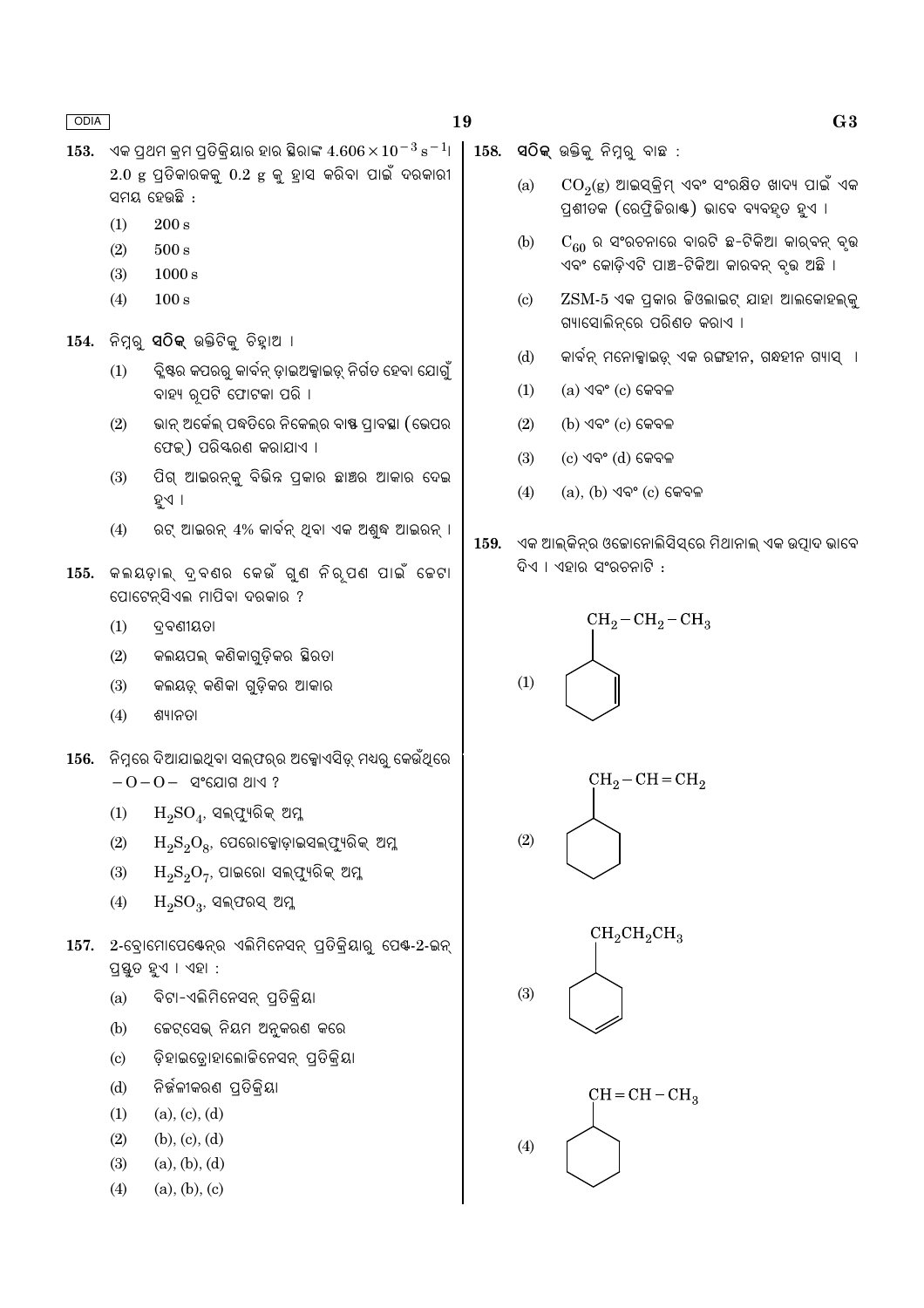| G <sub>3</sub> |                                                         |                                                                                                        |                     |                             |             |       |                                   | 20   |                                                                                                                           |                                                                                    |  |
|----------------|---------------------------------------------------------|--------------------------------------------------------------------------------------------------------|---------------------|-----------------------------|-------------|-------|-----------------------------------|------|---------------------------------------------------------------------------------------------------------------------------|------------------------------------------------------------------------------------|--|
| 160.           |                                                         | ପେପର୍ ବର୍ଷ୍ଣ ଲେଖିକୀ (କ୍ରୋମାଟୋଗ୍ରାଫି)ର ଏକ ଉଦାହରଣ :                                                      |                     |                             |             |       |                                   |      | $165.$ ସୁକ୍ରୋକ୍ କଳଅପଘଟନ ଦ୍ୱାରା ଦିଏ :                                                                                      |                                                                                    |  |
|                | (1)                                                     | ବିଭାଜନ (କ୍ରୋମାଟୋଗ୍ରାଫି) ବର୍ଷ୍ଣ ଲେଖିକୀ                                                                  |                     |                             |             |       |                                   |      | (1)                                                                                                                       | ଆଲ୍ଫା- $D$ -ଗ୍ଳକୋଇ୍ + ବିଟା- $D$ -ଗ୍ଳକୋଇ୍                                           |  |
|                | (2)                                                     | ପତଳା ସ୍ତର (କ୍ରୋମାଟୋଗ୍ରାଫି) ବର୍ଷ୍ଣ ଲେଖିକୀ                                                               |                     |                             |             |       |                                   |      | (2)                                                                                                                       | ଆଲ୍ଫା- $\mathrm{D}$ -ଗ୍ଳକୋଇ୍ + ବିଟା- $\mathrm{D}$ -ଫ୍ରୁକ୍ଟୋଇ୍                      |  |
|                | (3)                                                     | କଲମ୍ ବର୍ଷ୍ଣ ଲେଖିକୀ (କ୍ରୋମାଟୋଗ୍ରାଫି)                                                                    |                     |                             |             |       |                                   |      | (3)                                                                                                                       | ଆଲ୍ଫା-D-ଫ୍ରୁକ୍ଟୋକ୍ + ବିଟା-D-ଫ୍ରୁକ୍ଟୋକ୍                                             |  |
|                | (4)                                                     | ଅଧିଶୋଷଣ (କ୍ରୋମାଟୋଗ୍ରାଫି) ବର୍ଷ ଲେଖିକୀ                                                                   |                     |                             |             |       |                                   |      | (4)                                                                                                                       | ବିଟା- $\mathrm D$ -ଗ୍ଳକୋଇ୍ + ଆଲ୍ଫା- $\mathrm D$ -ଫ୍ରୁକ୍ଟୋଇ୍                        |  |
| 161.           |                                                         | ନିମୁଲିଖ୍ଡକୁ ମିଳାଅ :                                                                                    |                     |                             |             |       |                                   | 166. | ଏକ ଦ୍ରବଣ ଯାହା ରାଉଲ୍ଟ'ସ୍ଙ୍କ ନିୟମ ଠାରୁ ଧନାତ୍ମକ ବିଚଳନ<br>ଦେଖାଏ :                                                             |                                                                                    |  |
|                |                                                         | ଅକ୍କାଇଡ଼                                                                                               |                     |                             |             |       | ଗୁଣ                               |      | (1)                                                                                                                       | ବେନ୍ ଜିନ୍ + ଟଲ୍ୟୁଇନ୍                                                               |  |
|                | (a)                                                     | କାର୍ବନ୍ମନୋକ୍ସାଇଡ୍                                                                                      |                     |                             |             | (i)   | କ୍ଷାରୀୟ                           |      | (2)                                                                                                                       | ଏସିଟୋନ + କ୍ଲୋରୋଫର୍ମ                                                                |  |
|                | (b)                                                     | ବେରିୟମ୍ ଅକ୍କାଇଡ଼୍                                                                                      |                     |                             |             | (ii)  | ପ୍ରଶମନୀ                           |      | (3)                                                                                                                       | କ୍ଲୋରୋଇଥେନ୍ + ବ୍ୱୋମୋଇଥେନ୍                                                          |  |
|                |                                                         |                                                                                                        |                     |                             |             |       | (ନିୟୁଟ୍ରାଲ)                       |      | (4)                                                                                                                       | ଇଥାନଲ୍ + ଏସିଟୋନ୍                                                                   |  |
|                | (c)                                                     |                                                                                                        | ଆଲୁମିନିୟମ ଅକ୍ସାଇଡ଼୍ |                             |             | (iii) | ଅମ୍ଳୀୟ                            | 167. | ଟରସିୟାରି ବ୍ୟୁଟାଇଲ୍ କାରବୋକ୍ୟାଟାୟନ୍, ସେକେଣ୍ଡାରି ବ୍ୟୁଟାଇଲ୍                                                                   |                                                                                    |  |
|                | (d)                                                     | ଉଭୟ ଧର୍ମୀ<br>(iv)<br>$\text{Cl}_2\text{O}_7$ , ଡ଼ାଇକ୍ଲୋରୋ<br>ହେଷ୍ଟୋକ୍ସାଇଡ୍                             |                     |                             |             |       |                                   |      | କାରବୋକ୍ୟାଟାୟନ୍ ଠାରୁ ଅଧିକ ଛାୟୀ, ନିମ୍ନଲିଖିତ  କେଉଁ କାରଣ<br>ପାଇଁ ?                                                            |                                                                                    |  |
|                |                                                         | ସଠିକ୍ ବିକଳ୍ପକୁ ନିମ୍ନରୁ ବାଛ <b>ା</b>                                                                    |                     |                             |             | (1)   | $-CH_3$ ଗ୍ରୁପ୍ର $+R$ ପ୍ରଭାବ ଯୋଗୁଁ |      |                                                                                                                           |                                                                                    |  |
|                |                                                         | (a)                                                                                                    | (b)                 | $\left( \mathbf{c} \right)$ | (d)         |       |                                   |      | (2)                                                                                                                       | $-CH_3$ ଗ୍ରୁପ୍ର $-R$ ପ୍ରଭାବ ଯୋଗୁଁ                                                  |  |
|                | (1)                                                     | (ii)                                                                                                   | (i)                 | (iv)                        | (iii)       |       |                                   |      | (3)                                                                                                                       | ହାଇପର କନ୍ତ୍ରଗେସନ୍                                                                  |  |
|                | (2)<br>(3)                                              | (iii)<br>(iv)                                                                                          | (iv)<br>(iii)       | (i)<br>(ii)                 | (ii)<br>(i) |       |                                   |      | (4)                                                                                                                       | $-CH_3$ ଗ୍ରୁପ୍ର $-I$ ପ୍ରଭାବ ଯୋଗୁଁ                                                  |  |
|                | (4)                                                     | (i)                                                                                                    | (ii)                | (iii)                       | (iv)        |       |                                   | 168. |                                                                                                                           | $\mathrm{Ni(OH)}_{2}$ ର ଆୟୋନିକ୍ ପ୍ରଡ଼କ୍ $2 \times 10^{-15}$ ହେଲେ, $0.1 \mathrm{M}$ |  |
|                |                                                         |                                                                                                        |                     |                             |             |       |                                   |      |                                                                                                                           | $NaOH$ ରେ $Ni(OH)_{2}$ ର ଦ୍ରବଣୀୟତା କେତେ ?                                          |  |
| 162.           |                                                         | ନିମ୍ନଲିଖିତ ମଧ୍ୟରୁ କାହାର ସର୍ବାଧିକ ସଂଖାର ପରମାଣୁ ଅଛି ?<br>$1 g$ of $Mg(s)$ [Mg-ପରମାଣବିକ ବସ୍ତୁତ୍ୱ $= 24$ ] |                     |                             |             |       |                                   |      | (1)                                                                                                                       | $2\times10^{-8}\,\mathrm{M}$                                                       |  |
|                | (1)                                                     |                                                                                                        |                     |                             |             |       |                                   |      | (2)                                                                                                                       | $1 \times 10^{-13}$ M                                                              |  |
|                | (2)                                                     | $1 g$ of $O_2(g)$ [O-ପରମାଣବିକ ବସ୍ତୁତ୍ୱ $= 16$ ]                                                        |                     |                             |             |       |                                   |      | $1 \times 10^8$ M<br>(3)<br>$2 \times 10^{-13}$ M                                                                         |                                                                                    |  |
|                | (3)                                                     | $1 g$ of $Li(s)$ [ $Li$ -ପରମାଣବିକ ବସ୍ତୁତ୍ୱ $= 7$ ]                                                     |                     |                             |             |       |                                   |      | (4)                                                                                                                       |                                                                                    |  |
|                | (4)                                                     | $1 g$ of Ag(s) [Ag-ପରମାଣବିକ ବସ୍ତୁତ୍ୱ $= 108$ ]                                                         |                     |                             |             |       |                                   | 169. |                                                                                                                           | ିନିମ୍ନଲିଖିତ ମଧ୍ୟରୁ କେଉଁଟି ଏକ କାଟାୟୋନିକ୍ ଅପମାର୍ଚ୍ଚକ ?                               |  |
| 163.           | ନିମ୍ନଲିଖିତ ମଧ୍ୟରୁ କେଉଁଟି ଏକ କ୍ଷାରୀୟ ଆମିନୋ ଏସିଡ଼୍ ?      |                                                                                                        |                     |                             |             |       |                                   |      | (1)                                                                                                                       | ସୋଡ଼ିୟମ୍ ଷ୍ଟିରେଟ୍                                                                  |  |
|                | ଆଲାନିନ୍<br>(1)                                          |                                                                                                        |                     |                             |             |       |                                   | 170. | (2)                                                                                                                       | ସିଟାୟିଲ୍ଟାଇମିଥାୟିଲ୍ ଏମୋନିୟମ୍ ବୋମାଇଡ୍<br>ସୋଡ଼ିୟମ୍ ଡୋଡେକାୟିଲ୍ ବେନ୍କିନ୍ ସଲ୍ଫୋନେଟ୍     |  |
|                | (2)                                                     | ଟାଇରୋସିନ୍<br>ଲାଇସିନ୍<br>(3)<br>ସେରିନ୍<br>(4)                                                           |                     |                             |             |       |                                   |      | (3)<br>(4)                                                                                                                | ସୋଡ଼ିୟମ୍ ଲରିଲ୍ ସଲ୍ଫେଟ୍                                                             |  |
|                |                                                         |                                                                                                        |                     |                             |             |       |                                   |      |                                                                                                                           |                                                                                    |  |
|                |                                                         |                                                                                                        |                     |                             |             |       |                                   |      | ବେନ୍ କିନ୍ର ହିମାଙ୍କର ଅବନମନ ଛିରାଙ୍କ<br>$(K_f)$<br>$5.12 \,$ K $\text{kg} \text{ mol}^{-1}$ . ନନ୍ ଇଲେକ୍ଟ୍ରୋଲିଟିକ୍ ଦ୍ରାବଯୁକ୍ତ |                                                                                    |  |
|                |                                                         |                                                                                                        |                     |                             |             |       |                                   |      |                                                                                                                           | ବେନ୍ଜିନ୍ର 0.078 m ମୋଲାଲିଟିର ଏକ ଦ୍ରବଣର ହିମାଙ୍କର                                     |  |
| 164.           | $Cr^{2+}$ ଆୟନ୍ର ବିଚାରିତ ସିନ୍ ଓନ୍ଲି ଚୁୟକୀୟ ଆଘୂର୍ଷ ହେଉଛି, |                                                                                                        |                     |                             |             |       |                                   |      |                                                                                                                           | ଅବନମନ ହେଉଛି, (ଦୁଇ ଦଶମିକ ସ୍ଥାନ ପର୍ଯ୍ୟନ୍ତ ନିକଟତର) :                                  |  |
|                | (1)                                                     | $4.90\,\mathrm{BM}$<br>5.92 BM<br>(2)<br>2.84 BM<br>$3.87\,\mathrm{BM}$                                |                     |                             |             |       |                                   |      | (1)                                                                                                                       | $0.80\,\mathrm{K}$                                                                 |  |
|                | (3)                                                     |                                                                                                        |                     |                             |             |       |                                   |      | (2)<br>(3)                                                                                                                | $0.40\,\mathrm{K}$<br>$0.60\,\mathrm{K}$                                           |  |
|                | (4)                                                     |                                                                                                        |                     |                             |             |       |                                   |      | (4)                                                                                                                       | $0.20\,\mathrm{K}$                                                                 |  |
|                |                                                         |                                                                                                        |                     |                             |             |       |                                   |      |                                                                                                                           |                                                                                    |  |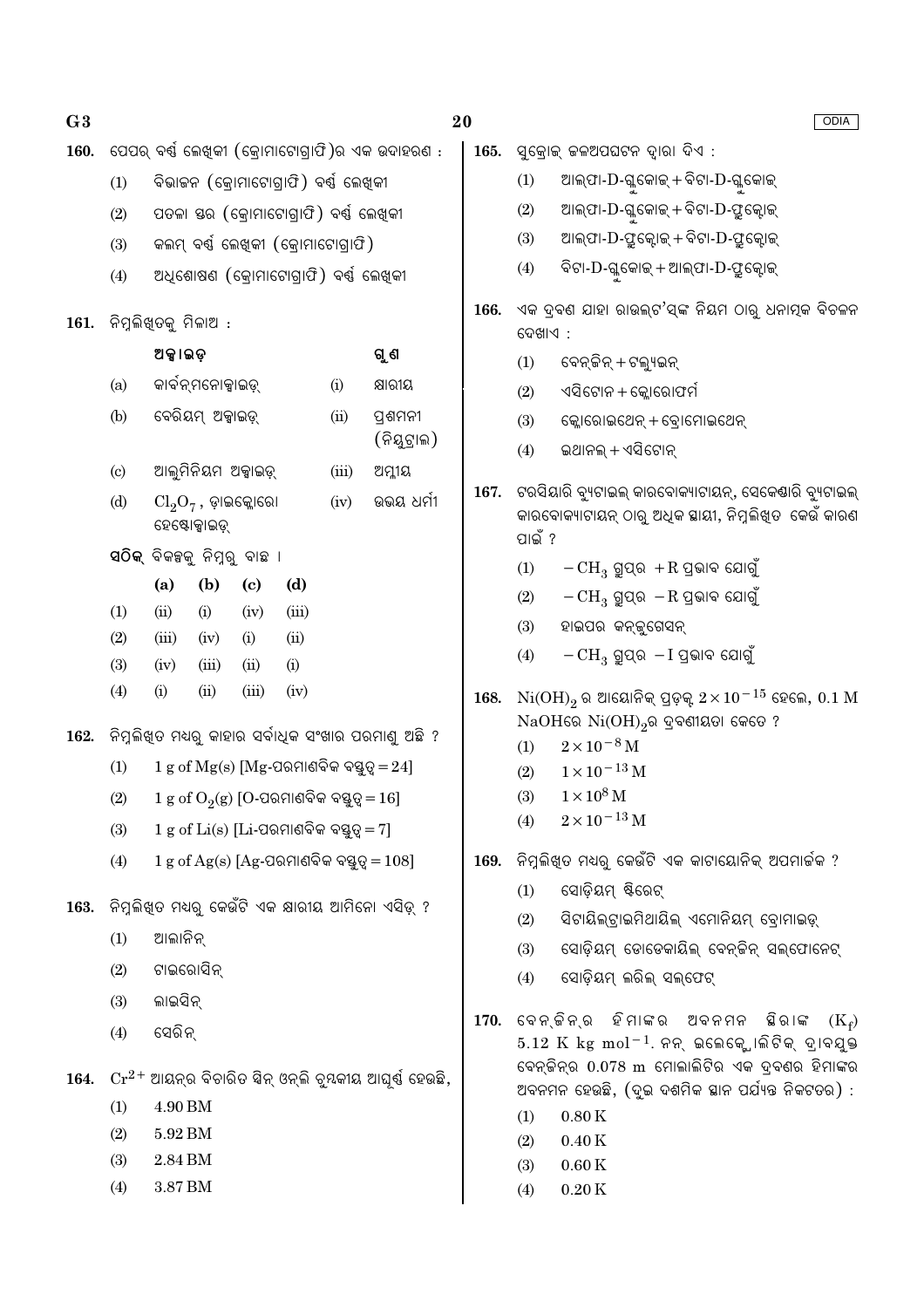171. ଭଲ ଉକ୍ତିଟିକ୍ ଚିହାଅ ।

- ସଂକ୍ରମଣ ଧାତ (ଟାଞ୍ଜିସନ୍ ମେଟାଲ) ଏବଂ ସେମାନଙ୍କର  $(1)$ ଯୌଗିକଗଡ଼ିକ ସେମାନଙ୍କର ଉତ୍ପେରୀୟ(କାଟାଲିଟିକ୍) ସକିୟତା ଯୋଗ୍ ପରିଚିତ ଯେହେତ୍ ସେମାନେ ବହବିଧ କାରଣ ଅବସ୍ଥା ଗହଣ କରିବା କ୍ଷମତା ରଖ ସଂକ୍ଳ ଗଠନ କରନ୍ତି ।
- ଆଭ୍ୟନ୍ତରୀଣ ଟାଞ୍ଜିସନ୍ ଯୌଗିକ ମାନେ ହେଉଛନ୍ତି,  $(2)$ ଯେଉଁମାନେ ଧାତ୍ରର ଦାନାକାଲକ ମଧ୍ୟରେ ଛୋଟ ପରମାଣ୍ଡ ଯଥା H, C କିୟା N କୁ ଫାନ୍ଦିକି ରଖନ୍ତି ।
- $\text{CrO}^{2-}_4$  ଏବଂ  $\text{Cr}_2\text{O}^{2-}_7$  ରେ କ୍ରୋମିୟମ୍ର ଜାରଣ  $(3)$ ଅବସ୍ଥା ଏକା ନୃହେଁ ।
- $(4)$ କଳରେ ଥିବା  $\rm Fe^{2+}(d^6)$  ଅପେକ୍ଷା  $\rm Cr^{2+}(d^4)$  ଏକ ବଳଶାଳୀ ବିଜାରକ ।
- 172. କାରବନ୍ ମନୋକାଇଡ୍ ବିଷୟରେ ନିମ୍ପ୍ଦଭ କେଉଁଟି ଠିକ୍ନ୍ତେହଁ ?
	- ଏହା ରକ୍ତର ଅକ୍ସିକେନ୍ ବହନ କରିବା କ୍ଷମତା ହାସ  $(1)$ କର।ଏ ।
	- କାରବୋକ୍ସି ହେମୋଗ୍ଲୋବିନ୍ (CO ସଂଯୁକ୍ତ  $(2)$ ହେମୋଗ୍ଲୋବିନ୍) ଅକ୍ସିହେମୋଗ୍ଲୋବିନ୍ ଠାର୍ ଅସ୍ଥିର ।
	- $(3)$ ଏହା ଅସମ୍ପୂର୍ଣ୍ଣ ବହନ ଦ୍ୱାରା ପ୍ରସ୍ତୁତ ହୁଏ ।
	- ଏହା କାରବୋକ୍ସି ହେମୋଘ୍ଲୋବିନ୍ ତିଆରି କରେ ।  $(4)$
- 173. ନିମ୍ଳିଖ୍ତ ପ୍ତିକ୍ରିୟାଟିରେ ସୁକ୍ରୋକ୍ର କଳ ଅପଘଟନ ଦିଆଯାଇଛି । ସୁକ୍ରୋକ୍ $\mu_{2} \rightarrow H_{2}$ ତ $\rightleftharpoons$  ଗ୍ଳକୋକ୍ + ପ୍ରୁକ୍ଟୋକ୍ ଯଦି ସାମ୍ୟଧୁବକ ( $K_c$ ) 300  $K$ ରେ  $2 \times 10^{13}$  ହୁଏ  $\Delta_r G^{\ominus}$ ର ମ୍ନଲ୍ୟ ସମାନ ଉତ୍ତାପରେ ହେବ :
	- 8.314 J mol<sup>-1</sup>K<sup>-1</sup> × 300 K × ln(2 × 10<sup>13</sup>)  $(1)$
	- $8.314 \text{ J} \text{ mol}^{-1} \text{K}^{-1} \times 300 \text{ K} \times \ln(3 \times 10^{13})$  $(2)$
	- $-8.314 \text{ J} \text{ mol}^{-1} \text{K}^{-1} \times 300 \text{ K} \times \ln(4 \times 10^{13})$  $(3)$
	- $-8.314 \,\mathrm{J}$  mol<sup>-1</sup>K<sup>-1</sup>×300 K×ln(2×10<sup>13</sup>)  $(4)$
- 174. ନିମ୍ନରେ ପ୍ରଦତ୍ତ ଲିଗାଣ୍ଠମାନଙ୍କର ଉପସହସଂଯୋଜୀ ଯୌଗିକ ଗଠନ ପାଇଁ କ୍ଷେତ୍ରୀୟ ବଳର **ସଠିକ୍** ବର୍ଦ୍ଧିଷ୍ଣ କ୍ରମ କେଉଁଟି ?
	- $(1)$  $SCN^- < F^- < CN^- < C_2O_4^{2-}$
	- $(2)$  $F^-$  < SCN<sup>-</sup> < C<sub>2</sub>O<sub>4</sub><sup>2</sup><sup>-</sup>< CN<sup>-</sup>
	- $CN^- < C_2O_4^{2-} < SCN^- < F^ (3)$
	- $SCN^- < F^- < C_2O_4^{2-} < CN^ (4)$

 $175.$  ନିମ୍ନଲିଖତ ପ୍ରିକିୟା ଗ୍ଡିକର ଅନ୍କ୍ମ ମଧ୍ୟରେ ଯୌଗିକ  $X$  କ୍ ଚିହ୍ରାଅ :





- 176. ଏକ ଆଦର୍ଶ ଗ୍ୟାସ୍ର ର୍ଦ୍ଧତାପୀୟ (ଏଡ଼ିଆବାଟିକ୍) ସର୍ଭରେ ମ୍ଭ ପସାରଣ ପାଇଁ ସଠିକ ବିକଳ୍ପଟି ହେଉଛି :
	- $q = 0$ ,  $\Delta T < 0$   $\Im \mathcal{P}$  w > 0  $(1)$
	- $(2)$  $q < 0$ ,  $\Delta T = 0$   $\Im \mathcal{P}$  w = 0
	- $q > 0$ ,  $\Delta T > 0$   $\sqrt{Q}$ ° w > 0  $(3)$
	- $(4)$  $q = 0$ ,  $\Delta T = 0$   $\sqrt{\mathbf{Q}^{\circ}}$   $\mathbf{w} = 0$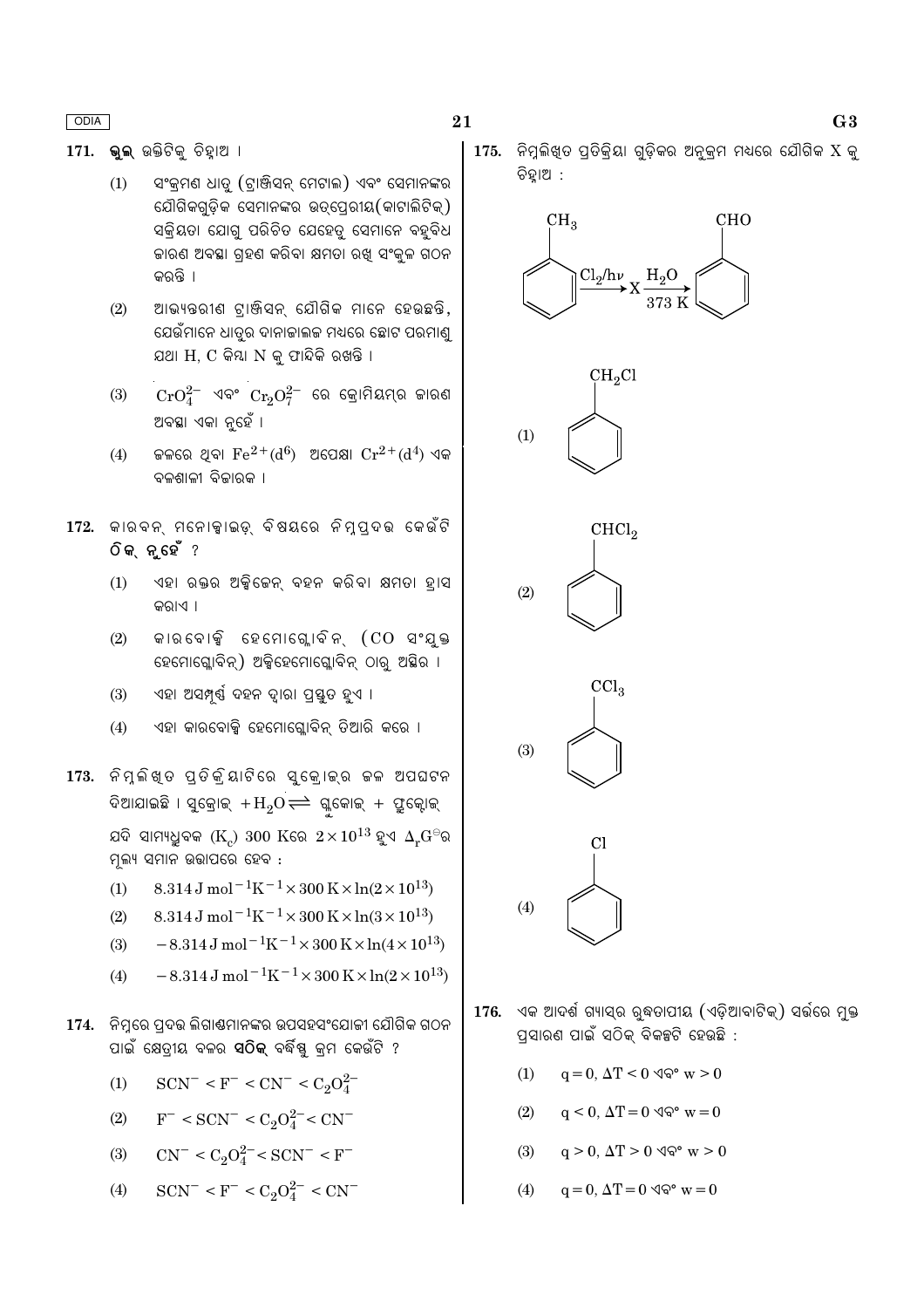$177.$  ଗଳିତ  $CaCl_2$  ରୁ  $20$  g  $Ca$  ପ୍ରୟୁତି ପାଇଁ ଦରକାରୀ  $|180.$  ନିମ୍ନଲିଖ୍ତ କେଉଁ ଆମିନ୍ଟି କାରବାୟିଲ୍ଆମିନ୍ ପରୀକ୍ଷା ଦିଏ ?

ଫାରାଡ଼େକ୍ $(F)$  ର ସଂଖ୍ୟା ହେଉଛି :  $NHCH<sub>3</sub>$  $(Ca$ -ପରମାଣବିକ ବସ୍ତୁତ୍ୱ $=40 \text{ g mol}^{-1}$ )  $(1)$  $\overline{2}$  $(2)$ 3  $(1)$  $(3)$  $\bf 4$  $(4)$  $\mathbf{1}$  $NCH_3)_2$  $178.$  HCl କୁ  $CaCl<sub>2</sub>$ ,  $MgCl<sub>2</sub>$  ଏବଂ  $NaCl$  ର ଦ୍ରବଣ ଭିତର ଦେଇ ପ୍ରବାହିତ କଲେ ନିମ୍ନଲିଖ୍ତ ମଧ୍ୟରୁ କେଉଁ ଯୌଗିକ(ଗୁଡ଼ିକ) ଦାନା ଧାରଣ କରିବ ?  $(2)$ କେବଳ  $NaCl$  $(1)$  $(2)$ କେବଳ  $MgCl<sub>2</sub>$  $(3)$ NaCl,  $MgCl_2$  ଏବଂ  $CaCl_2$  $NHC<sub>2</sub>H<sub>5</sub>$  $MgCl<sub>2</sub>$  ଏବଂ  $CaCl<sub>2</sub>$ ଭଭୟ  $(4)$ 179. ଏନିସୋଲ୍କୁ HI ସହିତ ବିଭାଜନ କଲେ ଦିଏ :  $(3)$ T  $NH<sub>2</sub>$  $(1)$  $+CH<sub>3</sub>OH$  $(4)$ **OH**  $(2)$  $+ C<sub>2</sub>H<sub>5</sub>I$  $-000 (3)$  $+ C<sub>2</sub>H<sub>5</sub>OH$ **OH**  $(4)$  $+CH<sub>3</sub>I$